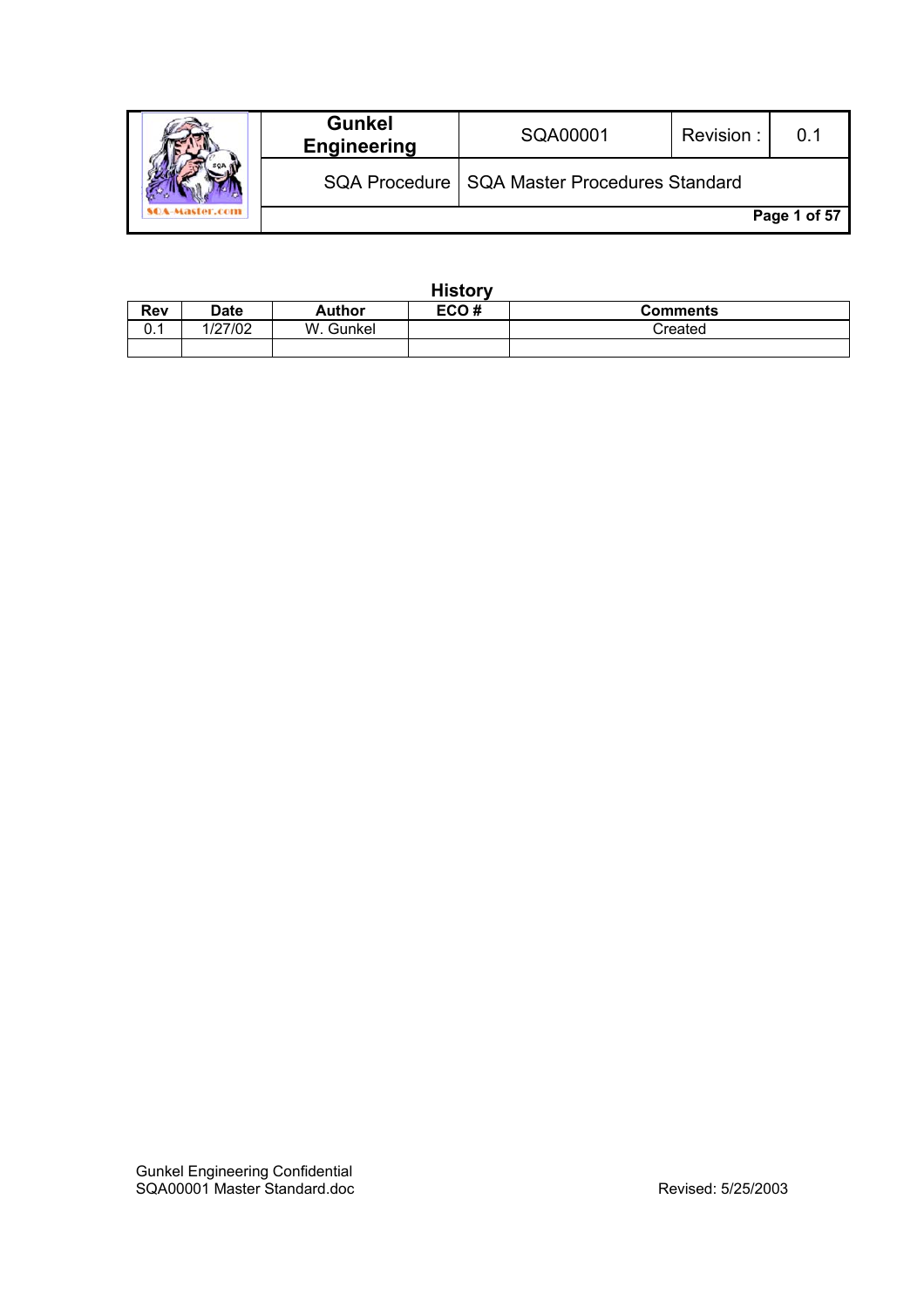|  | <b>Gunkel</b><br><b>Engineering</b> | SQA00001                                       | Revision: |              |
|--|-------------------------------------|------------------------------------------------|-----------|--------------|
|  |                                     | SQA Procedure   SQA Master Procedures Standard |           |              |
|  |                                     |                                                |           | Page 2 of 57 |

# **References**

| Ref            | P/N       | <b>Title</b>                                  | <b>Alias</b>                  |
|----------------|-----------|-----------------------------------------------|-------------------------------|
| 1              | SQA00002  | Document Numbering Standard                   | SQA00002                      |
| $\overline{2}$ | SQA00003  | <b>Test Case Suite Creation Standard</b>      | SQA00003                      |
| 3              | SQA00004  | Project Issue Reporting Standard              | SQA00004                      |
| 4              | SQA00005  | Test Case Suite Execution & Test Traceability | SQA00005                      |
| 5              | SQA00006  | <b>Test Release Certification Standard</b>    | SQA00006                      |
| 6              | <b>NA</b> | Doc Review Cover Sheet Template               | <b>Review Cover Sheet</b>     |
| $\overline{7}$ | <b>NA</b> | Doc Review Request Cover Sheet Template       | <b>Review Request Sheet</b>   |
| 8              | <b>NA</b> | Project Test Matrix Form                      | <b>Project Test Matrix</b>    |
| 9              | <b>NA</b> | Ad-Hoc Test Case Form                         | <b>Ad-Hoc Tests</b>           |
| 10             | <b>NA</b> | Pre-Alpha Issue Form                          | Pre-Alpha Issue               |
| 11             |           | Project Beta Candidate Certificate Form       | Candidate Cert Form           |
| 12             | <b>NA</b> | Final Regression Test Report Form             | <b>Final Regression</b>       |
| 13             | <b>NA</b> | Final Report Form                             | <b>Final Report</b>           |
| 14             | <b>NA</b> | SQA Web Site: http://                         | <b>SQA Web Site</b>           |
| 15             | <b>NA</b> | http://                                       | Status Report Form            |
| 16             | <b>NA</b> | SQA CD Label Form                             | <b>SQA CD Label</b>           |
| 17             | <b>NA</b> | SQA CD Label Engineer Test Form               | SQA CD Eng Tst Label          |
| 18             | SQA00007  | <b>SQA Glossary</b>                           | SQA00007                      |
| 19             | <b>NA</b> | <b>SQA Process Verification Form</b>          | <b>Process Verification</b>   |
| 20             | <b>NA</b> | SQA Post-Mortem Form                          | Post-Mortem                   |
| 21             | <b>NA</b> | SQA Surplus Equipment Form                    | Surplus Equipment             |
| 22             | <b>NA</b> | SQA Defective Equipment Form                  | Defective Equipment           |
| 22             | <b>NA</b> | SQA Testing in Progress Form                  | <b>Test In Progress</b>       |
| 23             | <b>NA</b> | http://                                       | <b>Project Request Form</b>   |
| 24             | <b>NA</b> | SQA Special Test Report Form                  | <b>Special Test Report</b>    |
| 25             | <b>NA</b> | SQA Investigational Report Form               | <b>Investigational Report</b> |
| 26             | <b>NA</b> | SQA Release From Eng Audit Report Form        | Release Audit Form            |
| 27             | <b>NA</b> | SQA Doc Approval Form                         | Doc Approval Form             |
| 28             | <b>NA</b> | SQA Code Review Report Form                   | Code Review Form              |
| 29             | <b>NA</b> | SQA CD Label Internal Backup                  | SQA CD Label Backup           |
| 30             | <b>NA</b> | Engineering EIT Test Plan Form                | <b>EIT Test Plan</b>          |
| 31             | <b>NA</b> | <b>Engineering EIT Test Report Form</b>       | <b>EIT Test Report</b>        |
| 32             | <b>NA</b> | Engineering EIT Test Case Suites Form         | <b>EIT Test Case Suite</b>    |
| 33             | SQA00008  | Procedure, Defects and New Features           | <b>Bug Tracking</b>           |
| 34             | <b>NA</b> | <b>SQA Awaiting Service Form</b>              | <b>Awaiting Service Form</b>  |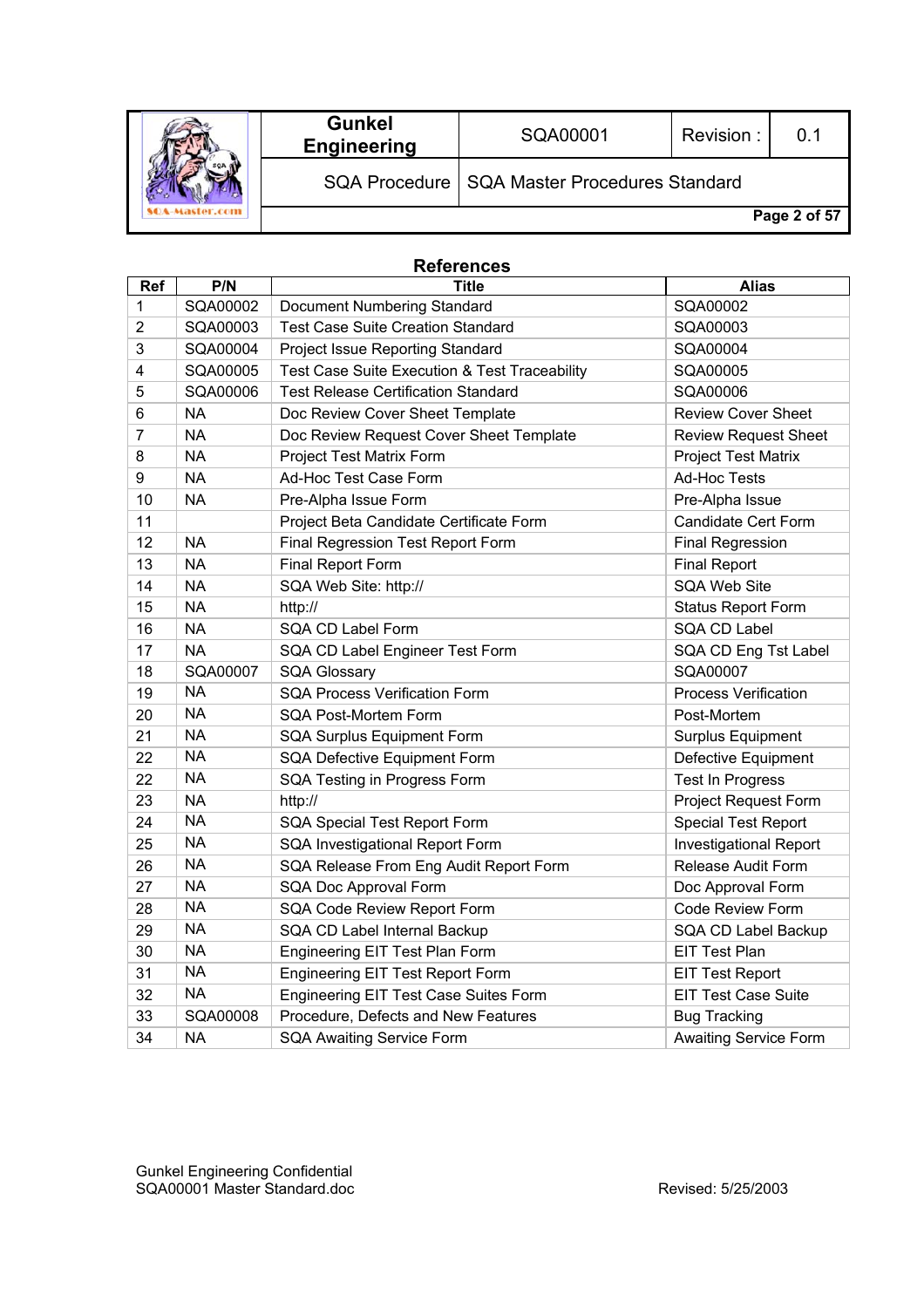|  | <b>Gunkel</b><br><b>Engineering</b> | SQA00001                                       | Revision: | በ 1          |
|--|-------------------------------------|------------------------------------------------|-----------|--------------|
|  |                                     | SQA Procedure   SQA Master Procedures Standard |           |              |
|  |                                     |                                                |           | Page 3 of 57 |

| Ref | P/N       | Title                                      | <b>Alias</b>           |
|-----|-----------|--------------------------------------------|------------------------|
| 35  | <b>NA</b> | Form SQA CD Label Mfg Master.              | CD Label Mfg Master    |
| 36  | <b>NA</b> | SQA Procedure Golden Master Disk Drive     | Golden Master Disk     |
| 37  | <b>NA</b> | SQA Procedure Golden Master CD             | Golden Master CD       |
| 38  | <b>NA</b> | Form SQA Hold for New Equipment Processing | <b>Hold Processing</b> |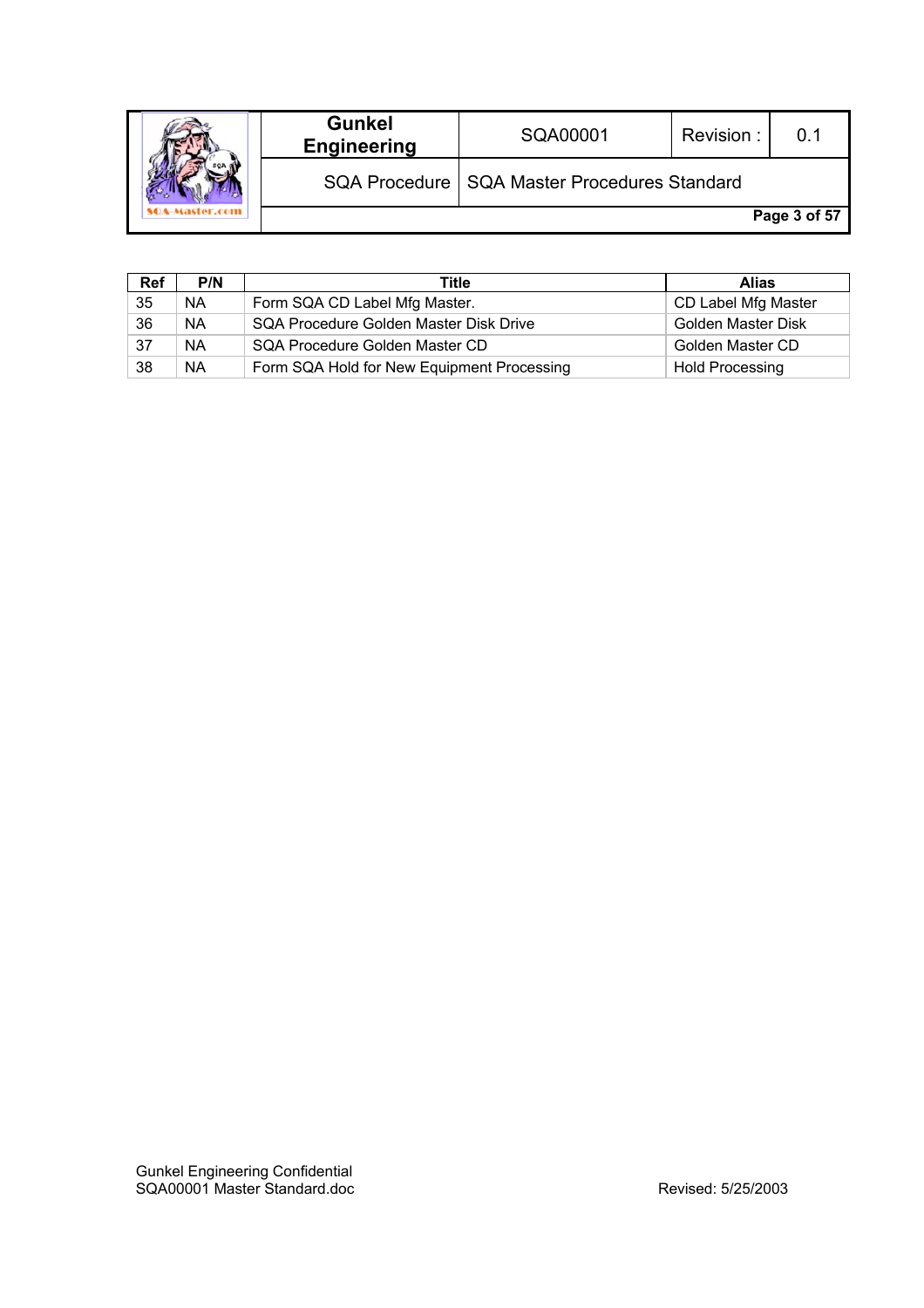|  | <b>Gunkel</b><br><b>Engineering</b> | SQA00001                                       | Revision: | . በ 1        |
|--|-------------------------------------|------------------------------------------------|-----------|--------------|
|  |                                     | SQA Procedure   SQA Master Procedures Standard |           |              |
|  |                                     |                                                |           | Page 4 of 57 |

# **Table of Contents**

| 1.  |                  |  |
|-----|------------------|--|
| 2.  |                  |  |
| 3.  |                  |  |
| 4.  |                  |  |
| 5.  |                  |  |
| 6.  |                  |  |
|     | 6.1.             |  |
| 7.  |                  |  |
| 8.  |                  |  |
|     | 8.1.             |  |
|     | 8.2.             |  |
|     | 8.3.             |  |
|     | 8.4.             |  |
|     | 8.5.             |  |
| 9.  |                  |  |
| 10. |                  |  |
| 11. |                  |  |
|     | 11.1.<br>11.1.1. |  |
|     | 11.2.            |  |
|     | 11.3.            |  |
|     | 11.4             |  |
|     | 11.5.            |  |
|     | 11.6.            |  |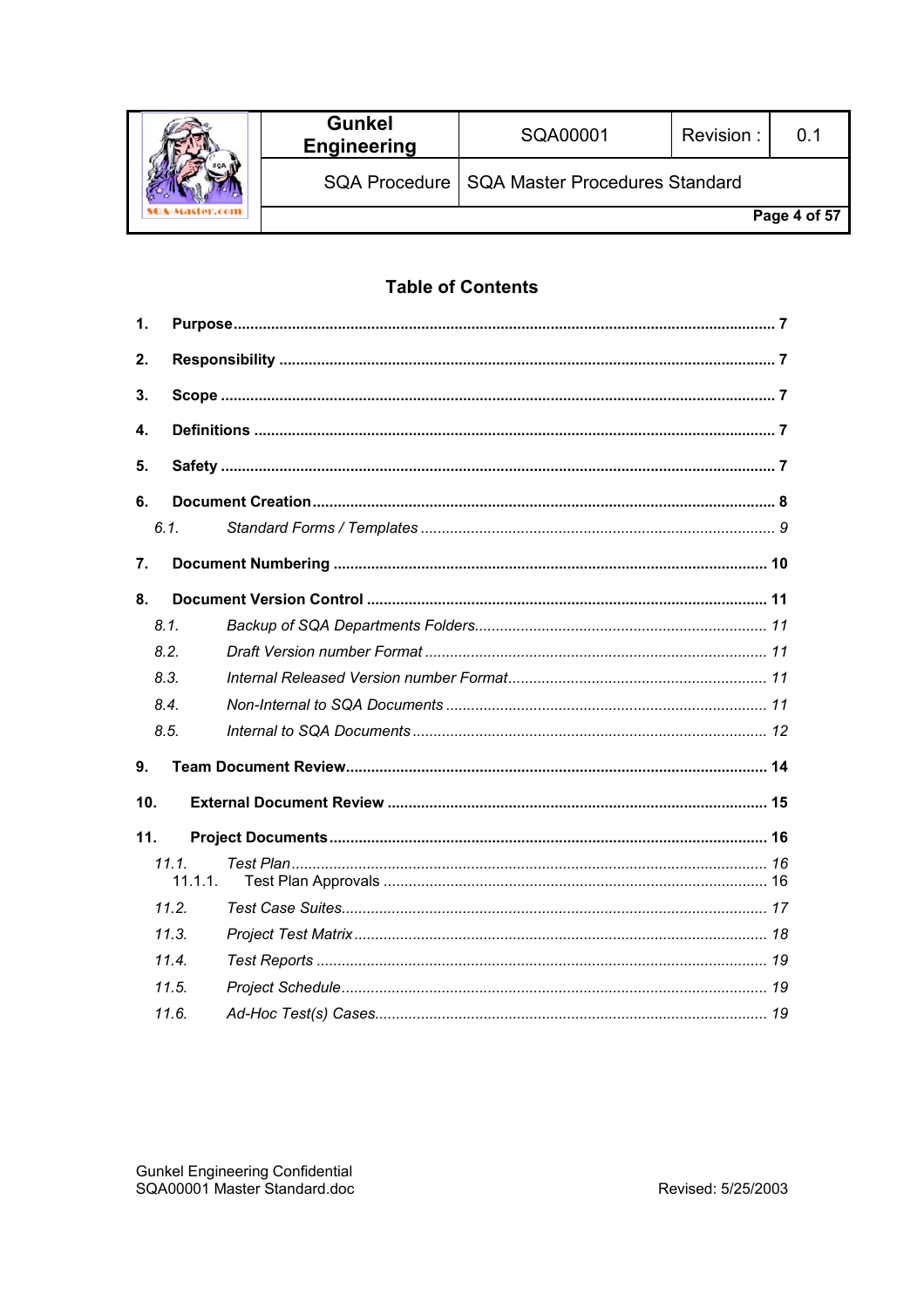|  | <b>Gunkel</b><br><b>Engineering</b> | SQA00001                                       | Revision: | $\Omega$ .   |
|--|-------------------------------------|------------------------------------------------|-----------|--------------|
|  |                                     | SQA Procedure   SQA Master Procedures Standard |           |              |
|  |                                     |                                                |           | Page 5 of 57 |

| 12.    |         |
|--------|---------|
| 12.1.  |         |
| 12.2.  |         |
| 12.3.  |         |
| 12.4   | 12.4.1. |
| 12.5.  |         |
| 12.6.  |         |
| 12.7.  |         |
| 12.8   |         |
| 12.9.  |         |
| 12.10. |         |
| 13.    |         |
| 13.1.  |         |
| 13.2.  |         |
| 13.3.  |         |
| 13.4.  |         |
| 13.5.  |         |
| 13.6.  |         |
| 13.7.  |         |
| 13.8.  |         |
| 13.9.  |         |
| 14.    |         |
| 14.1.  |         |
| 14.2.  |         |
| 15.    |         |
| 15.1.  |         |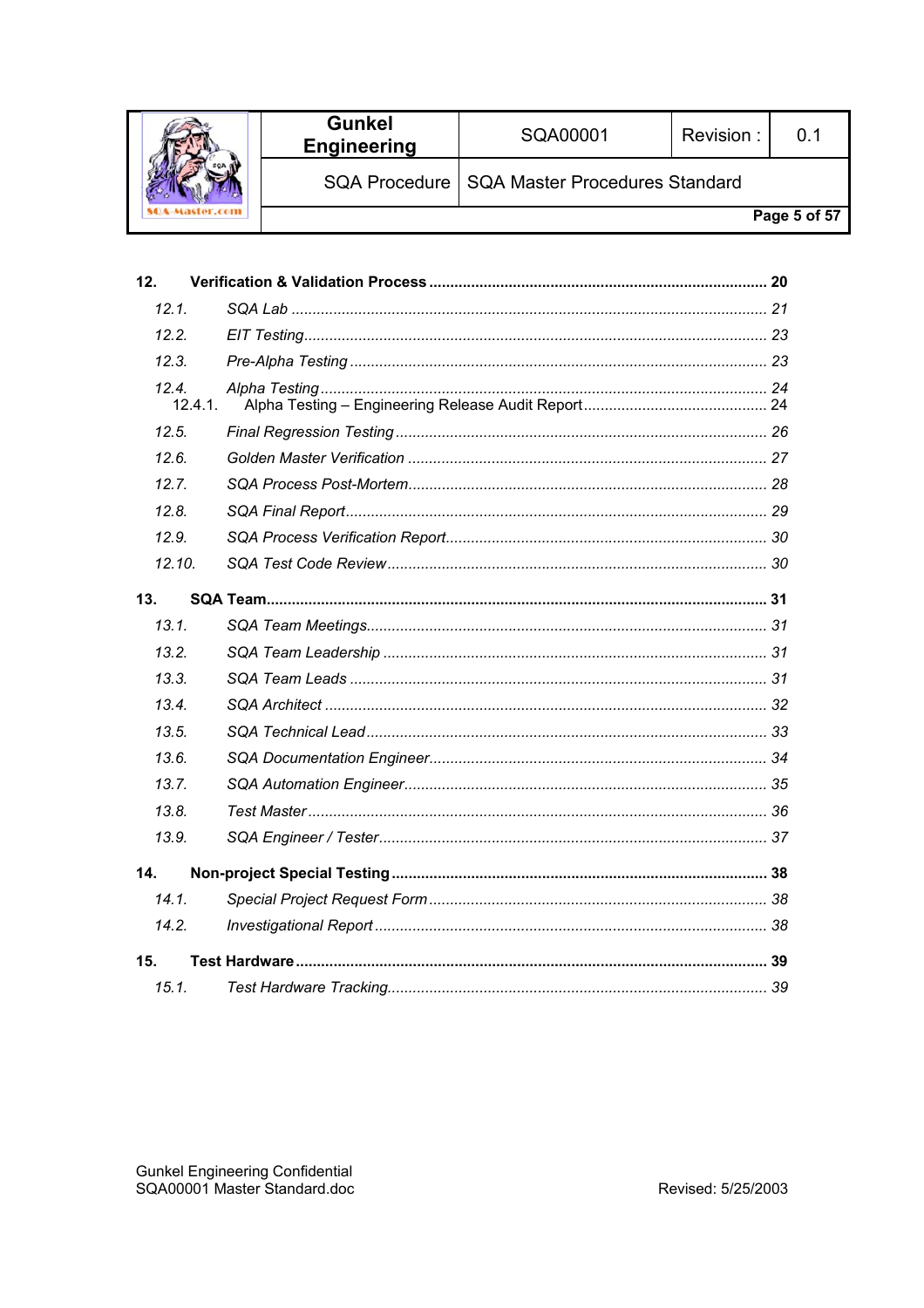|  | <b>Gunkel</b><br><b>Engineering</b> | SQA00001                                       | Revision: |              |
|--|-------------------------------------|------------------------------------------------|-----------|--------------|
|  |                                     | SQA Procedure   SQA Master Procedures Standard |           |              |
|  |                                     |                                                |           | Page 6 of 57 |

| 16.    |  |  |
|--------|--|--|
| 16.1.  |  |  |
| 16.2.  |  |  |
| 16.3.  |  |  |
| 16.4.  |  |  |
| 16.5.  |  |  |
| 16.6.  |  |  |
| 16.7.  |  |  |
| 16.8.  |  |  |
| 16.9.  |  |  |
| 16.10. |  |  |
| 16.11. |  |  |
| 17.    |  |  |
| 18.    |  |  |
| 19.    |  |  |
| 20.    |  |  |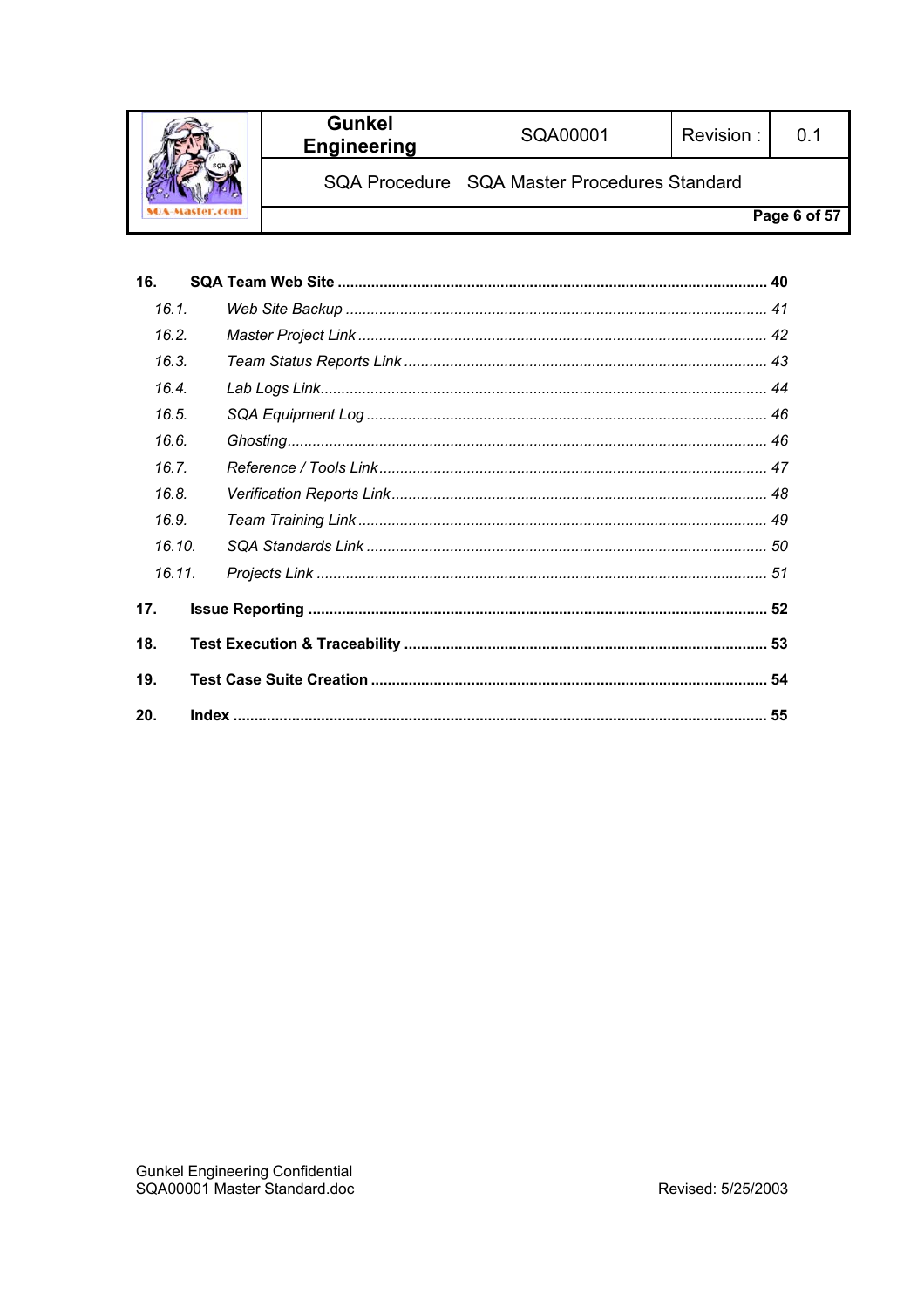|  | <b>Gunkel</b><br><b>Engineering</b> | SQA00001                                       | Revision: |              |
|--|-------------------------------------|------------------------------------------------|-----------|--------------|
|  |                                     | SQA Procedure   SQA Master Procedures Standard |           |              |
|  |                                     |                                                |           | Page 7 of 57 |

# **1. Purpose**

This document serves to establish a Software Quality Assurance Master Procedure and Methods SQA Policy.

# **2. Responsibility**

Software Quality Assurance is responsible for implementing and maintaining the information and/or process described in this document.

# **3. Scope**

This document sets the master standards for procedures and methods.

# **4. Definitions**

See Document SQA00010 SQA Glossary.

# **5. Safety**

N/A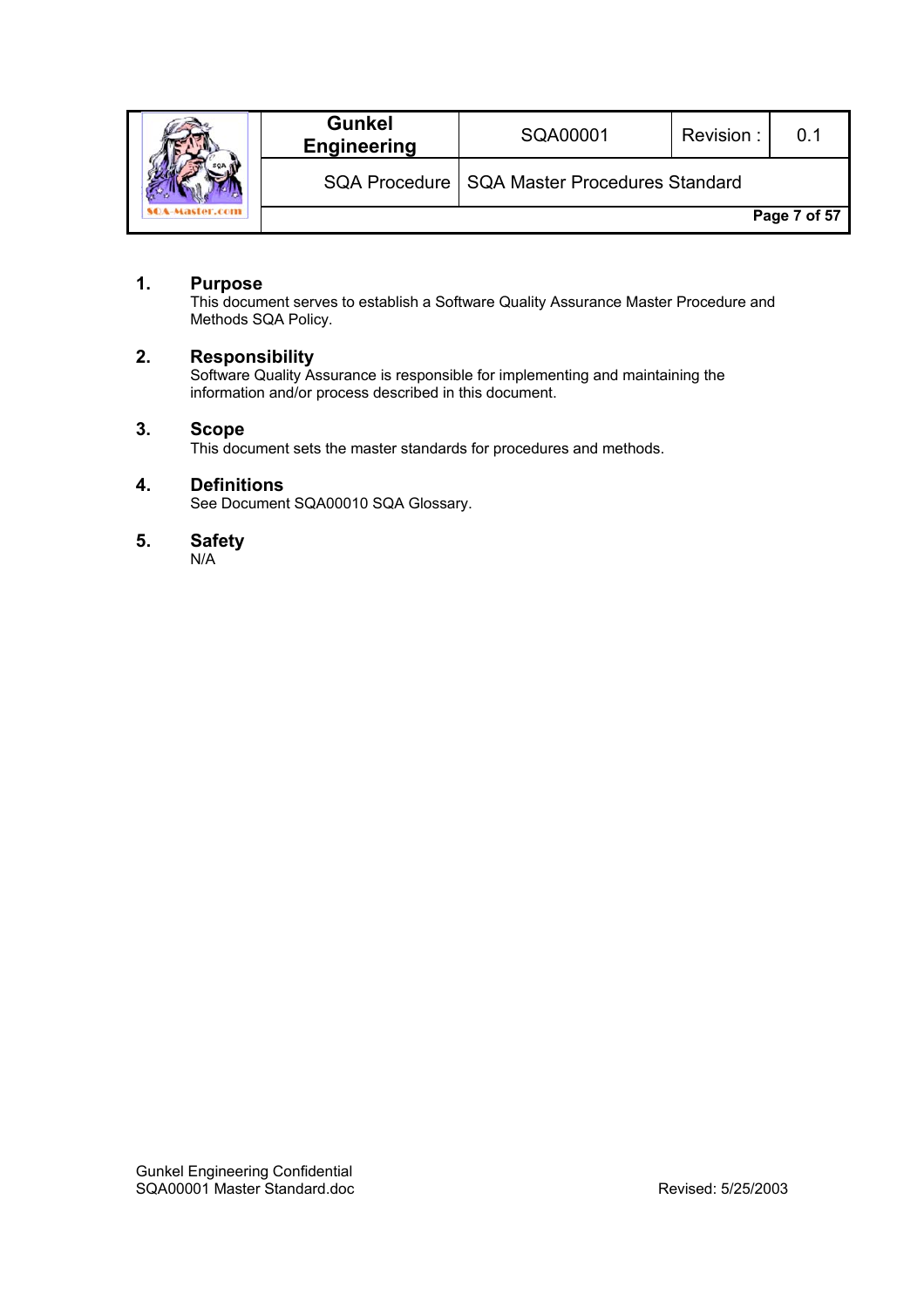|  | <b>Gunkel</b><br><b>Engineering</b> | SQA00001                                       | Revision: | ი 1          |
|--|-------------------------------------|------------------------------------------------|-----------|--------------|
|  |                                     | SQA Procedure   SQA Master Procedures Standard |           |              |
|  |                                     |                                                |           | Page 8 of 57 |

# **6. Document Creation**

All SQA documents are created from templates that can be found on the SQA Team Web site

# **SQA Policy # 1**

Master document templates are available from the SQA Team Web site. Each time a new document is created, it is based on an existing template, which **MUST** be acquired from the SQA Team Web site.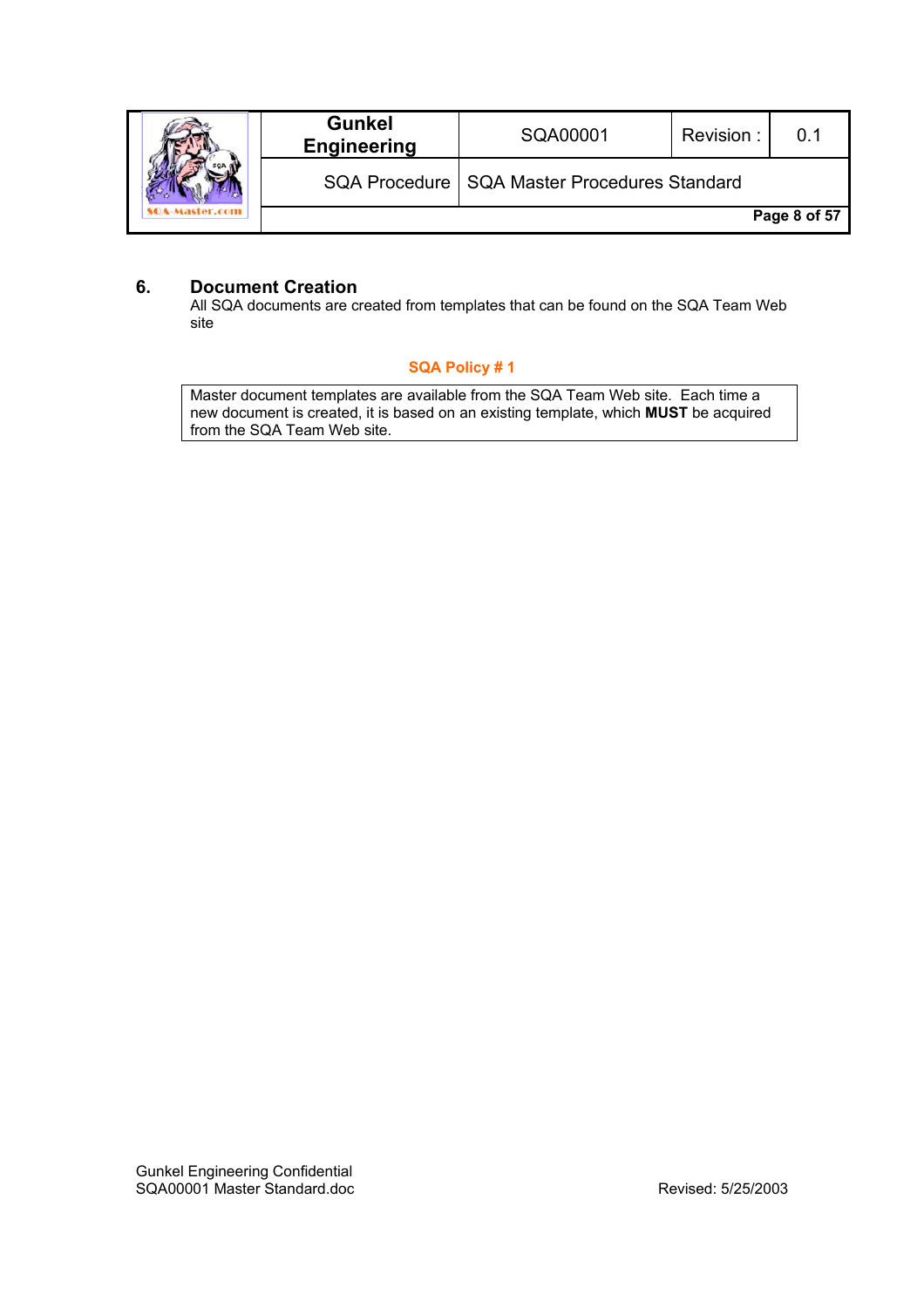|  | <b>Gunkel</b><br><b>Engineering</b> | SQA00001                                       | Revision: | 0.1          |
|--|-------------------------------------|------------------------------------------------|-----------|--------------|
|  |                                     | SQA Procedure   SQA Master Procedures Standard |           |              |
|  |                                     |                                                |           | Page 9 of 57 |

#### *6.1. Standard Forms / Templates*

- EIT Test Report **Report Report results of EIT Tests.**<br>Test Plan: For the creation of project te Project Test Matrix: Top level project Matrix. Code Review Report SQA test software code review. CD Label Eng Test Label for CD issued by SQA Testing In progress Testing In progress sign
- EIT Test Plan For the creation of project EIT Test Plan.<br>EIT Test Case Suites For composing EIT Test Case Suites. EIT Test Case Suites<br>EIT Test Report For composing EIT Test Case Suites.<br>FIT Tests. For the creation of project test plans. Test Case **For composing Test Case Suites.** Project Beta Candidate Certificate Project is ready for final verification phase Final Regression Test Report: Report results of Final Regression tests. Final Test Report: Close out overall project test results. Investigational Test Report For document issue investigations. Ad-Hoc Test Case: For documenting free-form (Ad-Hoc) test cases. Excel Workbook: For documenting any data capture. Document Review: Cover sheet for document review. Review Request: Cover sheet for Report review request. Eng. Release Audit For the audit of Engineering releases to SQA. Process Verification Report SQA Process Verification Report. Process Post-Mortem SQA Process Post-Mortem Report. Document Approval General Document approval form.<br>CD Label SQA CD Label for CD received by SQA from Label for CD received by SQA from Eng. CD Label Backup Label for monthly SQA Backup CD. Film Envelope Label Template for SQA Test film envelopes.

Any SQA Team member may create a new document template; Title Sheet templates are to be used as the starting point for any new template. The history section of the template will be used to track changes to the template.

#### **SQA Policy # 2**

Any new document template must be submitted for approval by SQA Team management prior to its use.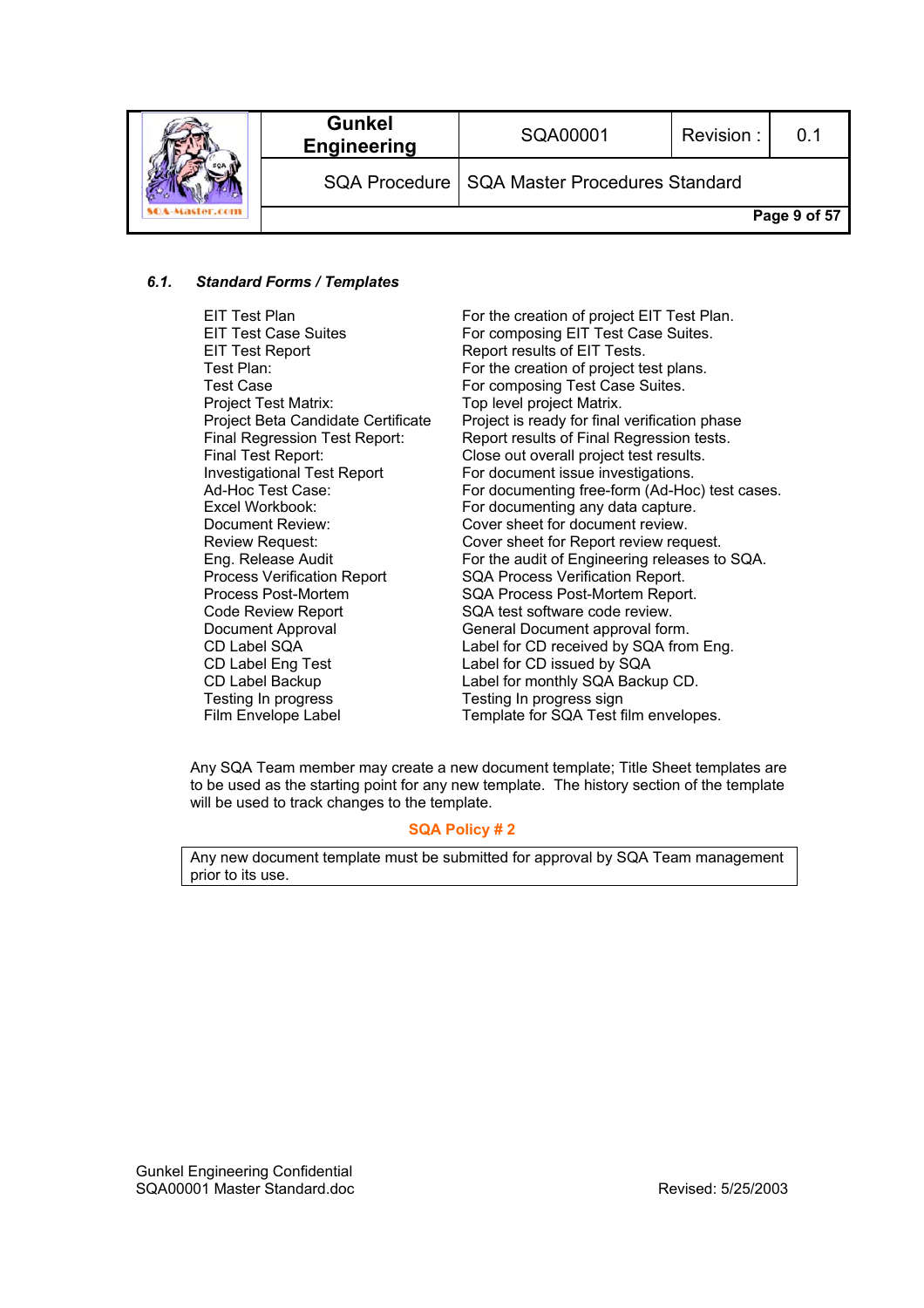|  | <b>Gunkel</b><br><b>Engineering</b> | SQA00001                                       | Revision: | በ 1           |
|--|-------------------------------------|------------------------------------------------|-----------|---------------|
|  |                                     | SQA Procedure   SQA Master Procedures Standard |           |               |
|  |                                     |                                                |           | Page 10 of 57 |

# **7. Document Numbering**

The SQA Procedure 'Document Numbering' (SQA00002) details the standard for document numbering and file location for pre-release documents. The document also denotes documents maintained by SQA for internal SQA use.

#### **SQA Policy # 3**

The Document Numbering Procedure establishes the SQA standard for document numbering, and must be adhered to for all SQA pre-release documents, and internal to SQA documents.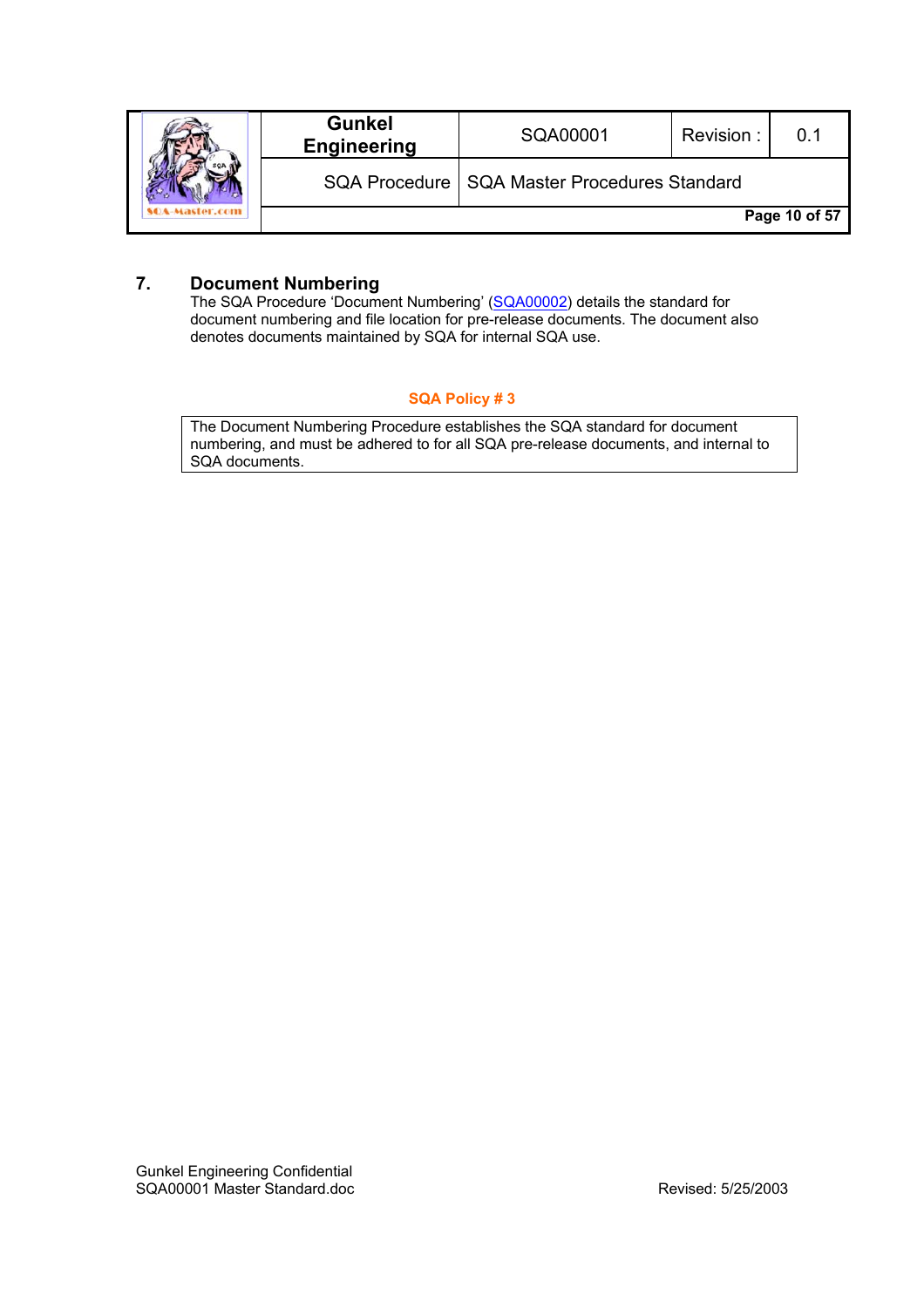|  | <b>Gunkel</b><br><b>Engineering</b> | SQA00001                                       | Revision: | ი 1           |
|--|-------------------------------------|------------------------------------------------|-----------|---------------|
|  |                                     | SQA Procedure   SQA Master Procedures Standard |           |               |
|  |                                     |                                                |           | Page 11 of 57 |

# **8. Document Version Control**

SQA uses Merant's PVCS Professional Version Management software for version control of all pre-release or draft documents and documents internal to SQA.

#### *8.1. Backup of SQA Departments Folders*

< company name > IT group regularly backs up all network systems, including the SQA Department's folder. Additionally, SQA burns a CD copy of the SQA Team Web site and selected folders under the SQA Department folder once a month. The CDs are labeled using the SQA CD Label Internal Backup Form and stored in SQA's CD archive media file cabinet. The following selected folders are included in the monthly CD burn:

Completed Test Case Suites Documents SQA Logs **TimeLines** TimeLinesPublic **Training** 

#### *8.2. Draft Version number Format*

Numbers less than one denote a draft document. Version number formatting is as follows: 0.1 to 0.9, then 0.9A to 0.9Z, then 0.1A to 0.1Z.

#### *8.3. Internal Released Version number Format*

Once the documents have been through the internal SQA review process and approved by the team, the version number is incremented to the next whole number. The draft history is then removed.

#### *8.4. Non-Internal to SQA Documents*

The following documents are maintained only in their draft form by SQA. After the documents have passed through the internal SQA review process, they are submitted to document control for release per the < company name > document release process.

EIT Test Plan EIT Test Case Suites EIT Test Report<br>
Test Plans Test Case Suites Procedures Test Case Suites **Procedures** Beta Test Report Project Test Matrix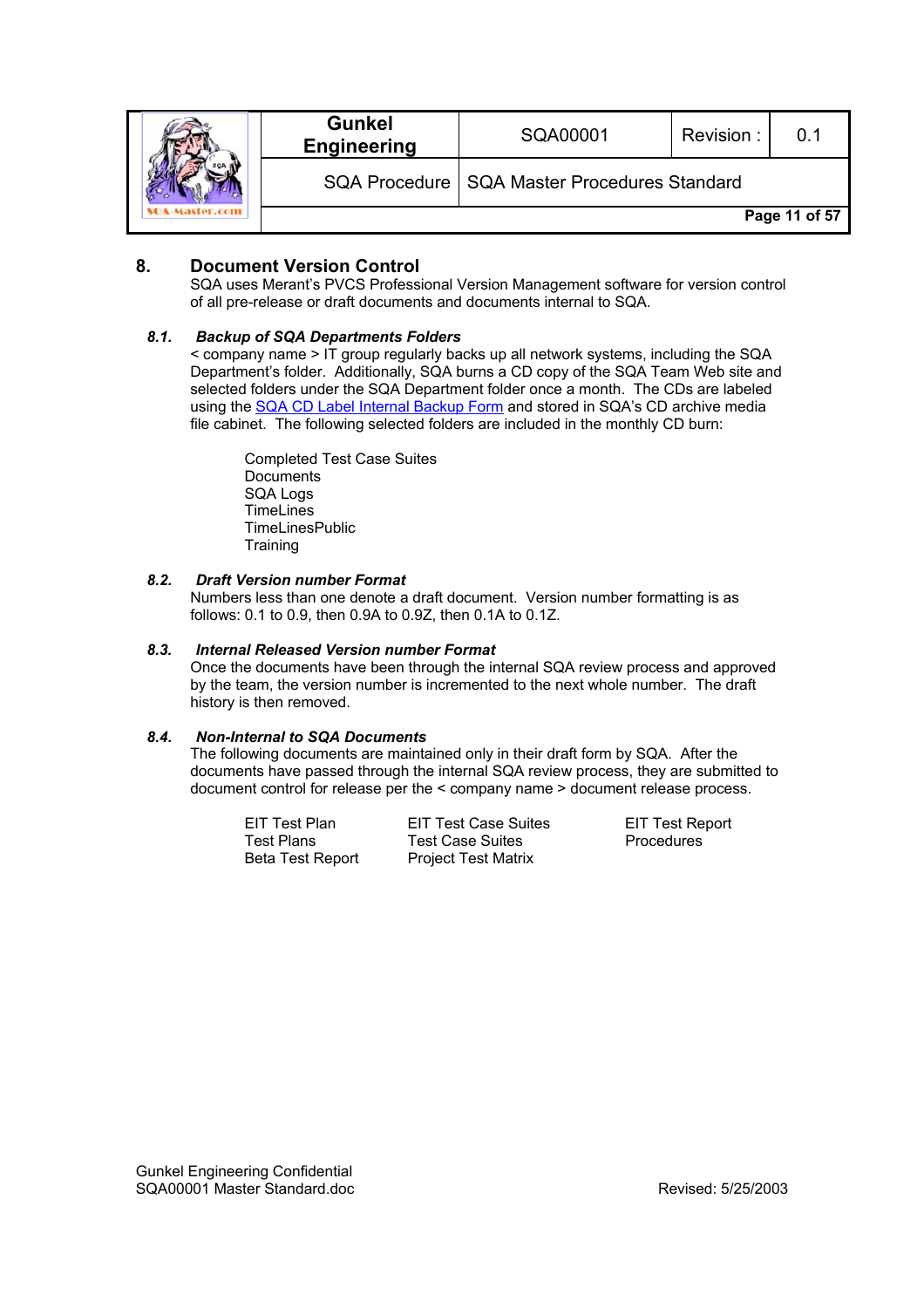|  | <b>Gunkel</b><br><b>Engineering</b> | SQA00001                                       | Revision: | 0.1           |
|--|-------------------------------------|------------------------------------------------|-----------|---------------|
|  |                                     | SQA Procedure   SQA Master Procedures Standard |           |               |
|  |                                     |                                                |           | Page 12 of 57 |

#### *8.5. Internal to SQA Documents*

Final Test Reports Special Test Reports Project Timelines<br>
Ad-Hoc Test Suites Investigational Test Reports Investigational Test Reports

Process Post-Mortem Process Verification Engineering Release Audit

#### **SQA Policy # 4**

As they are initially created (in first draft), new documents of the types noted above are added to SQA's PVCS project by the SQA PVCS administrator.

#### **SQA Policy # 5**

Any changes made to the document types noted above must be made through the PVCS system. The SQA engineer making the changes must enter a detailed description of the changes when the document is checked-into the PVCS system. Once the changed document is checked in, notice must be sent to the SQA Team Web master(s) to add or update any Web-based versions of the document.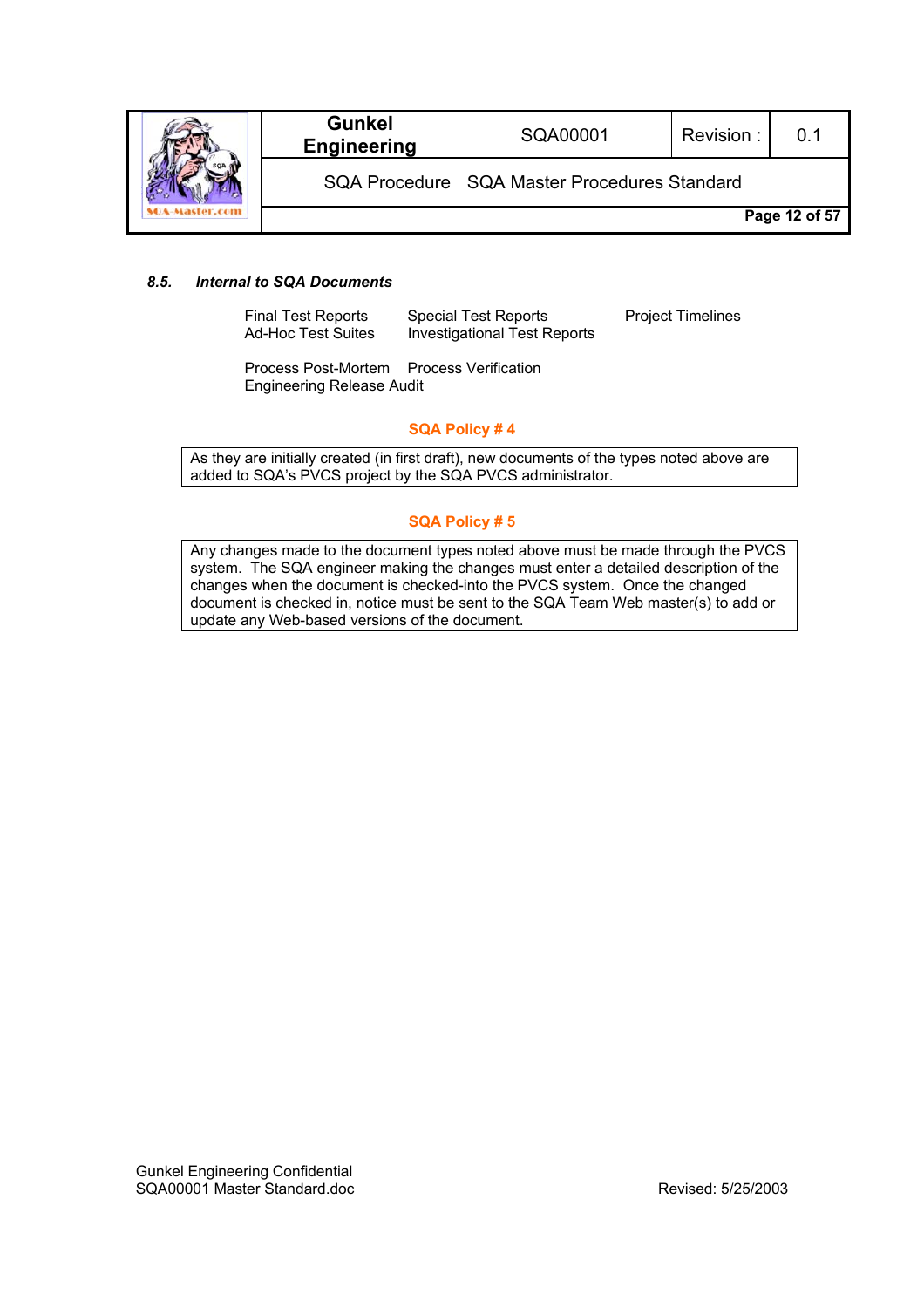|  | <b>Gunkel</b><br><b>Engineering</b> | SQA00001                                       | Revision: |               |
|--|-------------------------------------|------------------------------------------------|-----------|---------------|
|  |                                     | SQA Procedure   SQA Master Procedures Standard |           |               |
|  |                                     |                                                |           | Page 13 of 57 |

Diagram 1 shows examples of PVCS folders used by SQA. A mix of project-specific folders and folders that are not project-specific are used. Most of the folders tie directly to a predefined document type (see section: 6.1).

Test Cases Suites

| Special | $\overline{\phantom{0}}$<br>- | Test Cases Suites that are not project- or product-specific. |
|---------|-------------------------------|--------------------------------------------------------------|
| General | =                             | Test Cases Suites that are not product-specific.             |

#### **Diagram 1**

< place source control folder diagram here >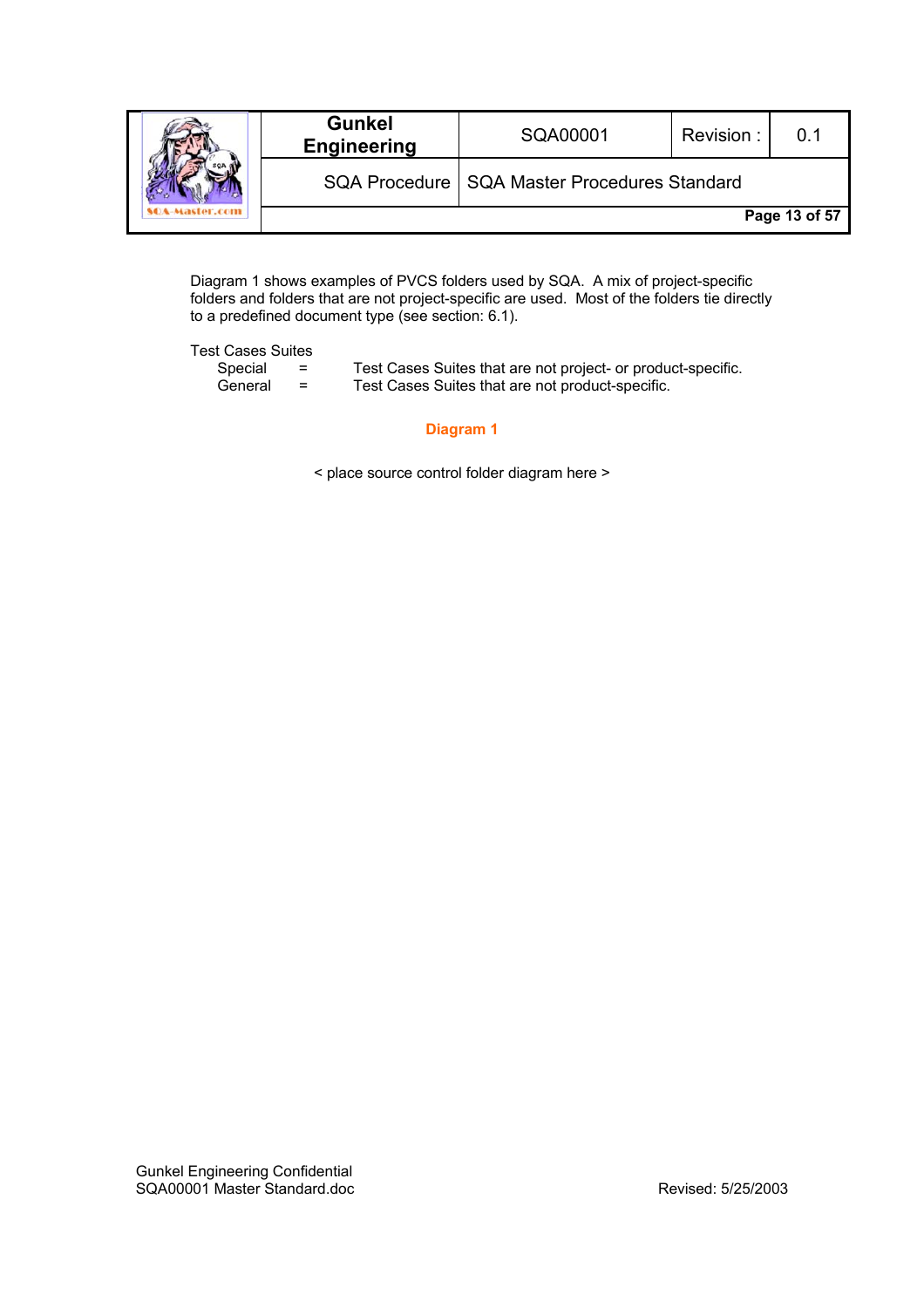|  | <b>Gunkel</b><br><b>Engineering</b> | SQA00001                                       | Revision: | በ 1           |
|--|-------------------------------------|------------------------------------------------|-----------|---------------|
|  |                                     | SQA Procedure   SQA Master Procedures Standard |           |               |
|  |                                     |                                                |           | Page 14 of 57 |

# **9. Team Document Review**

Once the author has completed the draft version of a document, other SQA Team members review all SQA project documents. The review process may be a group effort, especially when reviewing Test Case Suites. The review process is an important step in the overall SQA project documentation process.

Edits may be done on paper or online, as follows:

#### **SQA Policy # 6**

Edits on paper must be done following < company name > good documentation standards. Each page with an edit should be marked to assure none of the suggested changes are missed when the document is updated.

#### **SQA Policy # 7**

Online edits must be done with MS Word's 'Track Changes' turned on, in order to clearly show what was changed or added.

#### **SQA Policy # 8**

Once the edits are completed, the reviewer(s) must complete a Review Cover Sheet and include it with the edited document when submitting the changes to SQA Team leadership.

The review package may be submitted as a hard copy, or via email, with attachments.

Hard copies of all the reviewed, edited documents are filed with, and become part of, the permanent project file. Soft copy review documents are stored in the history folder for that document type. The file name of the soft copy reviewed is the same as the master document, but the version number is added to the end of the file. In the case of an email review package, a copy of the Email is also stored in the SQA documents 'Electronic Draft Review' folder.

The 'Electronic Draft Review' folder is stored on '< location of folder (must be shared folder with option to set access privileges) >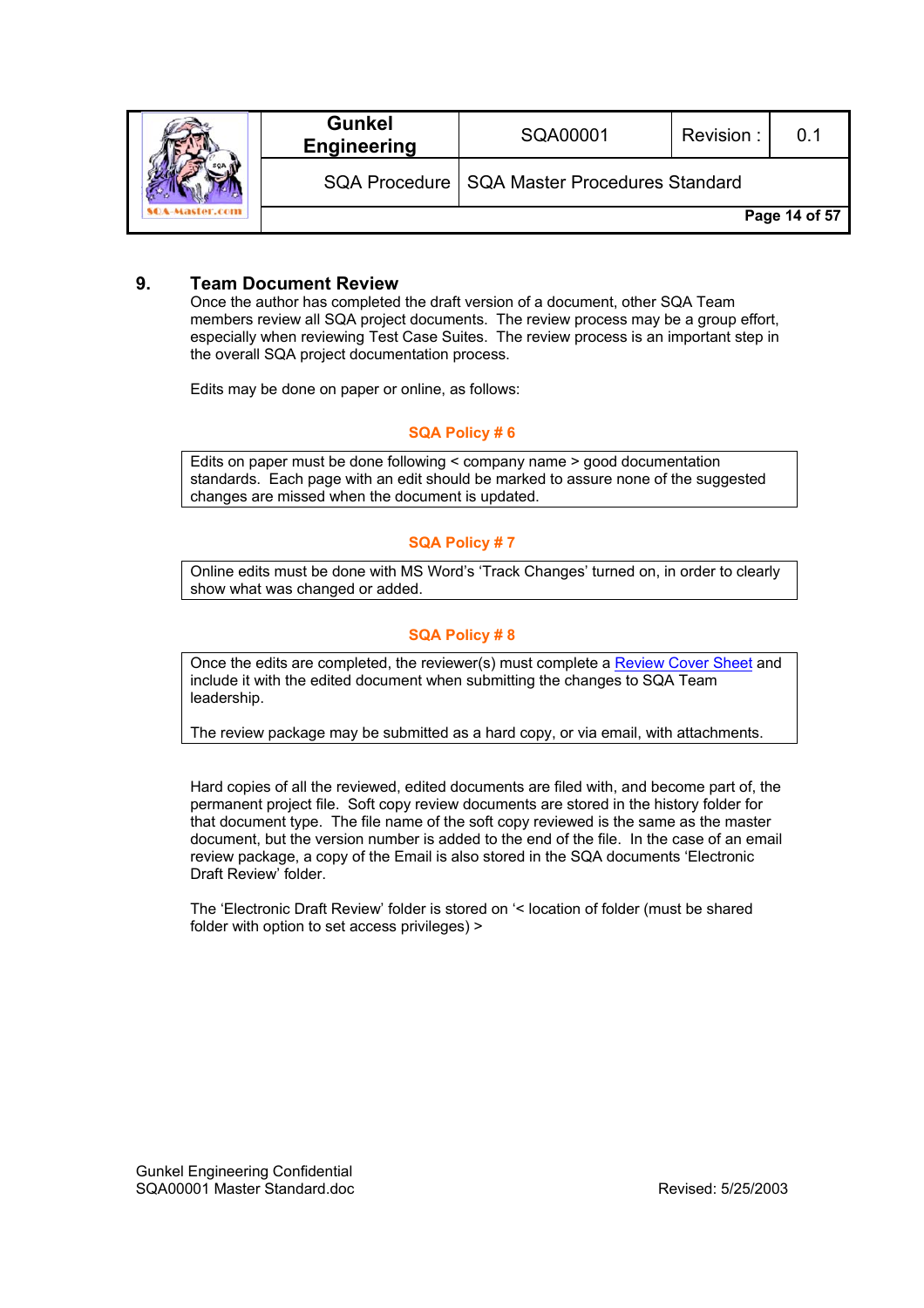|  | <b>Gunkel</b><br><b>Engineering</b> | SQA00001                                       | Revision: | በ 1           |
|--|-------------------------------------|------------------------------------------------|-----------|---------------|
|  |                                     | SQA Procedure   SQA Master Procedures Standard |           |               |
|  |                                     |                                                |           | Page 15 of 57 |

# **10. External Document Review**

After the internal review process is completed, the document may be submitted for review outside the SQA Team, on an as-needed or as-required basis.

# **SQA Policy # 9**

The last draft version of the document is archived in the history folder, or other archiving system, as a Pre-External Review Version. The document is then submitted to < company name > document control for preparation for formal release.

# **SQA Policy # 10**

Once < company name > Document Control has been assigned a number, SQA prepares the Review Request Sheet. Included with the Review Request Sheet is the Document Review Sheet. The document review package is delivered to the pre-selected reviewers. The review process can be performed electronically or by hard copy. The completed review packages are kept on file by SQA as part of the review package.

This additional review step is optional at the discretion of the SQA Team Leadership. The additional review step does not replace < company name > standard process for document approval.

If the optional additional review process described in SQA Policy #10 is used, the following applies:

Hard copies of all the reviewed, edited documents are filed with, and become part of, the permanent project file. Soft copy review documents are stored in the history folder for that document type. The file name of the soft copy reviewed document is the same as the master document, but the version number is added to the end of the file. In the case of an email review package, a copy of the Email is also stored in the SQA documents 'Electronic Draft Review' folder.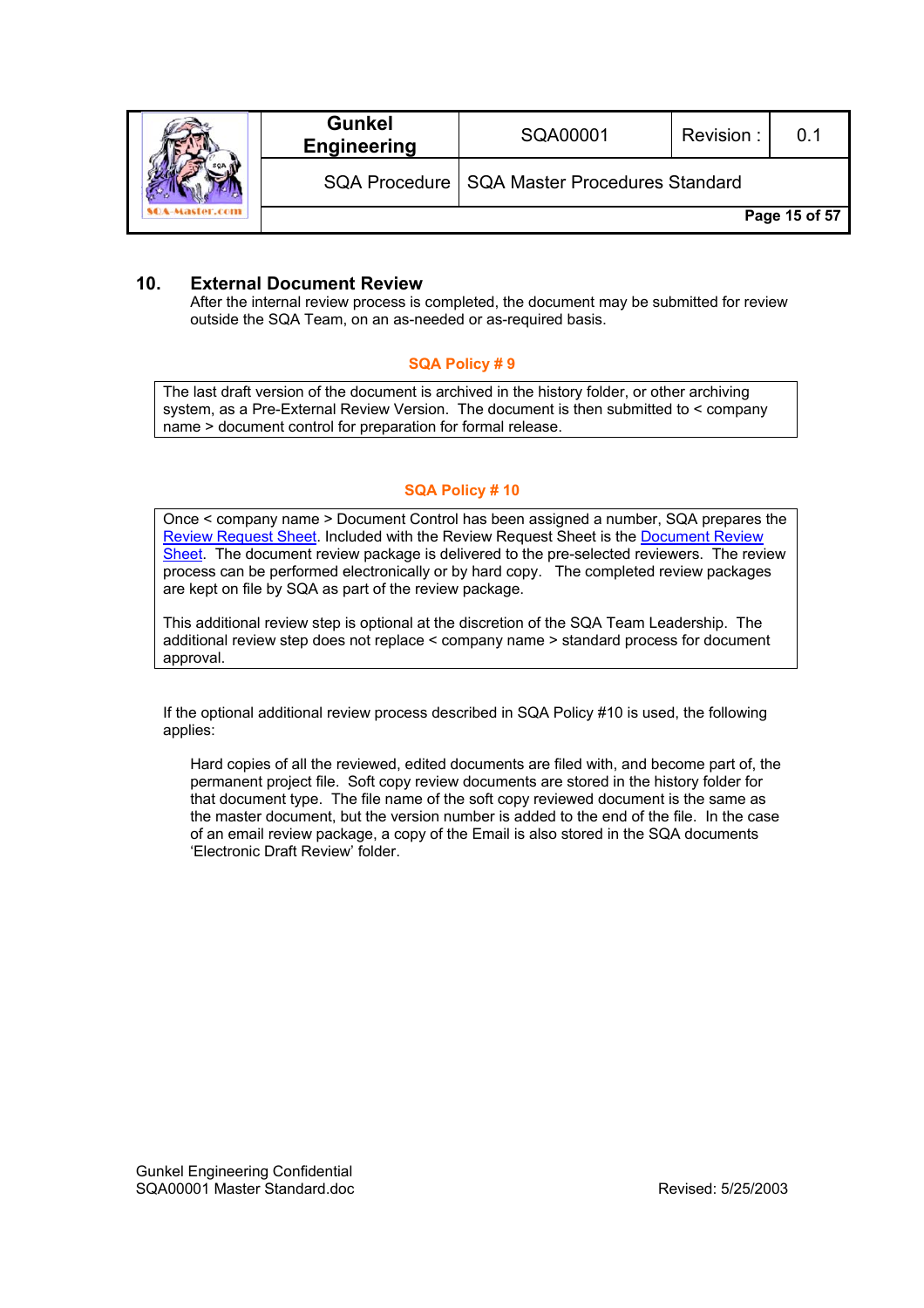|  | <b>Gunkel</b><br><b>Engineering</b> | SQA00001                                       | Revision: |               |
|--|-------------------------------------|------------------------------------------------|-----------|---------------|
|  |                                     | SQA Procedure   SQA Master Procedures Standard |           |               |
|  |                                     |                                                |           | Page 16 of 57 |

# **11. Project Documents**

SQA creates a standard set of documents for each new project submitted to SQA for verification. The following documents are part of the formal project and must be released and approved per < company name > Policy for formal project documents:

Test Plan Test Cases Suites (both Black & White Box) Project Test Matrix Project Final Regression Candidate Certificate Final Regression Test Report

#### *11.1. Test Plan*

The Test Plan is the first document created by SQA for each project. SQA Test Plans detail how SQA plans to verify that Product Requirements have been met. Within the Test Plan will be an estimation of resource requirements for the project, as well as any perceived risks and assumptions that may affect SQA's ability to verify the project to our normal high standards.

#### *11.1.1. Test Plan Approvals*

Ideally, the Test Plan will be approved before SQA Alpha testing starts; at the outside, it is approved before Alpha testing is completed.

#### **SQA Policy # 11**

The following SQA team members must review and approve each Test Plan:

Manager of SQA

Test Plan Author

SQA Technical Lead

SQA Architect

NOTE: The preceding list is internal to SQA. Additional approvals may be required for formal release

The required internal SQA approvals are capture on the SQA Document Approval Form

After internal review, SQA will submit the Test Plan for formal approval following standard < company name > SQA Policy for required project documents.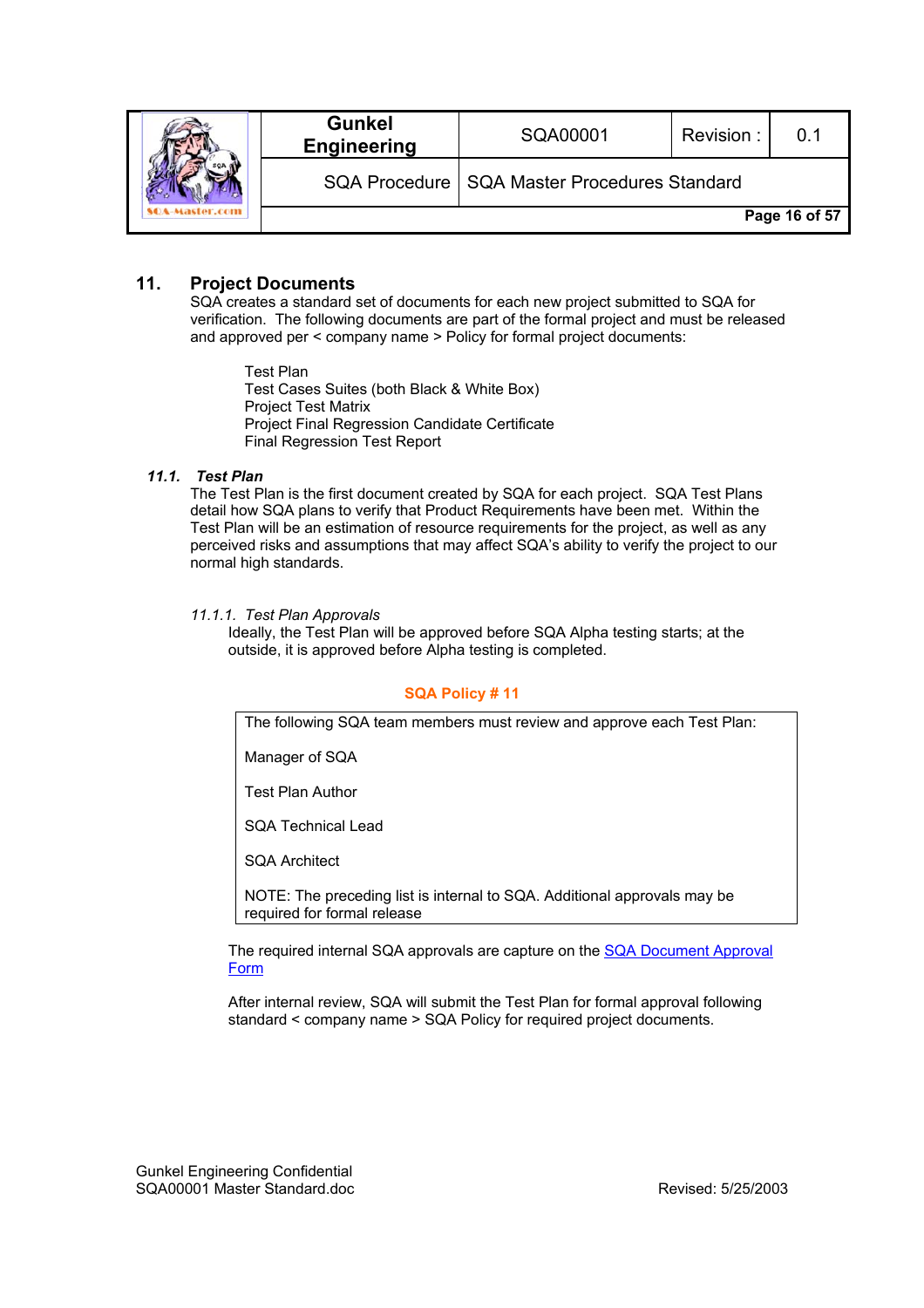|  | <b>Gunkel</b><br><b>Engineering</b> | SQA00001                                       | Revision: |               |
|--|-------------------------------------|------------------------------------------------|-----------|---------------|
|  |                                     | SQA Procedure   SQA Master Procedures Standard |           |               |
|  |                                     |                                                |           | Page 17 of 57 |

#### *11.2. Test Case Suites*

Test Case Suites are created by SQA as test procedures to verify that the SUT (software under test) meets requirements. The Test Case Suites are based on the Marketing Requirements and Engineering Design documents; they started during the Engineering Integration Tests (EIT), also known as Pre-Alpha Testing. During EIT phase of testing, preliminary versions of the Marketing Requirements and Engineering Design documents are acceptable.

Once the EIT or Pre-Alpha phase of testing is completed, the Test Case Suites are released, and approved for use for the Alpha phase of testing

The SQA Test Case Suite Execution & Test Traceability Procedure (SQA00005) defines how Test Case Suite forms are completed, and how test traceability is maintained.

The SQA Test Case Suite Creation Standard Procedure (SQA00003) details how to use the Test Case Suite template, as well as the formatting standard for the Test Case Suites.

Test Case Suites are created as a controlled document for each project. The master copy can only be accessed from the SQA project Web site, or through the < company name > document control system.

#### **SQA Policy # 12**

Only Test Suites copied from the SQA project Web site are approved for use. SQA staff will not use downloaded copies of Test Case Suites. Rather, a 'current' copy will be downloaded from the SQA project Web site each time tests are to be executed.

The Test Case Suites form is designed for online completion, thereby allowing easy capture of test results.

#### **SQA Policy # 13**

Each SQA Engineer is responsible for the accurate completion of the Test Environment section of each Test Case Suite. Start and end dates and test times are all very important for tracking testing progress, and for future planning.

#### **SQA Policy # 14**

SQA Engineers may wish to complete Test Case Suites off-line, but the information must be transferred to an online form and saved. If the form is completed off-line, the 'offline' document must be submitted with the electronic version for review.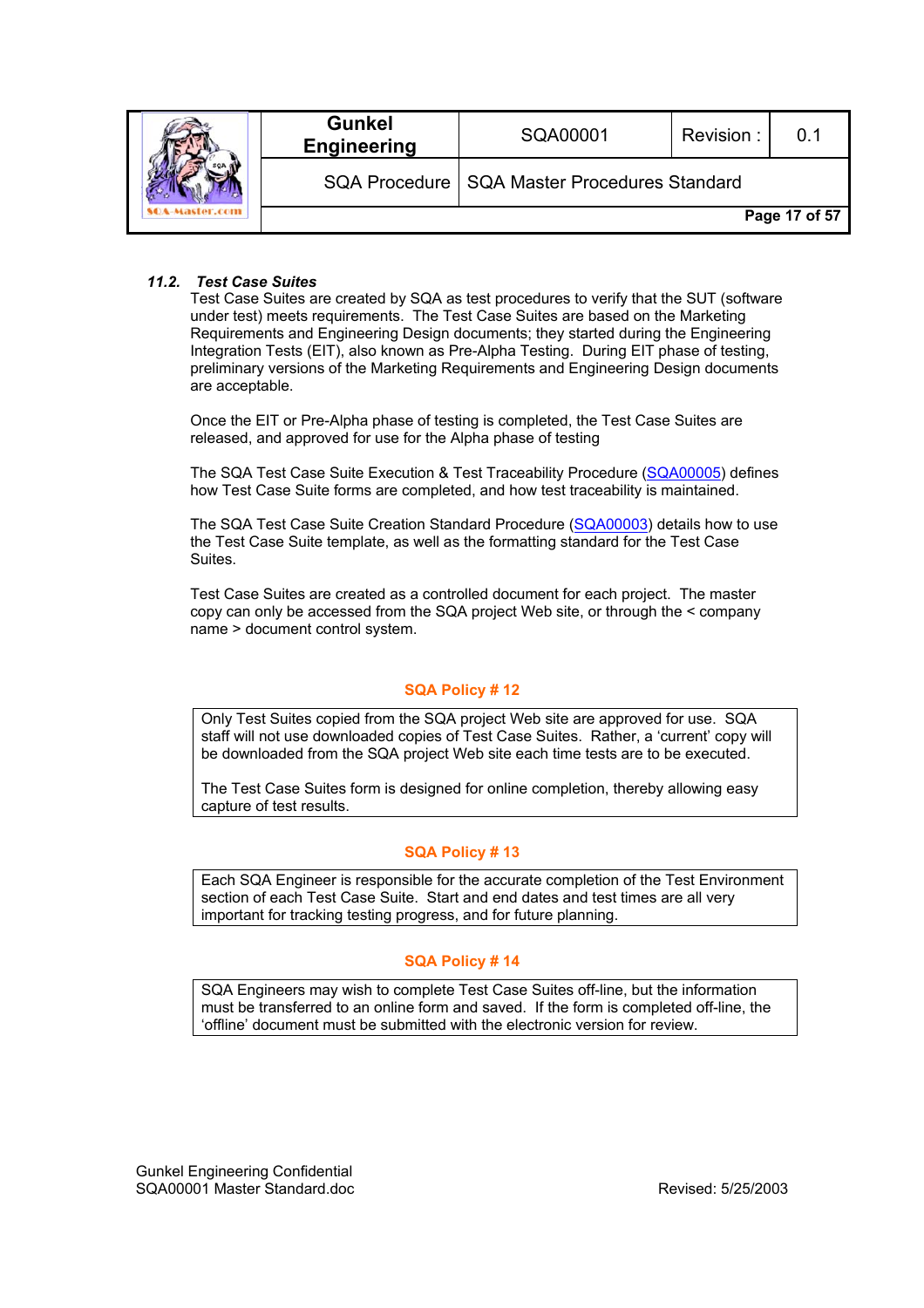|  | <b>Gunkel</b><br><b>Engineering</b> | SQA00001                                       | Revision: |               |
|--|-------------------------------------|------------------------------------------------|-----------|---------------|
|  |                                     | SQA Procedure   SQA Master Procedures Standard |           |               |
|  |                                     |                                                |           | Page 18 of 57 |

#### *11.3. Project Test Matrix*

The Project Test Matrix document is the Master Project document, and is created for each project once work has started on the Test Case Suites.

The Project Test Matrix Document is created from the Project Test Matrix form, and includes the following:

Document Reference section

- Document number and title of all SQA project documents (including, but not limited to):
	- o Test Plan
	- o Test Case Suites
	- o Project Final Regression Candidate Certificate
	- o Final Regression Test Report
- Document number and title of all Reference documents (including, but not limited to):
	- o Marketing Product Requirements.
	- o Engineering System Requirements Specification.
	- o QA Risk Analysis.
	- o EIT Test Report.

Hazards Resolution Test Matrix section:

• Matrix of Test Cases Suites required as Hazard resolution. Only items that Risk Analysis Resolution requires SQA validation or verification are included in this section (it is possible that a project may have no hazard resolution tests).

Requirements Test Matrix section

• Matrix of Test Cases Suites required to validate and verify product requirements.

Regulatory Requirements Test Matrix section

• Matrix of Test Cases Suites required to validate and verify regulatory requirements. Including, but not limited to: < any 'special requirements' >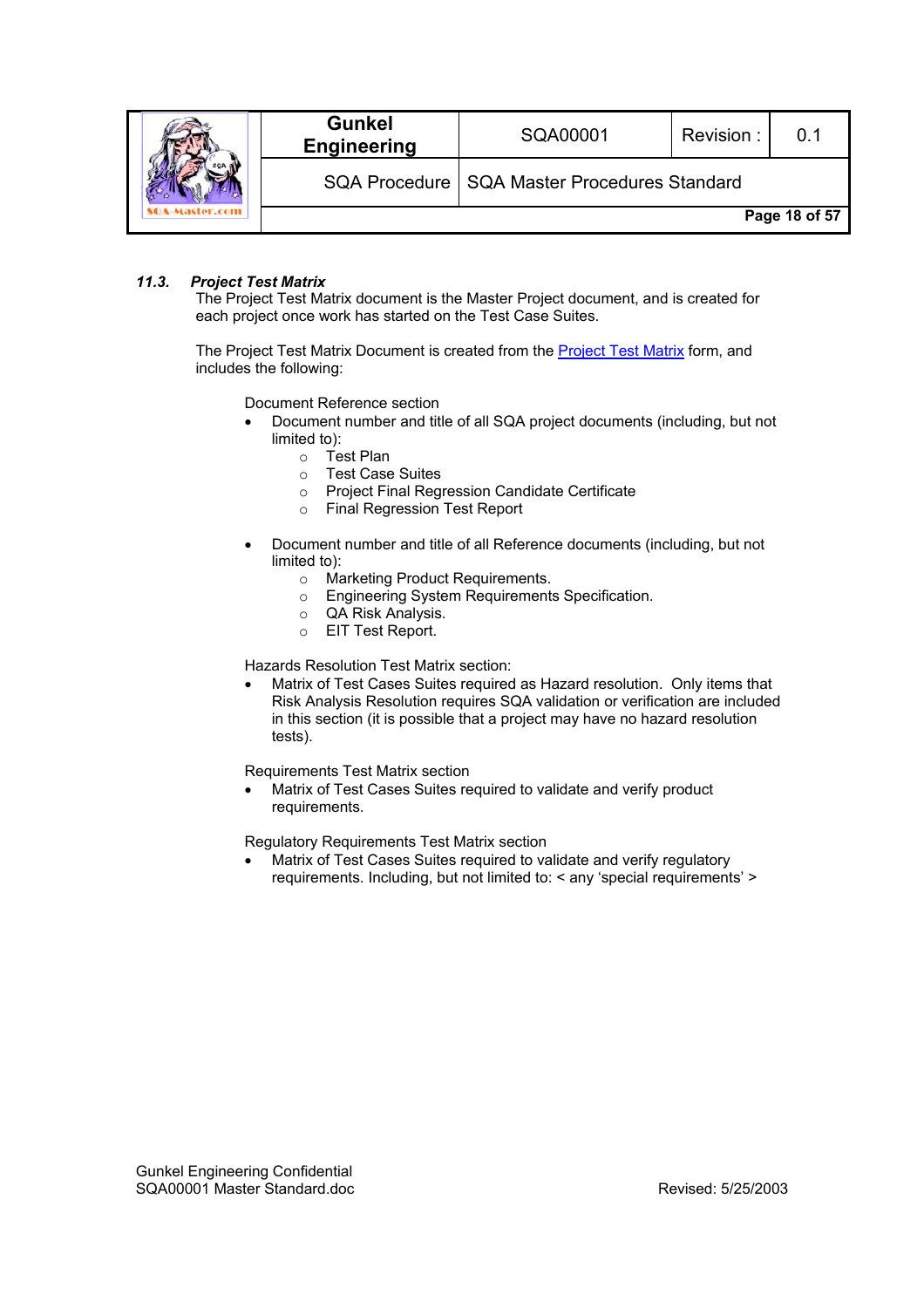|  | <b>Gunkel</b><br><b>Engineering</b> | SQA00001                                       | Revision: | 0.1           |
|--|-------------------------------------|------------------------------------------------|-----------|---------------|
|  |                                     | SQA Procedure   SQA Master Procedures Standard |           |               |
|  |                                     |                                                |           | Page 19 of 57 |

### *11.4. Test Reports*

SQA creates a formal report for the final verification phase of testing. The report created is described in the section Beta Testing.

#### *11.5. Project Schedule*

In conjunction with the creation of the Test Plan, SQA will create a detailed Microsoft Project schedule to track the project. This project schedule will be rolled into the SQA Master Project for overall resource tracking.

#### **SQA Policy # 15**

The Project baseline will be saved. Progress will be tracked during the full life of the project. Any unexpected activities or delays will be added to the timeline as a 'new task' without a baseline value, clearly denoting that the task was not planned.

#### **SQA Policy # 16**

The project schedule will be posted on the SQA project Web site as a PDF file, and updated at least weekly during the life of the project.

The project schedule will be one of the early project deliverables from SQA. Included in the timeline will be the expected time to create any software test tools and test procedures (test suites, etc.).

#### *11.6. Ad-Hoc Test(s) Cases*

SQA engineering team members may conduct additional tests beyond the direct scope of the verification of the requirements. In such an event, the SQA Ad-Hoc Tests must be used to record the purpose of the test case, as well as the results of the tests (pass or fail).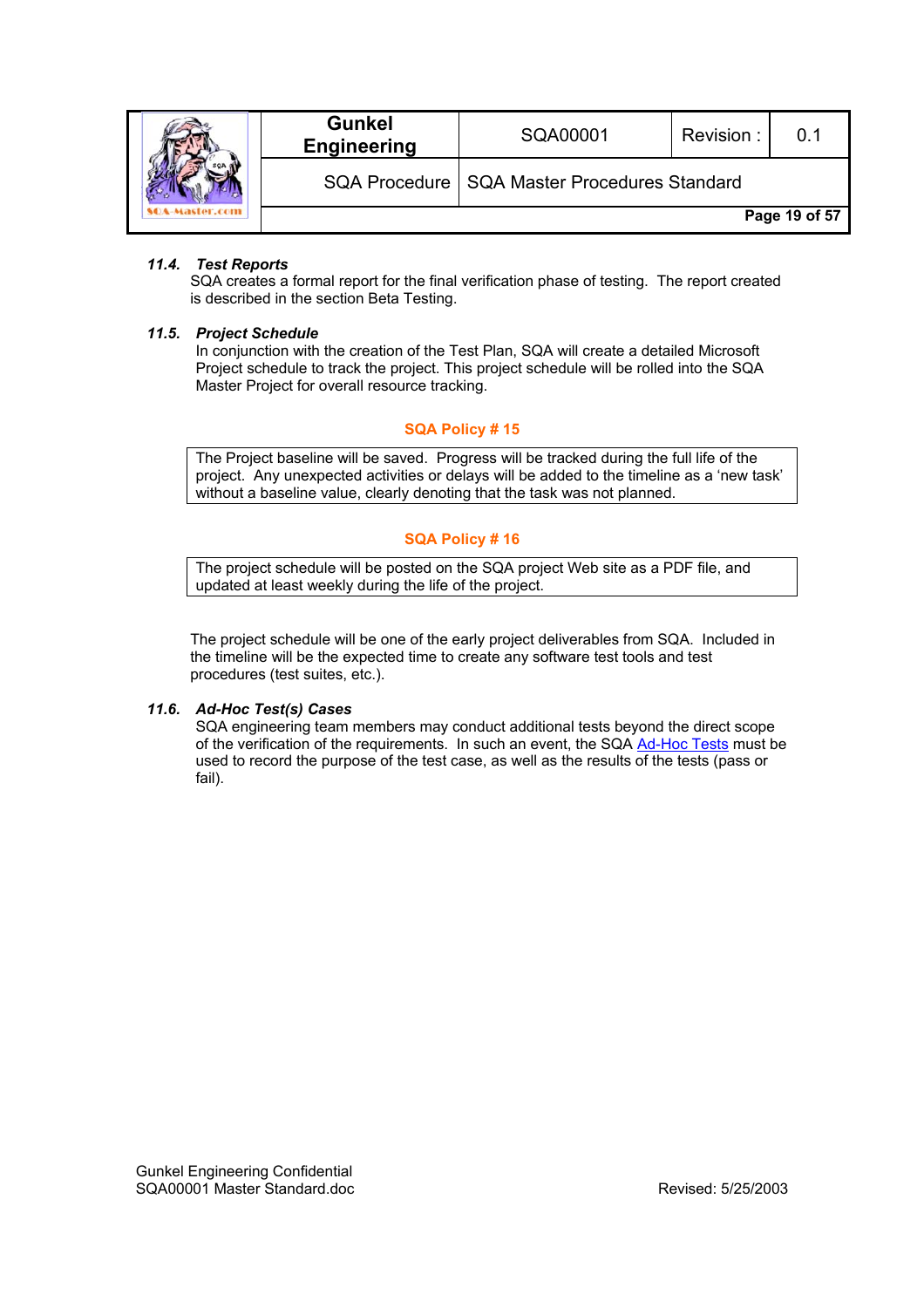|  | <b>Gunkel</b><br><b>Engineering</b> | SQA00001                                       | Revision: | . በ 1         |
|--|-------------------------------------|------------------------------------------------|-----------|---------------|
|  |                                     | SQA Procedure   SQA Master Procedures Standard |           |               |
|  |                                     |                                                |           | Page 20 of 57 |

# **12. Verification & Validation Process**

Software Quality Assurance Mission Statement:

 Complete the verification tasks in the shortest time possible… With the highest possible level of confidence… Utilizing a well-documented and repeatable process.

SQA's primary job is **V**erification and **V**alidation (V&V) of < company name >. software products. This is accomplished by conducting an EIT test phase, followed by Alpha test phase and a Final Regression test phase. The actual Verification and Validation process is accomplished by utilizing a mix of Black Box, White Box, and automated testing. Test phases are illustrated in the Test Flow Diagram on the following page.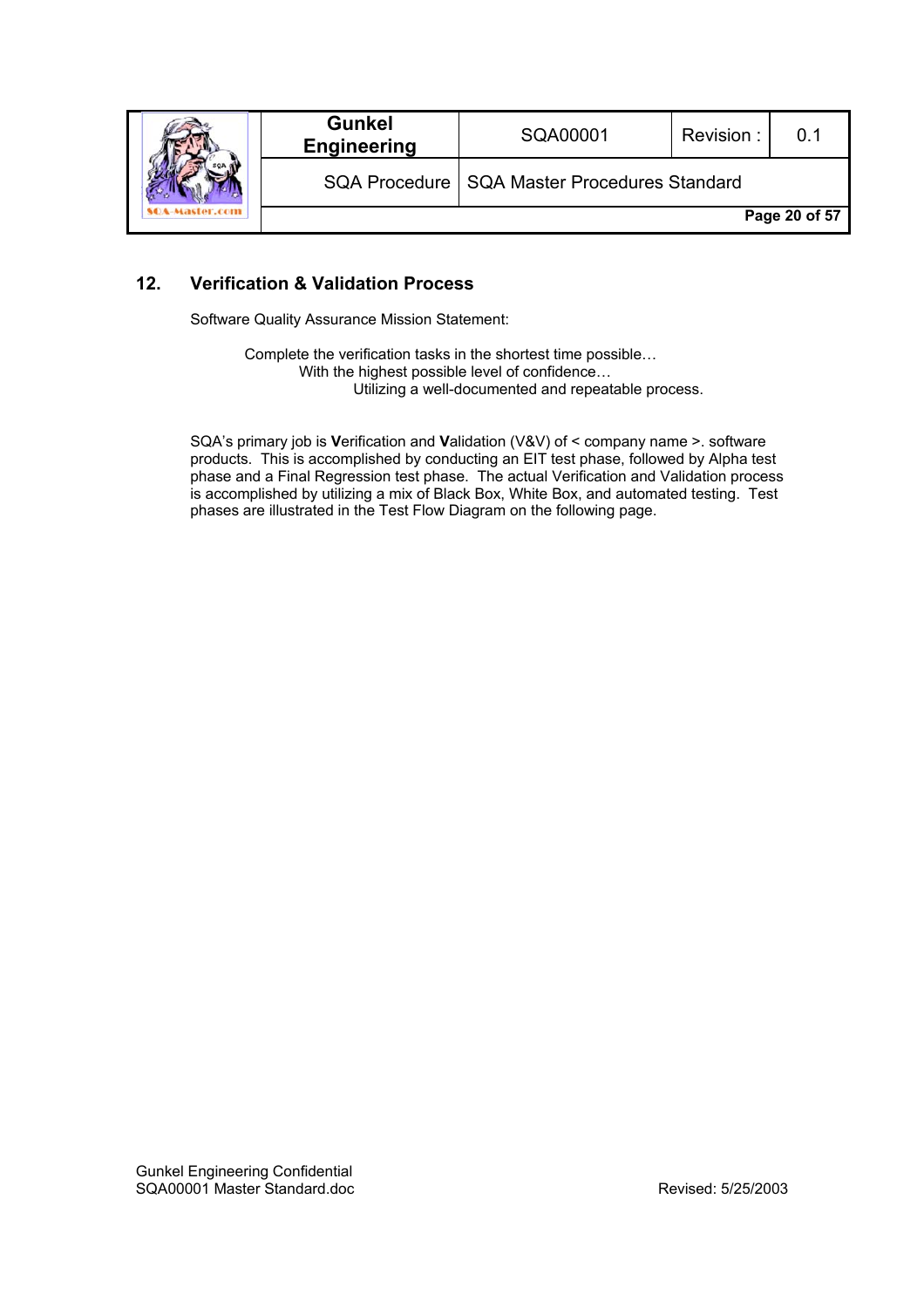|  | <b>Gunkel</b><br><b>Engineering</b> | SQA00001                                       | Revision: |               |
|--|-------------------------------------|------------------------------------------------|-----------|---------------|
|  |                                     | SQA Procedure   SQA Master Procedures Standard |           |               |
|  |                                     |                                                |           | Page 21 of 57 |

# *12.1. SQA Lab*

The SQA Lab is maintained as a controlled workspace.

- Access is restricted to authorize personnel only.
- The Lab is strictly maintained as neat uncluttered workspace. All computer systems and test systems are strictly controlled.
- Unauthorized unofficial media of any type is not allowed in the SQA Lab.
- All Work-In-Progress (WIP) test documents must be under the direct control of the tester or stored in the WIP file cabinet. As noted, no redlined test documents are allowed in the Lab, except under the direct control of a tester.
- All test equipment in the Lab must have a Log book associated with it. The equipment also must be clearly labeled with IP address (if required) and device Alias name.
- SQA personnel who have workspace (cubes) opening into the Lab are not allowed personal visitors in the workspace (cubes).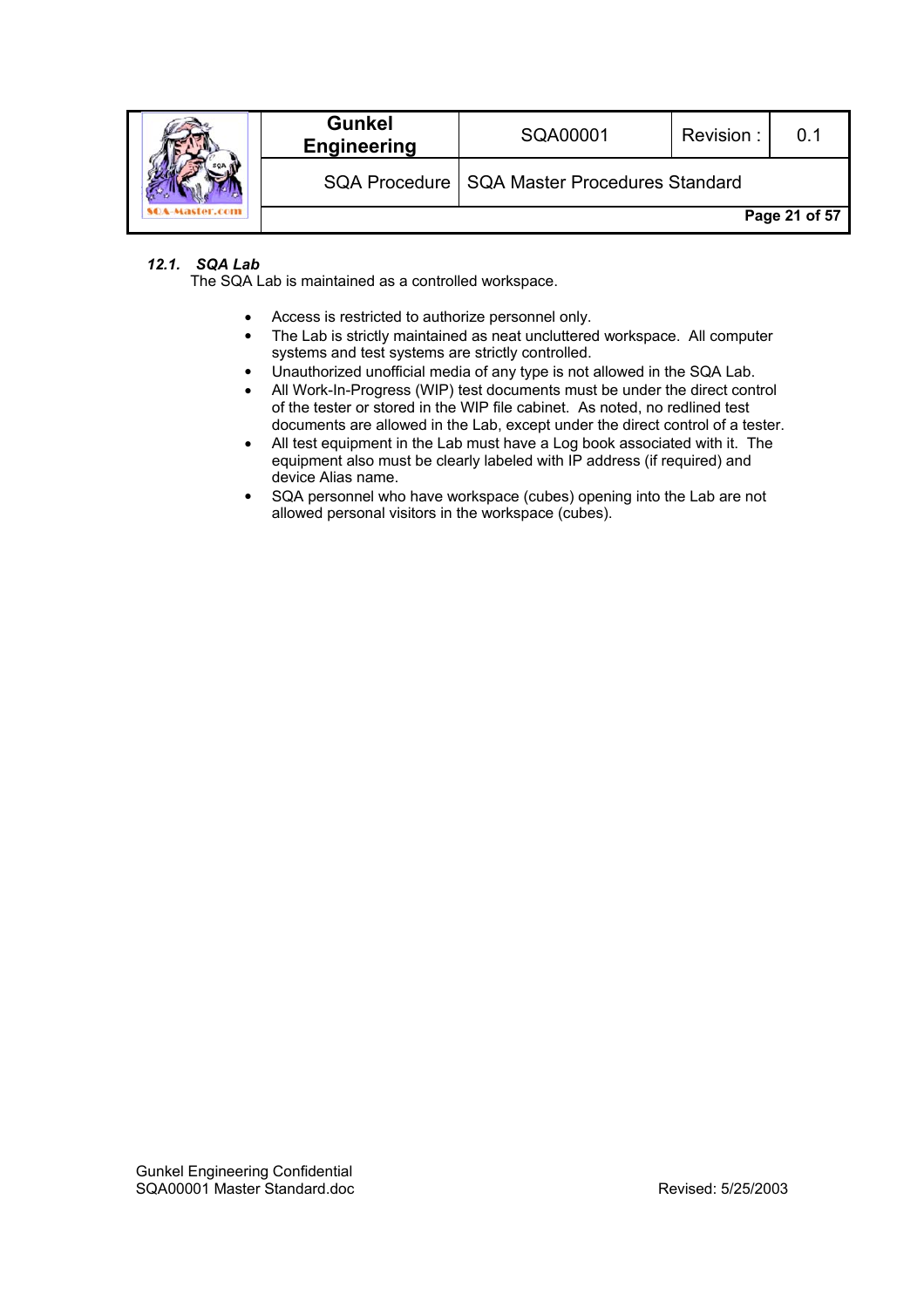|  | <b>Gunkel</b><br><b>Engineering</b> | SQA00001                                       | Revision: |               |
|--|-------------------------------------|------------------------------------------------|-----------|---------------|
|  |                                     | SQA Procedure   SQA Master Procedures Standard |           |               |
|  |                                     |                                                |           | Page 22 of 57 |



Gunkel Engineering Confidential SQA00001 Master Standard.doc Revised: 5/25/2003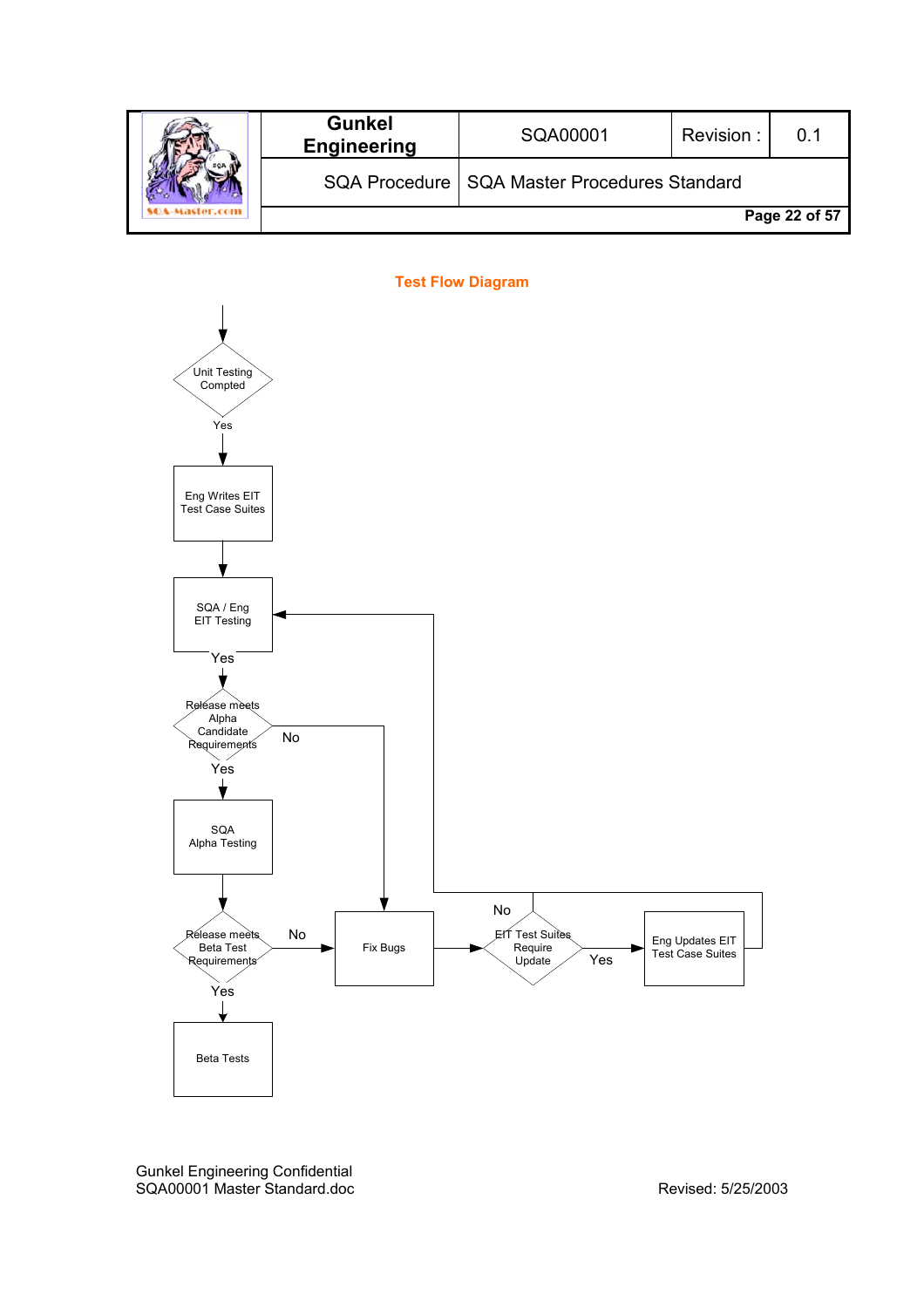|  | <b>Gunkel</b><br><b>Engineering</b> | SQA00001                                       | Revision: | 0.1           |
|--|-------------------------------------|------------------------------------------------|-----------|---------------|
|  |                                     | SQA Procedure   SQA Master Procedures Standard |           |               |
|  |                                     |                                                |           | Page 23 of 57 |

#### *12.2. EIT Testing*

Engineering Integration Testing can begin as soon as Unit testing has been completed for the features to be tested. For this phase of testing, the build does not have to be feature-complete. To assure functional independence the EIT, the Test Master reports to the Vice President of Technology, and is responsible for the **EIT Test Plan and EIT Test** Case Suites independently from SQA. EIT tests are performed in an Engineering Lab; SQA personnel may assist in the execution of the tests. When the EIT tests are completed, an **EIT Test Report** is completed and supplied to SQA.

EIT test documentation must follow the same process for version control, document review, and approval as all other SQA documents. All EIT test documentation is posted to the SQA Web site, by project, under an "EIT Documents" heading.

#### *12.3. Pre-Alpha Testing*

In parallel with EIT testing, SQA may conduct Pre-Alpha tests. Pre-Alpha testing is an optional, informal test phase.

#### **SQA Policy # 17**

During Pre-Alpha testing, issues are noted, and informally communicated to Engineering via a method agreed to between Engineering and SQA. This step is taken to minimize reporting of duplicate issues. For this phase of testing, recording issues in the issue tracking system is at the discretion of the SQA Team leadership. During Pre-Alpha testing, the Test Master will maintain and update, at least daily, the 'Pre-Alpha Issues project-based spreadsheet (See: Pre-Alpha Issue). The file is to be accessed via the Project Status page on the SQA Team Web site.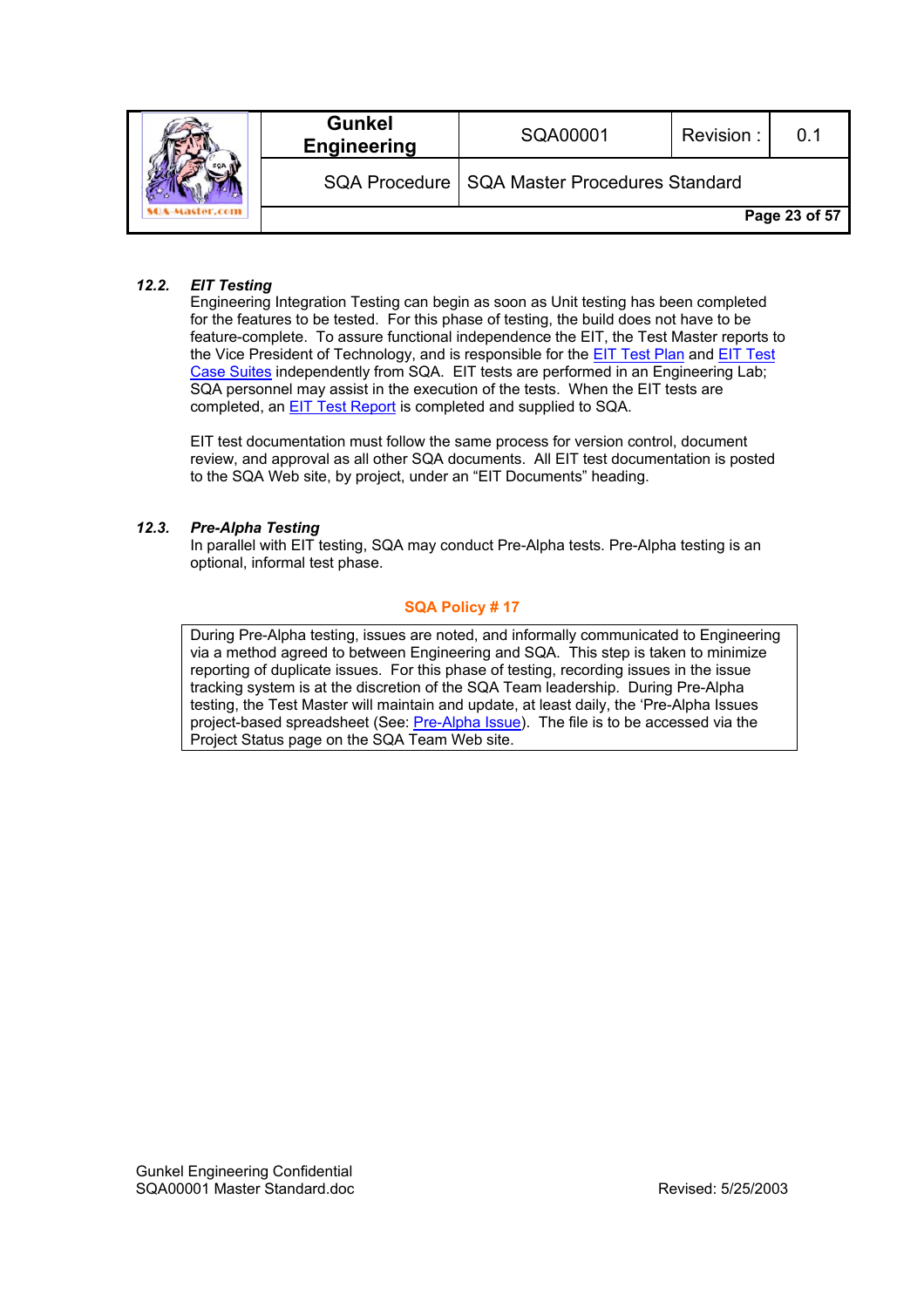|  | <b>Gunkel</b><br><b>Engineering</b> | SQA00001                                       | Revision: | 0.1           |
|--|-------------------------------------|------------------------------------------------|-----------|---------------|
|  |                                     | SQA Procedure   SQA Master Procedures Standard |           |               |
|  |                                     |                                                |           | Page 24 of 57 |

#### *12.4. Alpha Testing*

Alpha testing starts when a build has passed EIT tests, and has been officially released from Engineering to SQA. For this phase, project specifications should be complete, released, and approved. The SQA Test Plan for the project must also be released and approved.

During the Alpha testing phase, the Test Case Suites are considered to be living documents, and many be changed as needed, following SQA process documentation review and version control. See sections: Document Version Control and Team Document Review.

*12.4.1. Alpha Testing – Engineering Release Audit Report* 

During the full Alpha test cycle, SQA issues an Engineering Release Audit Report for each new release.

Normally, the ERA report is issued within five working days of receipt of the release in SQA. For SQA to issue the ERA report, all components of the release must be installed and configured. Once the components are installed and configured, SQA runs its suite of acceptance tests on all components of the release. The Test Team – in conjunction with members of the leadership team – may, at their discretion, require additional testing to issue the final ERA report. In that event, a preliminary report will be issued.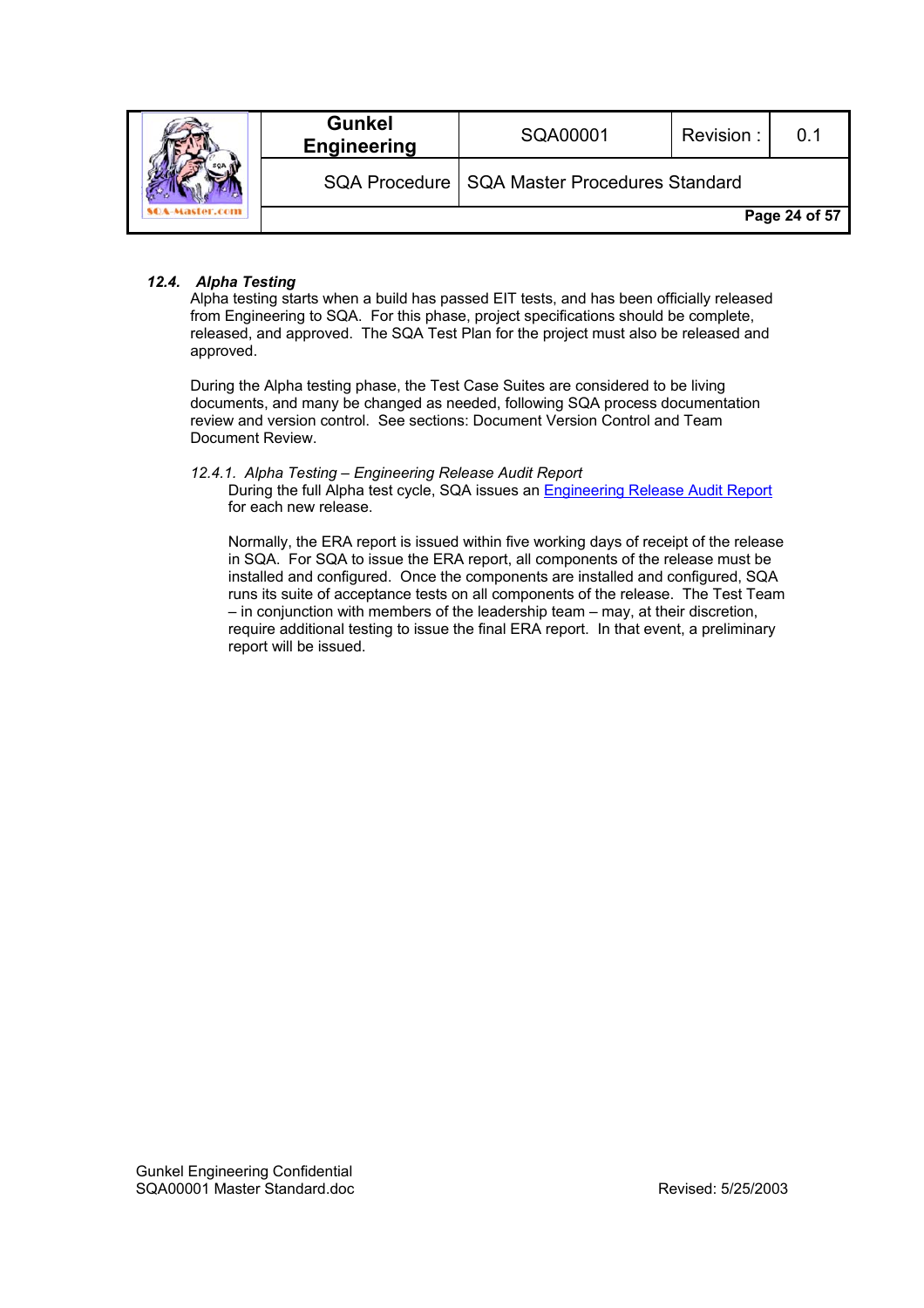|  | <b>Gunkel</b><br><b>Engineering</b> | SQA00001                                       | Revision: | 0.1           |
|--|-------------------------------------|------------------------------------------------|-----------|---------------|
|  |                                     | SQA Procedure   SQA Master Procedures Standard |           |               |
|  |                                     |                                                |           | Page 25 of 57 |

#### **SQA Policy # 18**

Alpha test is a formal – but preliminary to final verification – phase of the overall V&V process. All issues found by SQA in this phase of testing are to be recorded in the issue tracking system.

# **SQA Policy # 19**

All test-generated documents are kept in the 'WIP' file cabinet until the given testing cycle is completed. The WIP file is reviewed at the end of each test cycle. Pending the test phase, a sample of the WIP file is kept as part of the project files.

#### **SQA Policy # 20**

Test Case Suite execution continues, as planned, until all Test Case Suites are executed at least once. At the discretion of the SQA test team and team leadership, tests may be executed across iterative releases that correct known issues. The issue (or issues) corrected by the iterative release must be verified by SQA.

# **SQA Policy # 21**

For the product under test to be verified by SQA as being a candidate for the final verification phase of testing (Beta Test), it must meet these criteria: No Severity High or Showstopper issues.

No Severity Medium issues, unless deferred by the <Group Name> committee. All issues found, and not deferred, have been verified as fixed.

The application is feature complete.

The pre-planned SQA Test Case Suites were executed on a stable Alpha Build. Test Case Suites have been submitted for approval and release.

#### **SQA Policy # 22**

Near the end the Alpha test phase, SQA will call <br/>sbug group Name> committee review of all unclosed issues for the project (see Bug Tracking). After the <Group Name> committee review confirms that there are no outstanding issues that preclude the start of Final Regression Testing, SQA will issue its Project Final Regression Candidate Certificate using the SQA Beta Test Candidate form.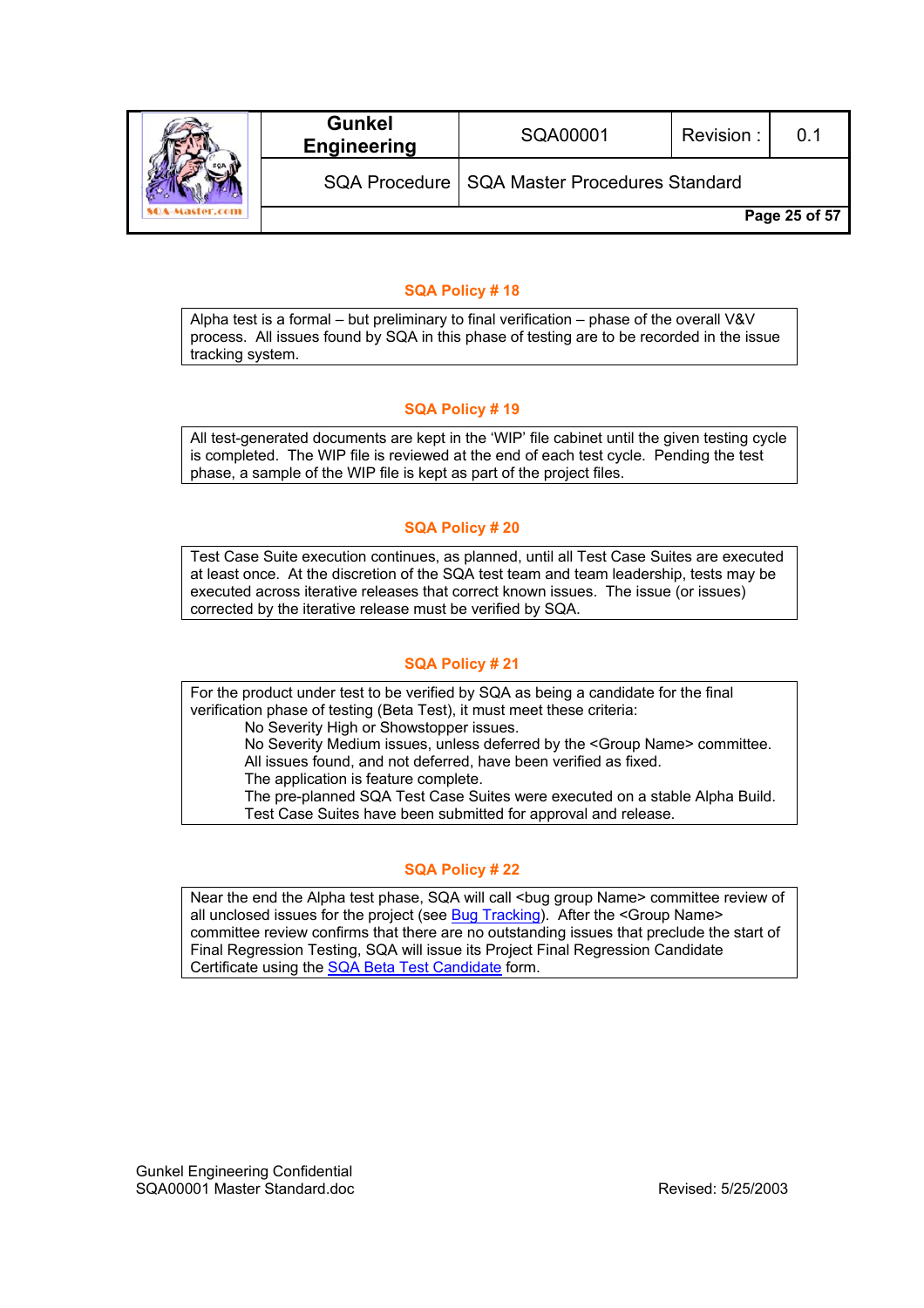|  | <b>Gunkel</b><br><b>Engineering</b> | SQA00001                                       | Revision: | . በ 1         |
|--|-------------------------------------|------------------------------------------------|-----------|---------------|
|  |                                     | SQA Procedure   SQA Master Procedures Standard |           |               |
|  |                                     |                                                |           | Page 26 of 57 |

### *12.5. Beta Testing*

SQA beta testing starts after the product has passed Alpha-testing phase.

#### **SQA Policy # 23**

For the software, release to be considered a Final Regression Test candidate by SQA, All SQA Test Case Suites and related test documents must be released and approved. The software under test must have also passed Alpha testing.

#### **SQA Policy # 24**

During Beta testing, no changes to the software or the Test Case Suites are allowed. In addition, a full Beta test cycle must be completed without any new issues being discovered. The only exception to this are Low Severity issues, on approval of the <bug group Name> committee. (See SQA00006.)

#### **SQA Policy # 25**

When the Beta Test phase is completed, SQA generates the Beta Test Report using the Beta Test report template. The test report is a formal part of the Verification and Validation process and must be approved by the project team, according to the < company name>, document review and approval process.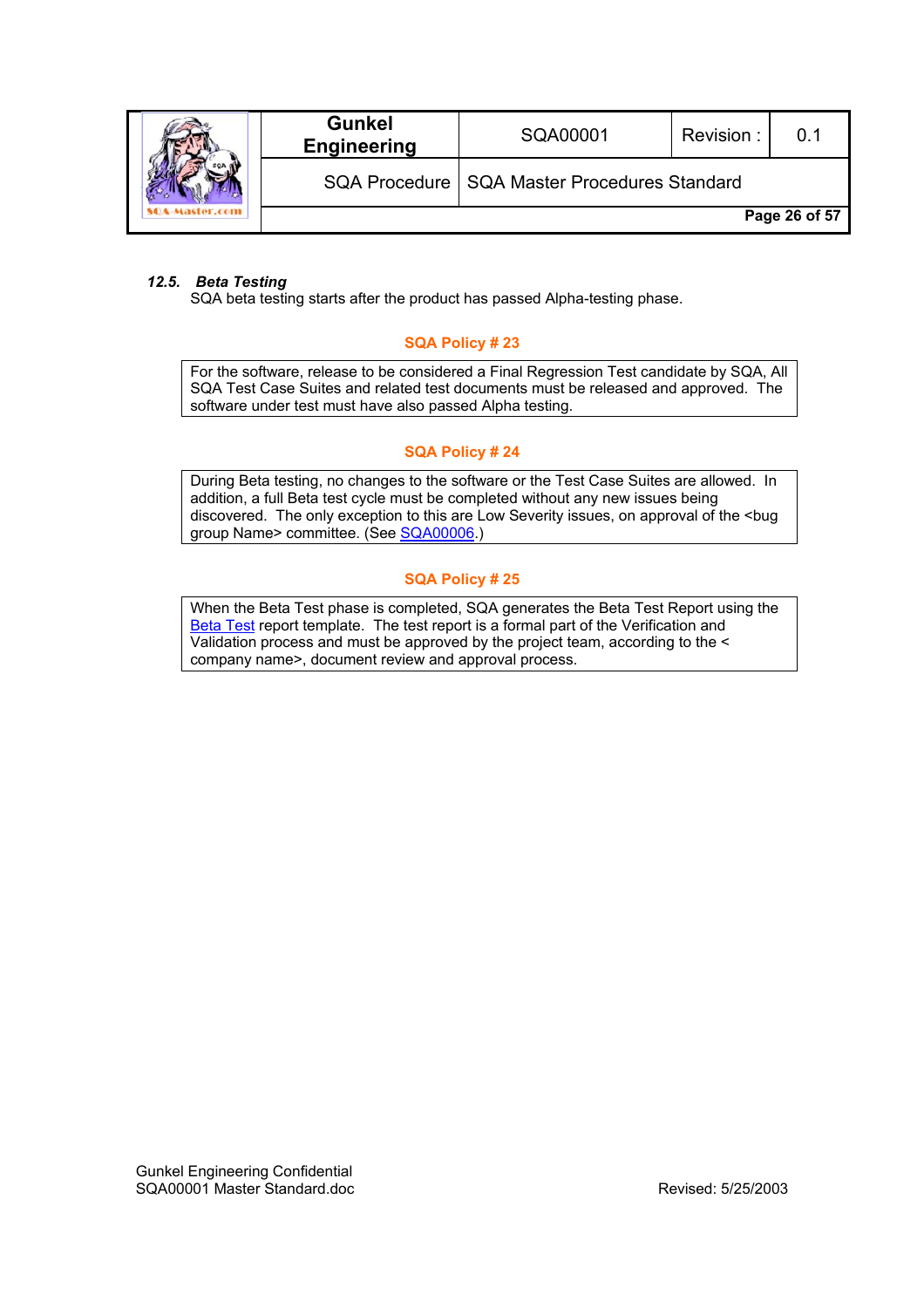|  | <b>Gunkel</b><br><b>Engineering</b> | SQA00001                                       | Revision: | 0.1           |
|--|-------------------------------------|------------------------------------------------|-----------|---------------|
|  |                                     | SQA Procedure   SQA Master Procedures Standard |           |               |
|  |                                     |                                                |           | Page 27 of 57 |

### *12.6. Golden Master Verification*

After a project has passed SQA Final Regression tests and has completed Field Beta tests, SQA verifies the Golden Master media. The media for the Gold Master may take the form of removable hard disk drive, a CD, or both. See the SQA Procedure for Golden Master Disk verification, or the SQA Procedure for Golden Master CD verification.

In the case of a Golden Master CD, SQA will create a Master CD for Manufacturing, using the SQA CD Label form for Manufacturing Master.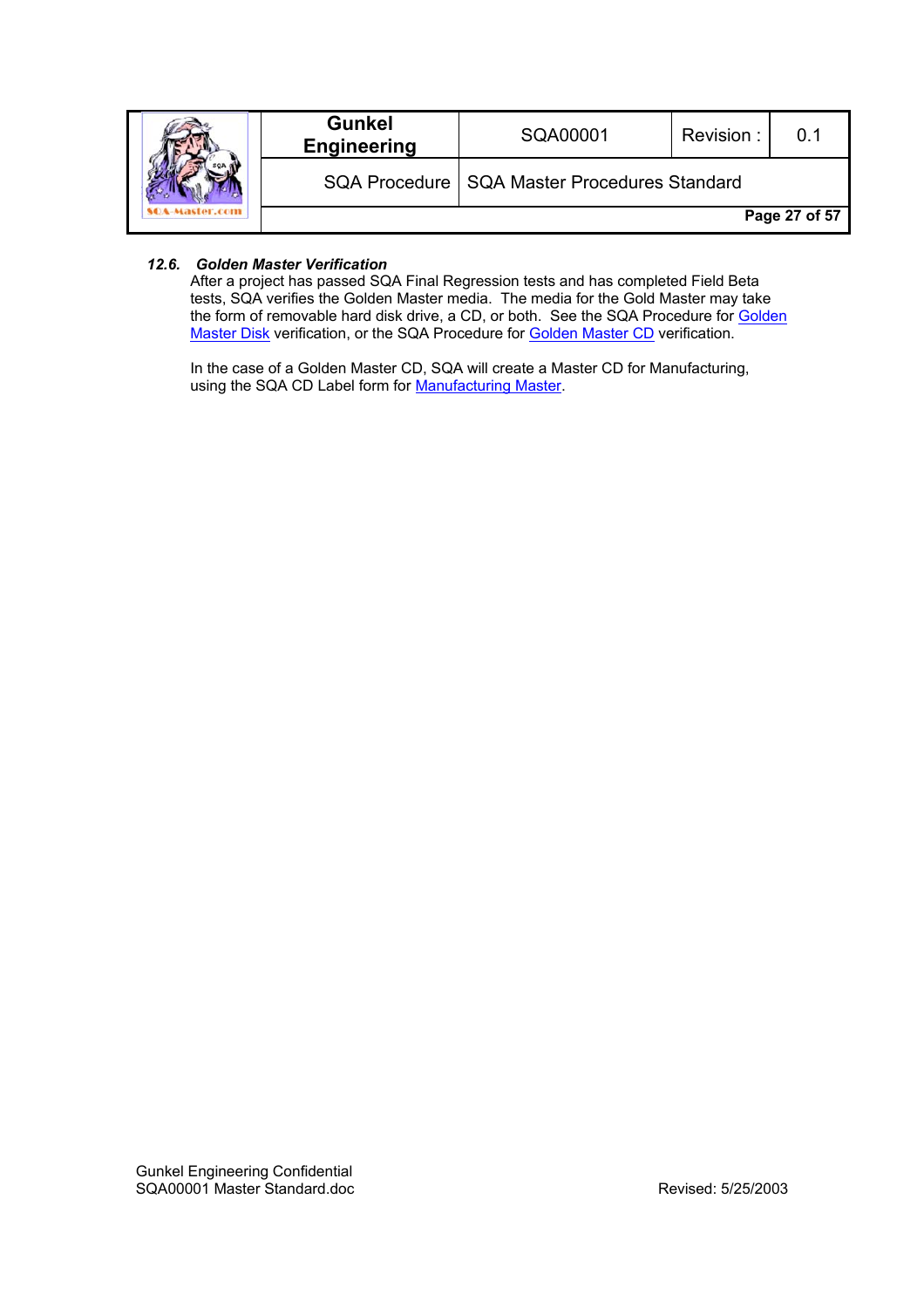|  | <b>Gunkel</b><br><b>Engineering</b> | SQA00001                                       | Revision: | . በ 1         |
|--|-------------------------------------|------------------------------------------------|-----------|---------------|
|  |                                     | SQA Procedure   SQA Master Procedures Standard |           |               |
|  |                                     |                                                |           | Page 28 of 57 |

#### *12.7. SQA Process Post-Mortem*

The Process Post-Mortem report is generated each time there is a deficiency in an SQA process. The report is created using the Post-Mortem form.

The SQA Process Post-Mortem Report is a document internal to SQA; the document is only published to the SQA project Web site. The Process Post-Mortem Report documents the process deficiency, the SQA team meeting to review and recommend corrections to the process deficiency, and corrective actions taken to correct the deficiency.

The team meeting to review the make recommendations on the corrective action, if any, is conducted by the SQA Manger or the Technical Lead. The process deficiency is reviewed, not the persons that may have been responsible for, or involved with, the deficiency.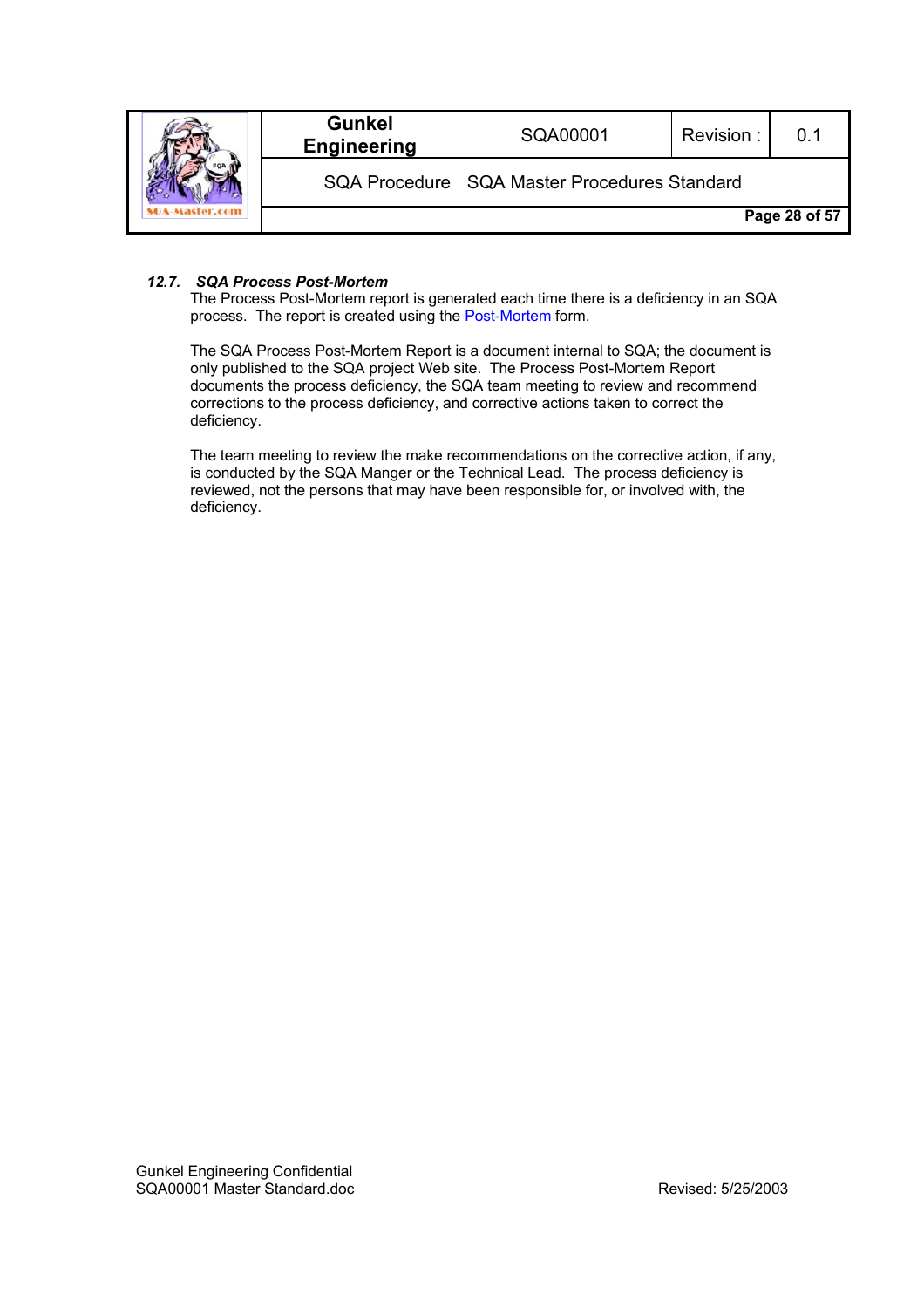|  | <b>Gunkel</b><br><b>Engineering</b> | SQA00001                                       | Revision: |               |
|--|-------------------------------------|------------------------------------------------|-----------|---------------|
|  |                                     | SQA Procedure   SQA Master Procedures Standard |           |               |
|  |                                     |                                                |           | Page 29 of 57 |

#### *12.8. SQA Final Report*

The Final Test Report is generated after Final Regression testing is completed. The report is created using the Final Test Report form.

The Final Test Report is a document internal to SQA; the document is only published to the SQA project Web site. The Final Test Report is a review of all phases of the project, and includes a post-mortem of the process written by SQA test team members. The report is reviewed by the full SQA Team; if the team deems it necessary, changes are made to the testing process to correct any deficiencies documented in the final report.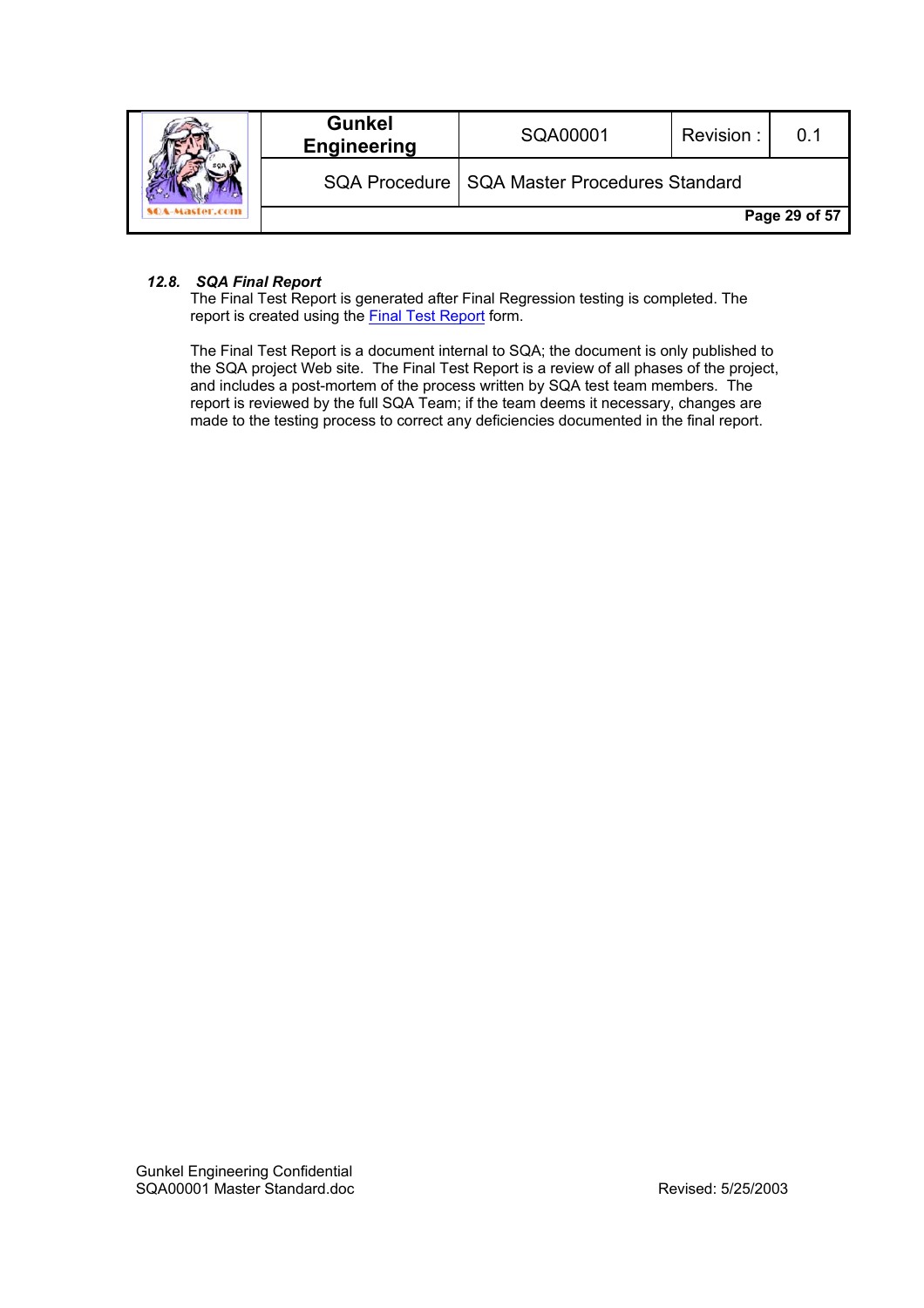|  | <b>Gunkel</b><br><b>Engineering</b> | SQA00001                                       | Revision: | 0.1           |
|--|-------------------------------------|------------------------------------------------|-----------|---------------|
|  |                                     | SQA Procedure   SQA Master Procedures Standard |           |               |
|  |                                     |                                                |           | Page 30 of 57 |

### *12.9. SQA Process Verification Report*

The Process Verification Report is generated each time a new or revised SQA process requires formal Verification. The report is created using the Process Verification form.

#### *12.10. SQA Test Code Review*

As part of the software validation & verification process, SQA will create custom software tools. Under the direction of the SQA Architect, each software tool created by SQA must go through a Code Review which is conducted by automation engineers. The outcome of the code review is recorded in the Code Review Report.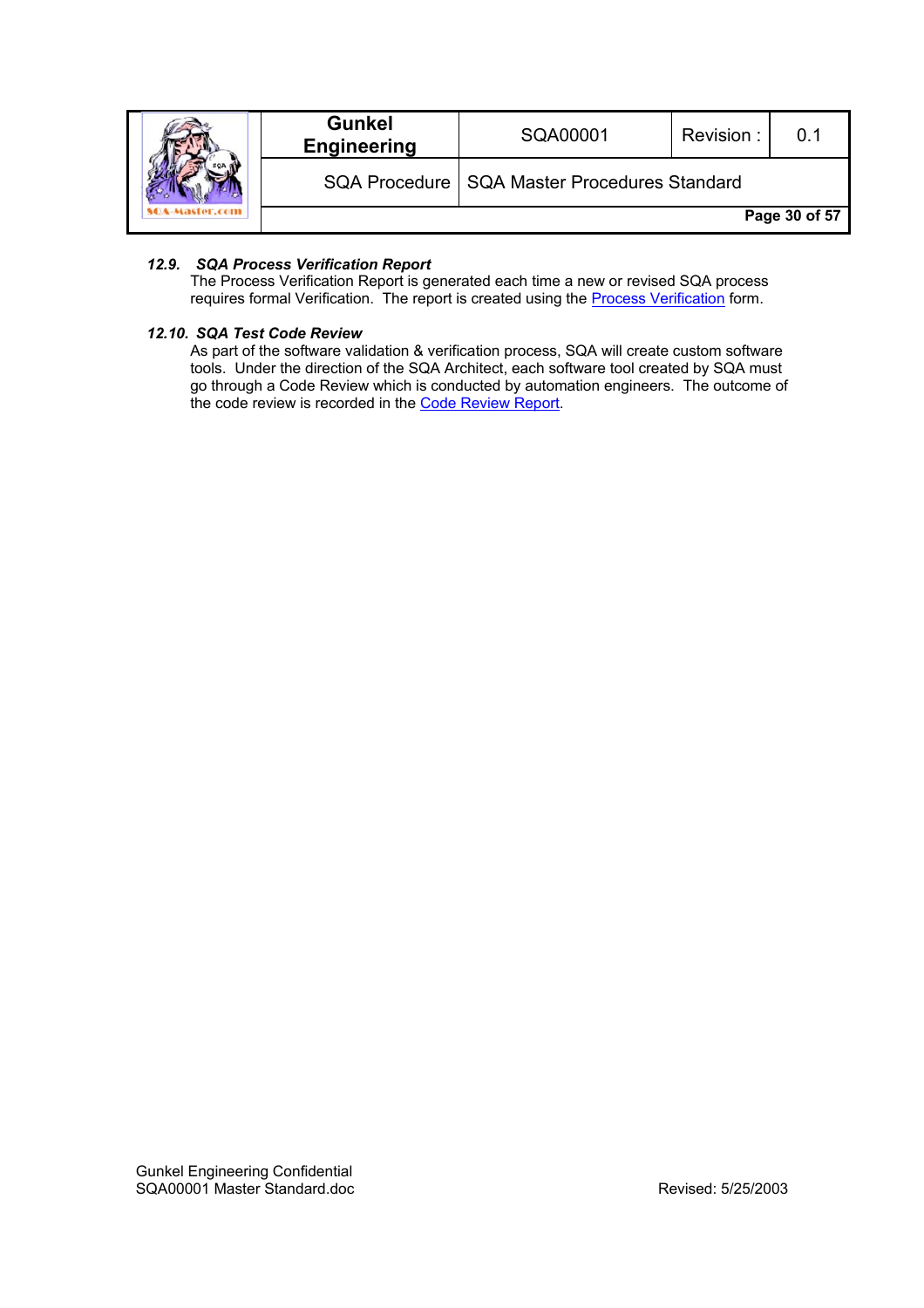|  | <b>Gunkel</b><br><b>Engineering</b> | SQA00001                                       | Revision: |               |
|--|-------------------------------------|------------------------------------------------|-----------|---------------|
|  |                                     | SQA Procedure   SQA Master Procedures Standard |           |               |
|  |                                     |                                                |           | Page 31 of 57 |

# **13. SQA Team**

The SQ A Team consists of mix of Testers and test developers. The SQA team's highlevel organization is shown in the following diagram.



SQA High Level Organization Diagram

#### *13.1. SQA Team Meetings*

The full SQA Team meeting is generally held each week on Fridays. Normally, after the full team, the SQA Team Leads meet.

#### *13.2. SQA Team Leadership*

The SQA Leadership Team is made up of the following team members:

- SQA Manager
- SQA Technical Lead
- SQA Architect

### *13.3. SQA Team Leads*

The SQA Leads Team is made up of the following team members:

- SQA Manager
- SQA Technical Lead
- SQA Architect
- SQA Test Masters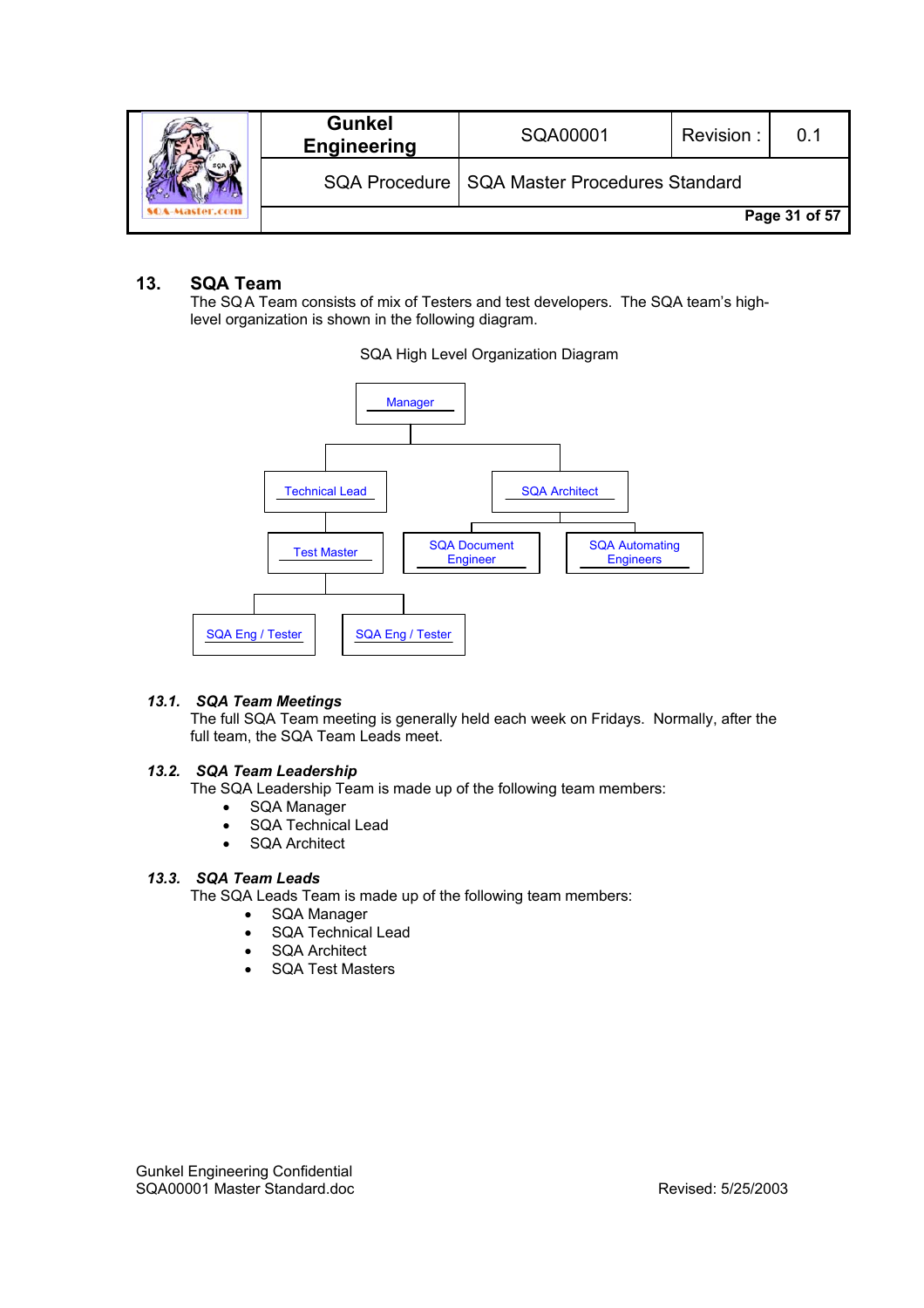|  | <b>Gunkel</b><br><b>Engineering</b> | SQA00001                                       | Revision: |               |
|--|-------------------------------------|------------------------------------------------|-----------|---------------|
|  |                                     | SQA Procedure   SQA Master Procedures Standard |           |               |
|  |                                     |                                                |           | Page 32 of 57 |

#### *13.4. SQA Architect*

The SQA Architect is responsible for the overall design, creation, and implementation of Test Automation tools and Test Case Suites

The responsibilities for the SQA Architect include (but are not limited to):

- Creation and validation of automated test tools, as needed, for each project.
- Creation of (but not limited to): Test Plan, Test Case Suites and Project Test Matrix documentation for each project.
- Primary technical liaison with development and engineering groups.
- Working with Technical Lead, assuring project documentation meets SQA quality standards.
- Assuring that the functional requirements of each project are met.
- Working with SQA Technical Lead to maintain Issue tracking system.
- Advising the SQA Manager on technical and process issues.
- Submitting a weekly status report via the SQA Team Status Report Form.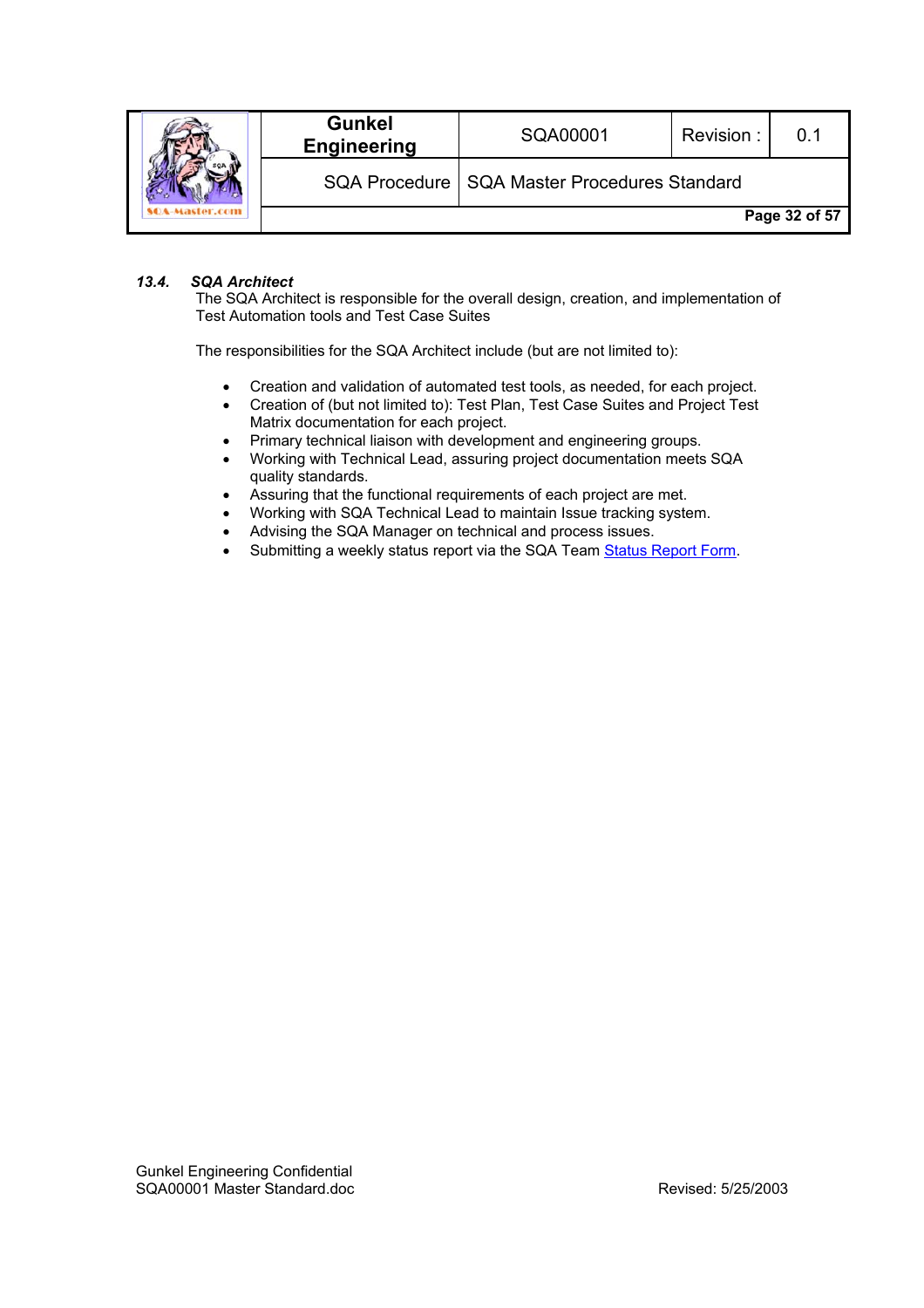|  | <b>Gunkel</b><br><b>Engineering</b> | SQA00001                                       | Revision: | . በ 1         |
|--|-------------------------------------|------------------------------------------------|-----------|---------------|
|  |                                     | SQA Procedure   SQA Master Procedures Standard |           |               |
|  |                                     |                                                |           | Page 33 of 57 |

### *13.5. SQA Technical Lead*

The overall testing process is coordinated by the Technical Lead.

The responsibilities for the Technical Lead include (but are not limited to):

- Prioritization of work assignments for test teams.
- Auditing Test Masters for adherence to SQA quality SQA Policy.
- Primary test process liaison with development and engineering groups.
- Assures all SQA logs and records are up-to-date (see 16.4).
- Maintaining SQA equipment inventory (where used, and status).
	- o Assures defective equipment process is followed (see 15.1).
- Reviews and approves new SQA team issues recorded in the issue tracking system.
- The moderator (see Bug Tracking) and default SQA representative at <br/>bug group Name> committee meetings.
- Working with SQA Architect to maintain Issue tracking system.
- Assists the SQA Manager on technical and process issues.
- Assists with the maintenance of the SQA Team Web site.
	- o Assures active project status is updated daily (see 16.11)
	- $\circ$  Assures team and  $\leq$  bug group name  $\geq$  meeting notes are posted regularly to the SQA Web site.
- Submitting a weekly status report via the SQA Team Status Report Form.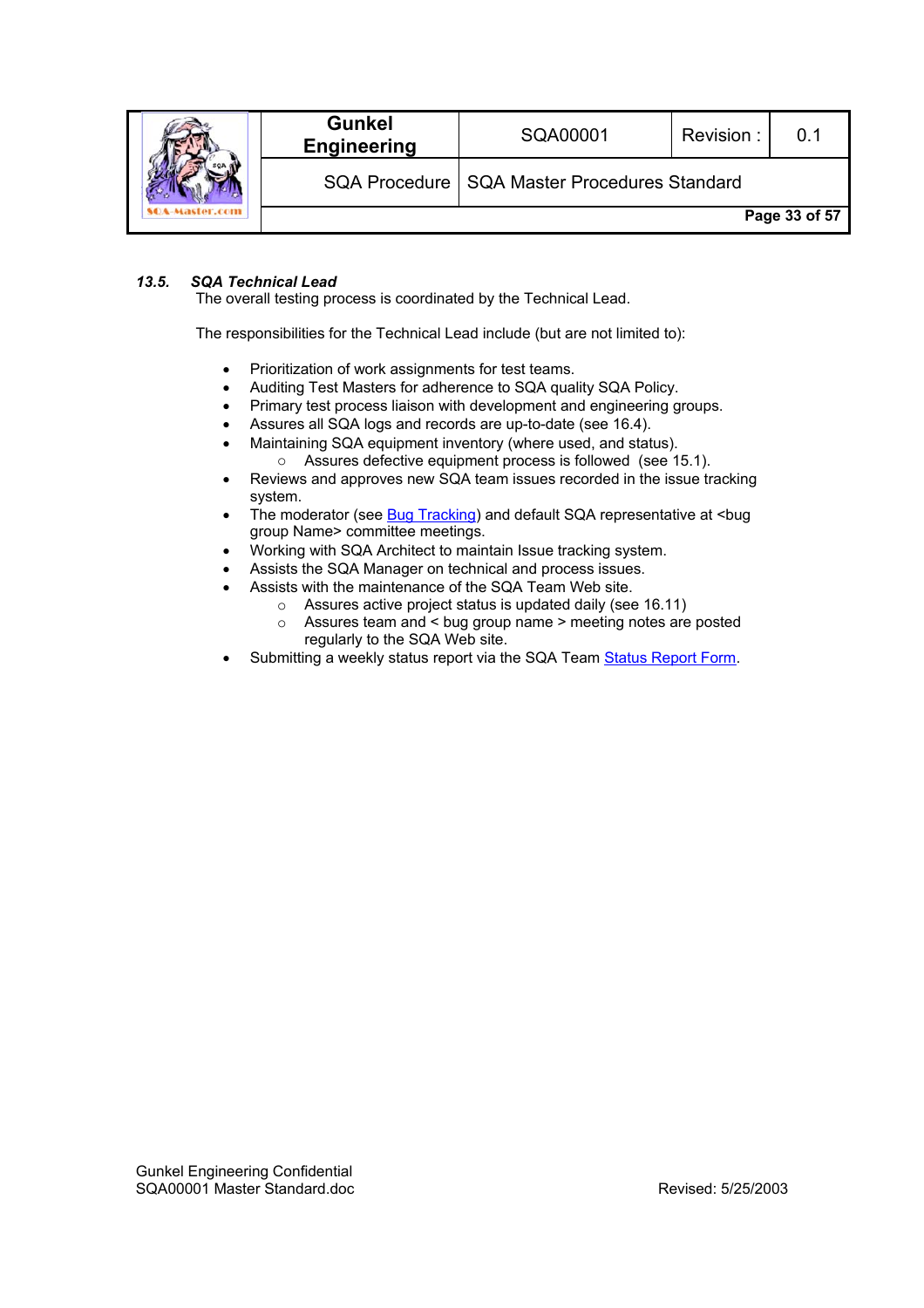|  | <b>Gunkel</b><br><b>Engineering</b> | SQA00001                                       | Revision: |               |
|--|-------------------------------------|------------------------------------------------|-----------|---------------|
|  |                                     | SQA Procedure   SQA Master Procedures Standard |           |               |
|  |                                     |                                                |           | Page 34 of 57 |

# *13.6. SQA Documentation Engineer*

The SQA Documentation Engineer is responsible for the overall project documentation process.

The responsibilities for the SQA Documentation Engineer include (but are not limited to):

- Owner of Project Test Matrix document for each project.
- Administrator of the Issue tracking system.
- Normally author of project Test Plans.
- Submitting a weekly status report via the SQA Team Status Report Form.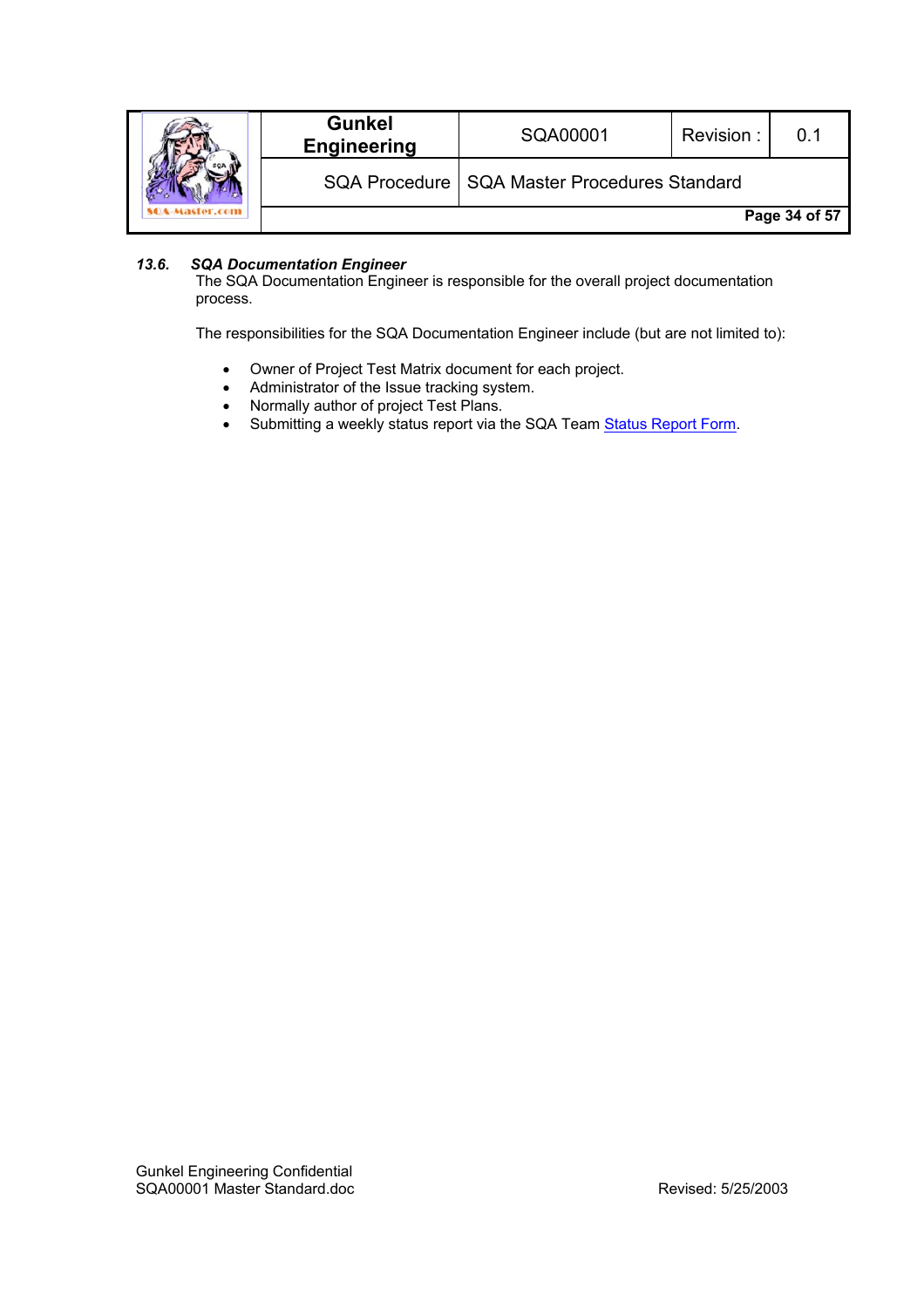|  | <b>Gunkel</b><br><b>Engineering</b> | SQA00001                                       | Revision: |               |
|--|-------------------------------------|------------------------------------------------|-----------|---------------|
|  |                                     | SQA Procedure   SQA Master Procedures Standard |           |               |
|  |                                     |                                                |           | Page 35 of 57 |

# *13.7. SQA Automation Engineer*

The SQA Automation Engineer is responsible for the creation of test automation tools used by SQA.

The responsibilities for the SQA Automation Engineer include (but are not limited to):

- Creation of test tools, as needed, under the direction of the SQA Architect.
- Submitting a weekly status report via the SQA Team Status Report Form.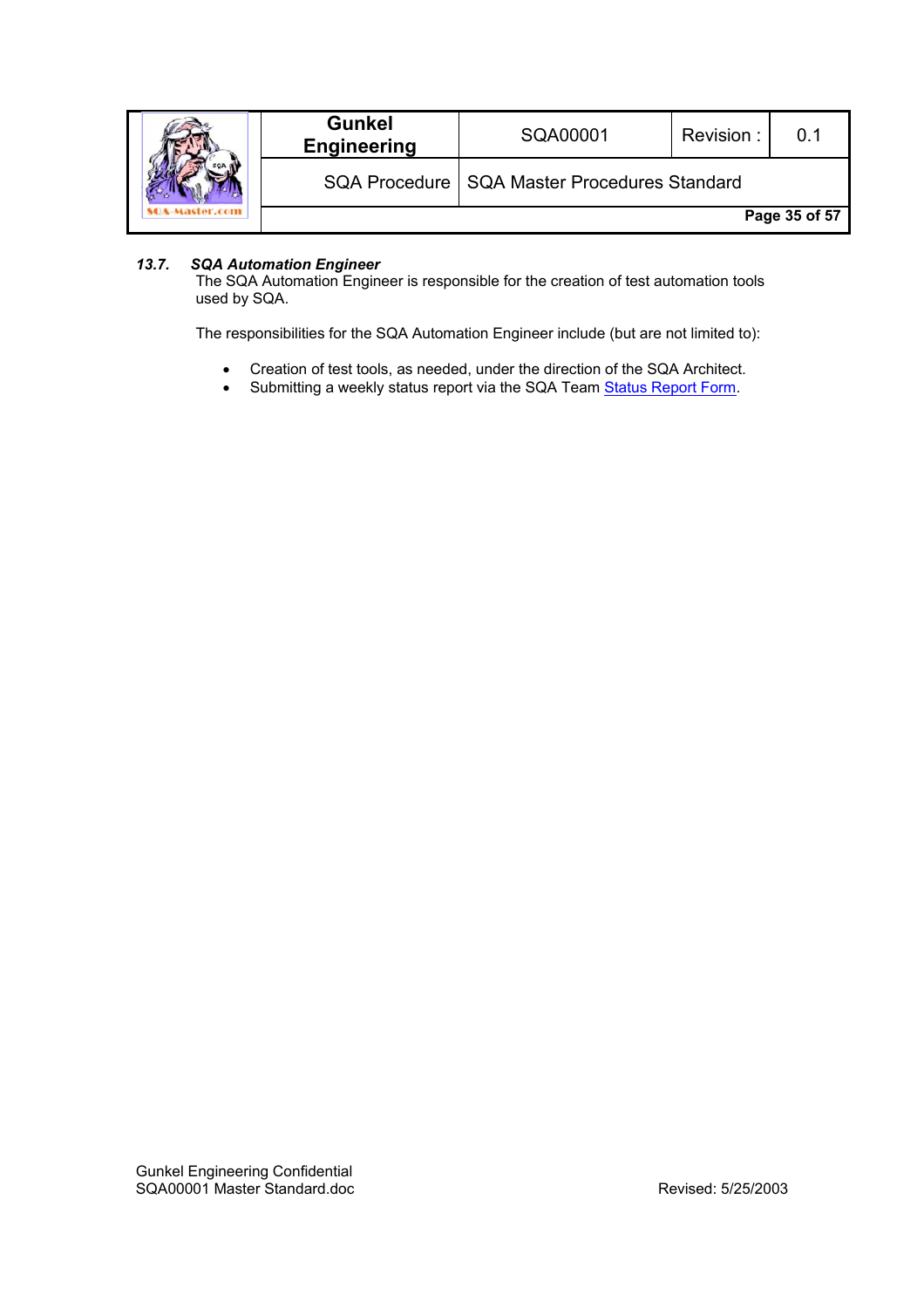|  | <b>Gunkel</b><br><b>Engineering</b> | SQA00001                                       | Revision: |               |
|--|-------------------------------------|------------------------------------------------|-----------|---------------|
|  |                                     | SQA Procedure   SQA Master Procedures Standard |           |               |
|  |                                     |                                                |           | Page 36 of 57 |

#### *13.8. Test Master*

Each project in SQA is assigned a Test Master. If more than one shift is required, there will be a Test Master assigned for each shift assigned to the project.

The responsibilities for the Test Master include (but are not limited to):

- Assignment of Test Case Suites for execution by the team.
- **W**ork **I**n **P**rocess (WIP) project documents.
- Auditing completed Test Case Suites for adherence to SQA quality SQA Policy.
- Daily Status Reports (at a minimum) to the SQA Team leadership, via email.
- Auditing issue reports submitted by Team members for adherence to SQA quality SQA Policy.
- Assuring that Test Team members follow formal SQA processes.
- Monitoring visitor access to SQA, assuring that each visitor has authorization.
- Assuring equipment logs are kept updated.
- Optional SQA Test Team representative at <bug group Name> committee meetings (see Bug Tracking).
- Submitting a weekly status report via the SQA Team Status Report Form.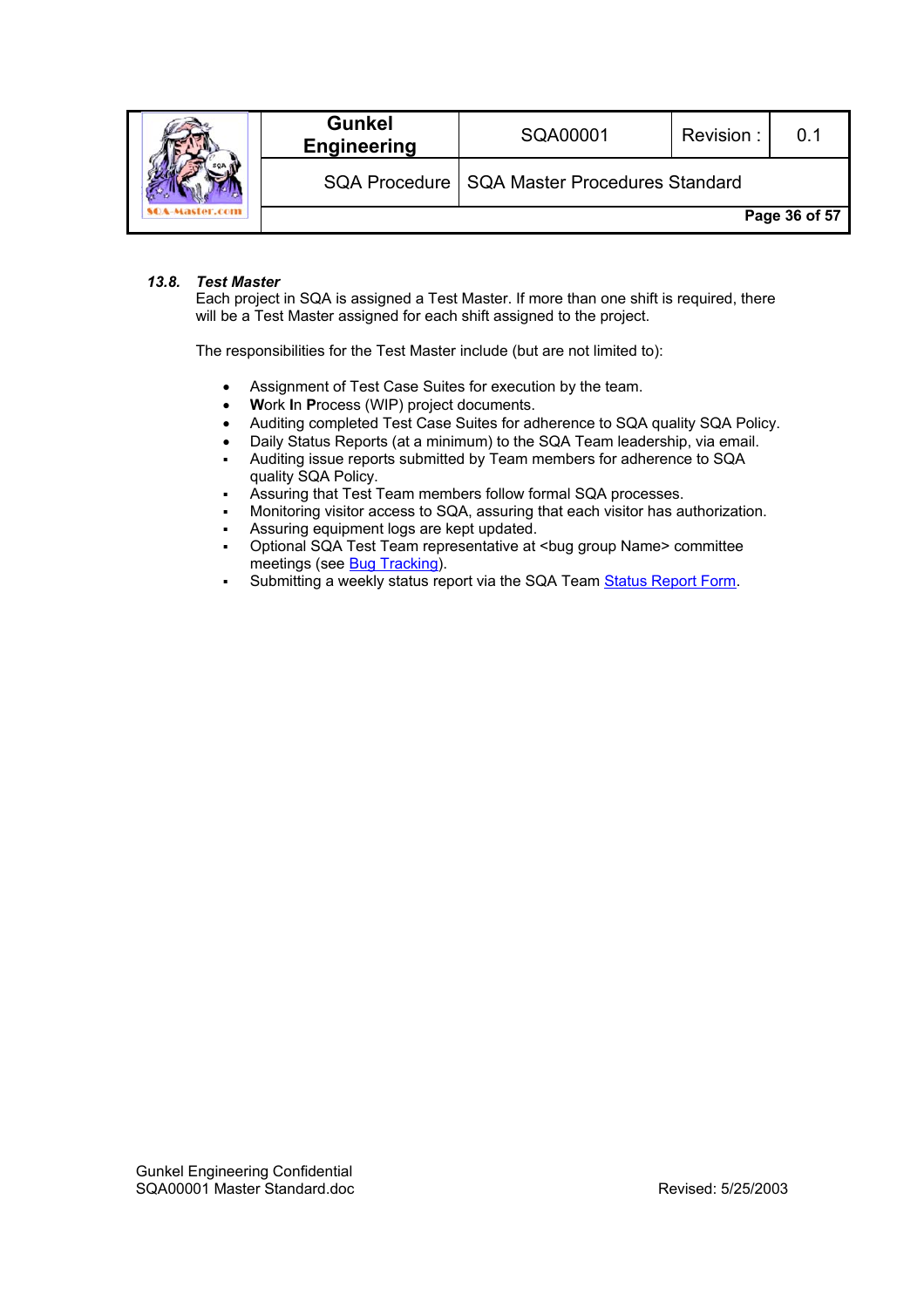|  | <b>Gunkel</b><br><b>Engineering</b> | SQA00001                                       | Revision: |               |
|--|-------------------------------------|------------------------------------------------|-----------|---------------|
|  |                                     | SQA Procedure   SQA Master Procedures Standard |           |               |
|  |                                     |                                                |           | Page 37 of 57 |

# *13.9. SQA Engineer / Tester*

Normally, each project in SQA is assigned two SQA Engineers / Testers.

The responsibilities for each SQA Engineer / Tester include (but are not limited to):

- Work assignments as set by team Test Master.
- Adherence to formal SQA processes and procedures.
- Active participation in the continuous quality improvement process.
- Actively supporting their fellow team members to reduce retesting by following good testing practices which include:<br>
o Reserving their machines for
	- Reserving their machines for any long-term testing, or when the machine is unsupervised, with the Testing In-Progress Sign (the form should be completed online, printed out, and attached to test system whenever test system is unmanned). See: Test In-Progress Form.
	- o Timely reporting possible issues with test hardware to the Test Master.
- Submit weekly status report via the SQA Team Status Report Form.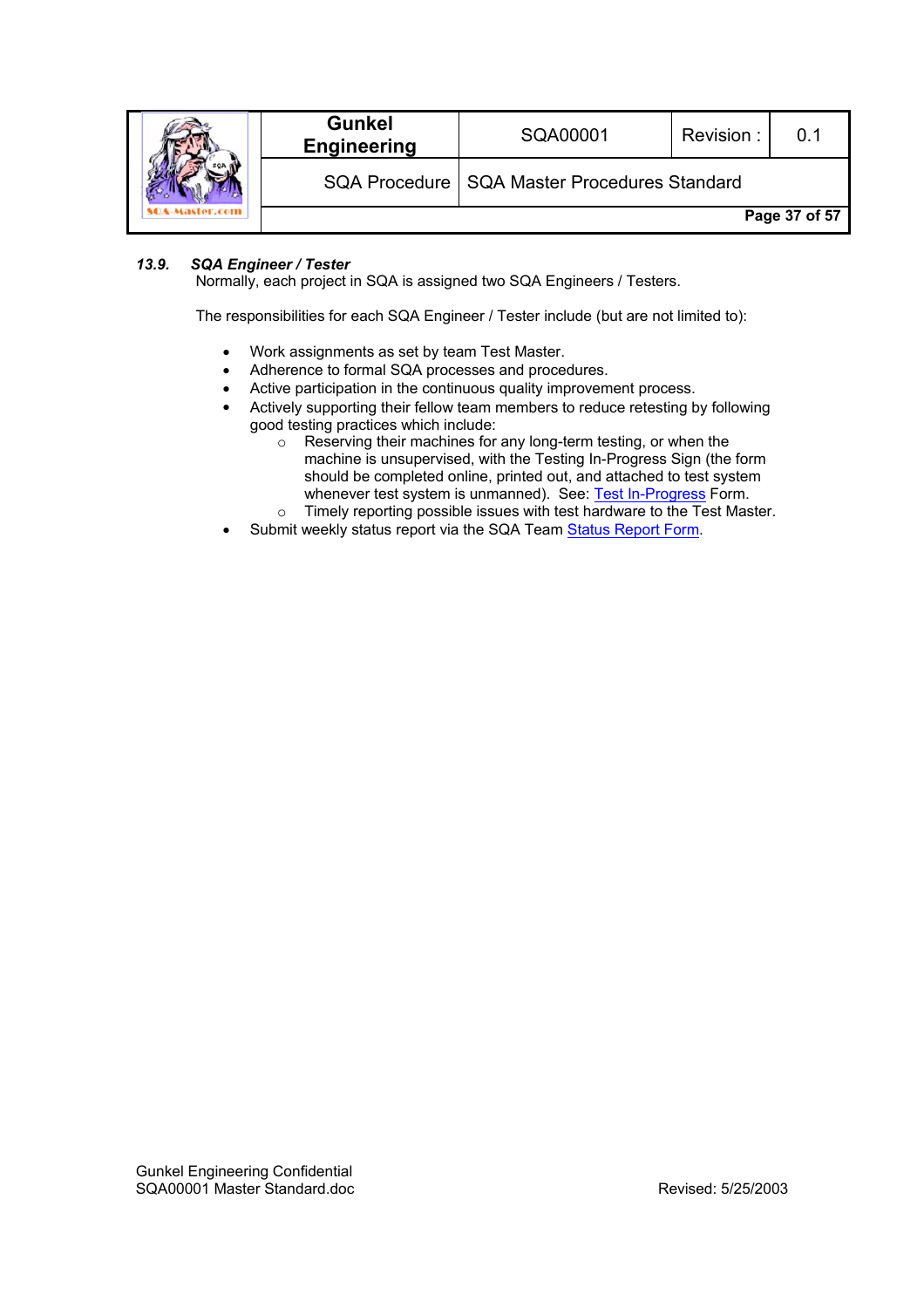|  | <b>Gunkel</b><br><b>Engineering</b> | SQA00001                                       | Revision: | 0.1           |
|--|-------------------------------------|------------------------------------------------|-----------|---------------|
|  |                                     | SQA Procedure   SQA Master Procedures Standard |           |               |
|  |                                     |                                                |           | Page 38 of 57 |

# **14. Non-project Special Testing**

In some cases, the software provided to SQA for validation and verification is not part of a specific project, or may be a mini-project unto itself. As a service-based organization, the SQA team will endeavor to meet its customer's needs, even for unscheduled "Special Projects."

#### *14.1. Special Project Request Form*

All Special Project requests come to SQA via a Microsoft FrontPage form, Project Request. SQA Team leadership reviews the request, and the requesting party is notified with the timeframe as to when SQA will be able to perform the special tests. In order for the Special Project to be completed with a short turnaround, the project must be based on a project already completed – or in process of completion – by SQA. A project request never before seen by SQA will require the creation of new test documentation and will, therefore, require additional time.

Once the Special Project is completed, a Special Test Report is completed by SQA and supplied to the requesting party. A copy of the report is kept for SQA records, and the report is made available from the SQA Team Web site.

#### *14.2. Investigational Report*

During the normal course of software validation & verification, issues discovered by the test team may require additional investigation. SQA – whenever possible – will attempt to identify the root cause of the issue, and possibly suggest ways to correct the issue. Based on the type and severity of the issue, SQA will – at its discretion – issue an Investigational Report using the Investigational Report form.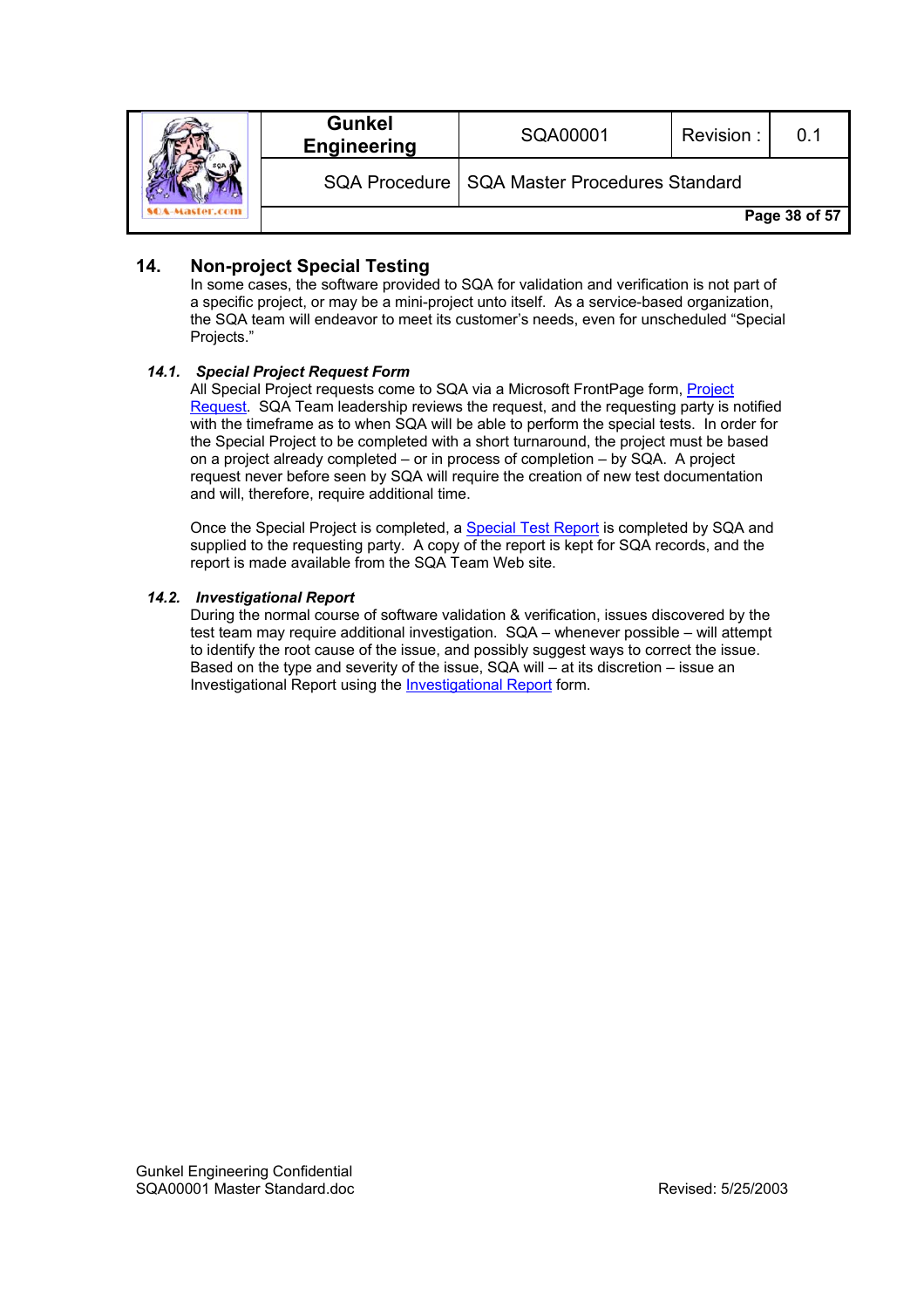|  | <b>Gunkel</b><br><b>Engineering</b> | SQA00001                                       | Revision: | ი 1           |
|--|-------------------------------------|------------------------------------------------|-----------|---------------|
|  |                                     | SQA Procedure   SQA Master Procedures Standard |           |               |
|  |                                     |                                                |           | Page 39 of 57 |

# **15. Test Hardware**

During testing, SQA shall endeavor to maintain the computer systems on which tests are conducted in a state of sameness throughout the full testing cycle. SQA software validation and verification depends on a given hardware platform, although the platform is not considered to be part of what is tested.

#### **SQA Policy # 26**

All network-based software test platforms used within SQA are assigned an Alias. A logbook is kept with each system while it is in use by SQA. **SQA STAFF MUST DOCUMENT ANY CHANGES** to the system in the logbook. Log entries will include the name and functional title of person or persons who made the change, and why the change(s) were made.

#### **SQA Policy # 27**

Logbooks are kept as part of the 'Lab Record.' When equipment is retired, or the logbook is full, the logbooks will be saved.

#### *15.1. Test Hardware Tracking*

All computer systems and hardware platforms within SQA are tracked via Excel spreadsheet maintained by SQA Team leadership on the SQA Web site.

All hardware platforms used by SQA must be labeled with their Alias and, where applicable, their IP address.

Any new hardware brought into the lab will be tagged with the Hold for New Equipment Processing form.

Any hardware platforms not in actively use are tagged with the **Surplus Equipment** form.

Any hardware determined to be defective must be tagged with **Defective Hardware** form, and SQA Team leadership must be notified.

Any hardware determined to be in need of service must be tagged with the Awaiting Service form.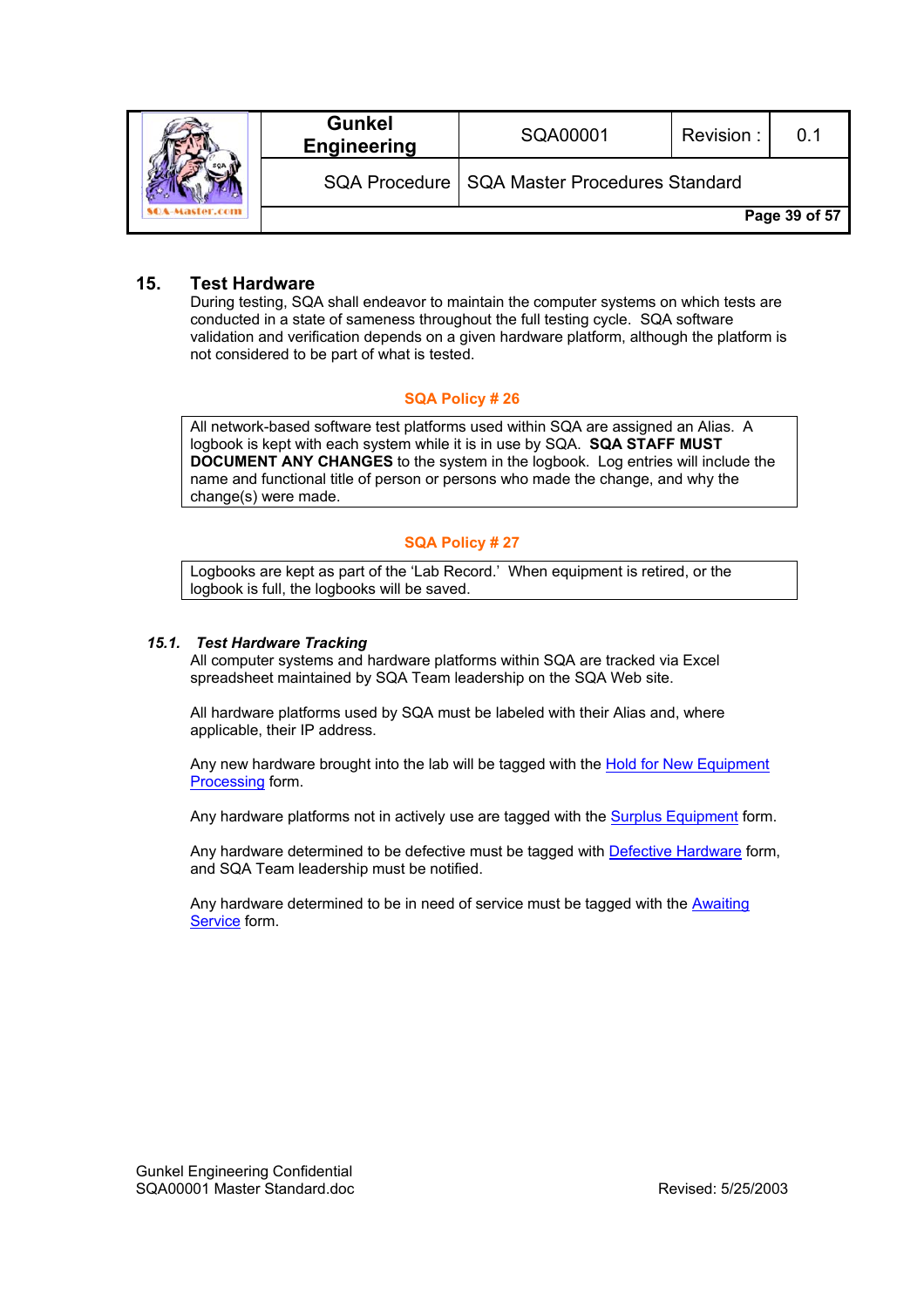|  | <b>Gunkel</b><br><b>Engineering</b> | SQA00001                                       | Revision: | ი 1           |
|--|-------------------------------------|------------------------------------------------|-----------|---------------|
|  |                                     | SQA Procedure   SQA Master Procedures Standard |           |               |
|  |                                     |                                                |           | Page 40 of 57 |

# **16. SQA Team Web Site**

Software Quality Assurance maintains, on the corporate intranet, a Web site for the SQA Team. The Web site is accessible by all persons who have access to < company name > intranet; the URL is <http://>. The site's Webmasters are Bill Gunkel (the SQA Team Manager) and Cecilia Mateus (the SQA Technical Lead).

All SQA procedures and project documentation are linked and maintained from the Web site, with documents posted to the Web site assumed to be most current. Therefore, unless a document is copied from the Web site, it is not considered to be the current version.

Diagram 2 depicts the 'reference' links available on the SQA Web site. Each link is described in the following sections:

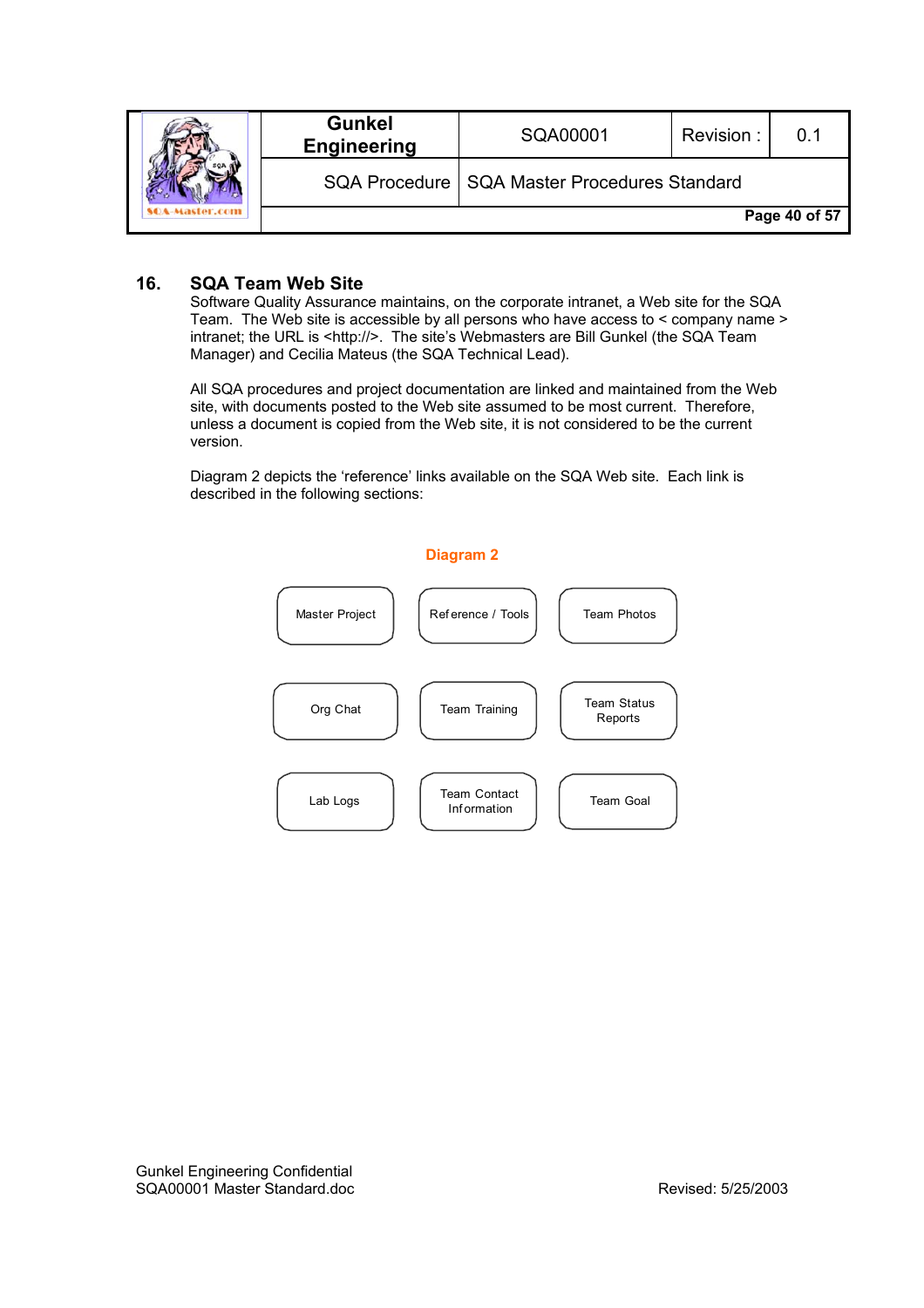|  | <b>Gunkel</b><br><b>Engineering</b> | SQA00001                                       | Revision: | ი 1           |
|--|-------------------------------------|------------------------------------------------|-----------|---------------|
|  |                                     | SQA Procedure   SQA Master Procedures Standard |           |               |
|  |                                     |                                                |           | Page 41 of 57 |

# *16.1. Web Site Backup*

< company name > IT group regularly back up all network systems, including the SQA Team Web Site. Additionally, SQA creates a copy of the Web site and saves it to CD monthly. The CDs are labeled using the **SQA CD Label Internal Backup Form**, and stored in the CD archive media file cabinet.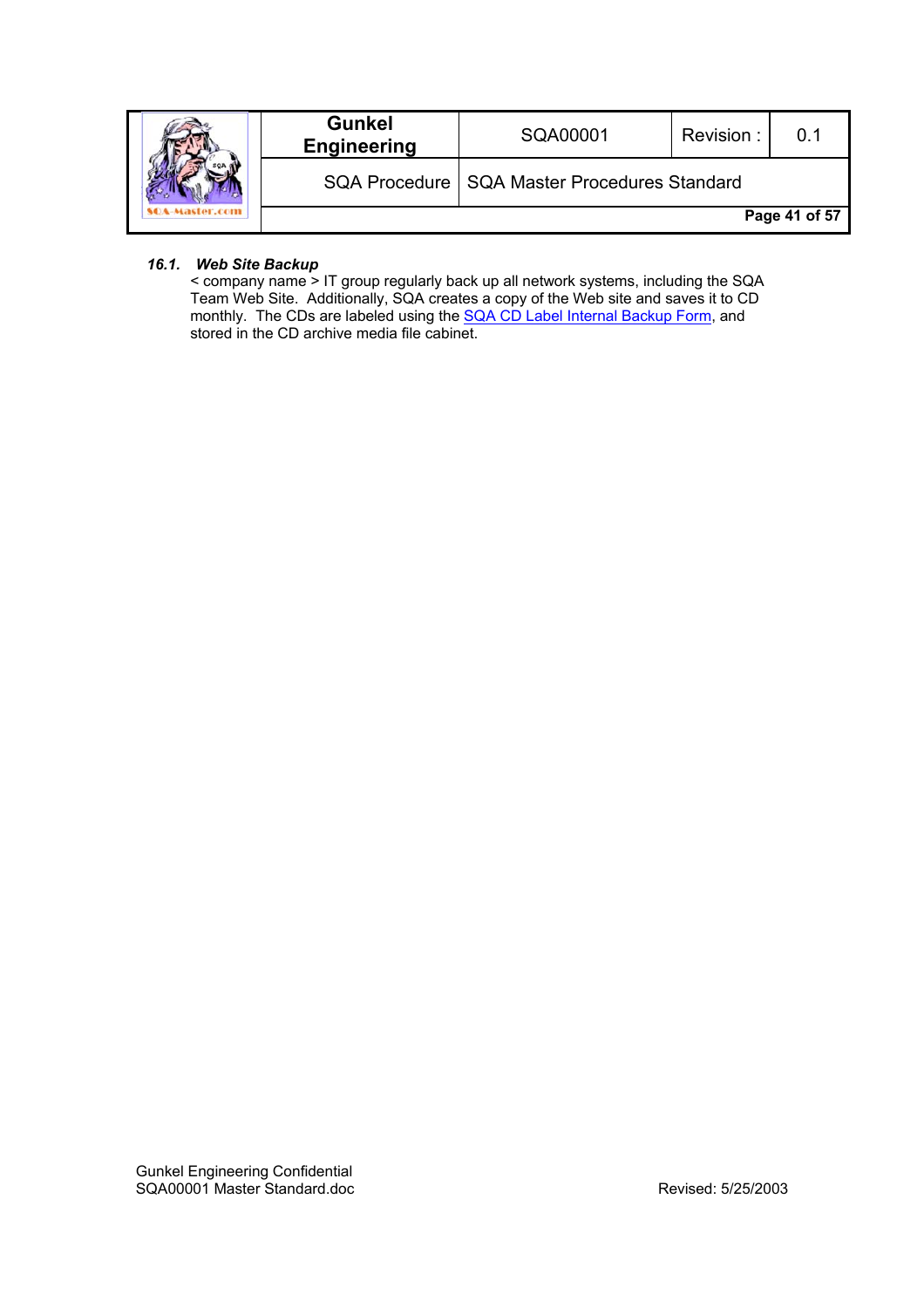|  | <b>Gunkel</b><br><b>Engineering</b> | SQA00001                                       | Revision: |               |
|--|-------------------------------------|------------------------------------------------|-----------|---------------|
|  |                                     | SQA Procedure   SQA Master Procedures Standard |           |               |
|  |                                     |                                                |           | Page 42 of 57 |

#### *16.2. Master Project Link*

The Master Project link gives visitors and SQA Team members access to the SQA Master Project Timeline. The Project source file is linked from the SQA Team Web site (accessing it requires MS Project 2000), and PDF versions of the Timeline and Gantt charts are linked to from the Web site. The project timeline is updated weekly, generally by 10:00 AM each Monday.

All SQA projects, tasks, and resources are tracked and scheduled via the Master Project.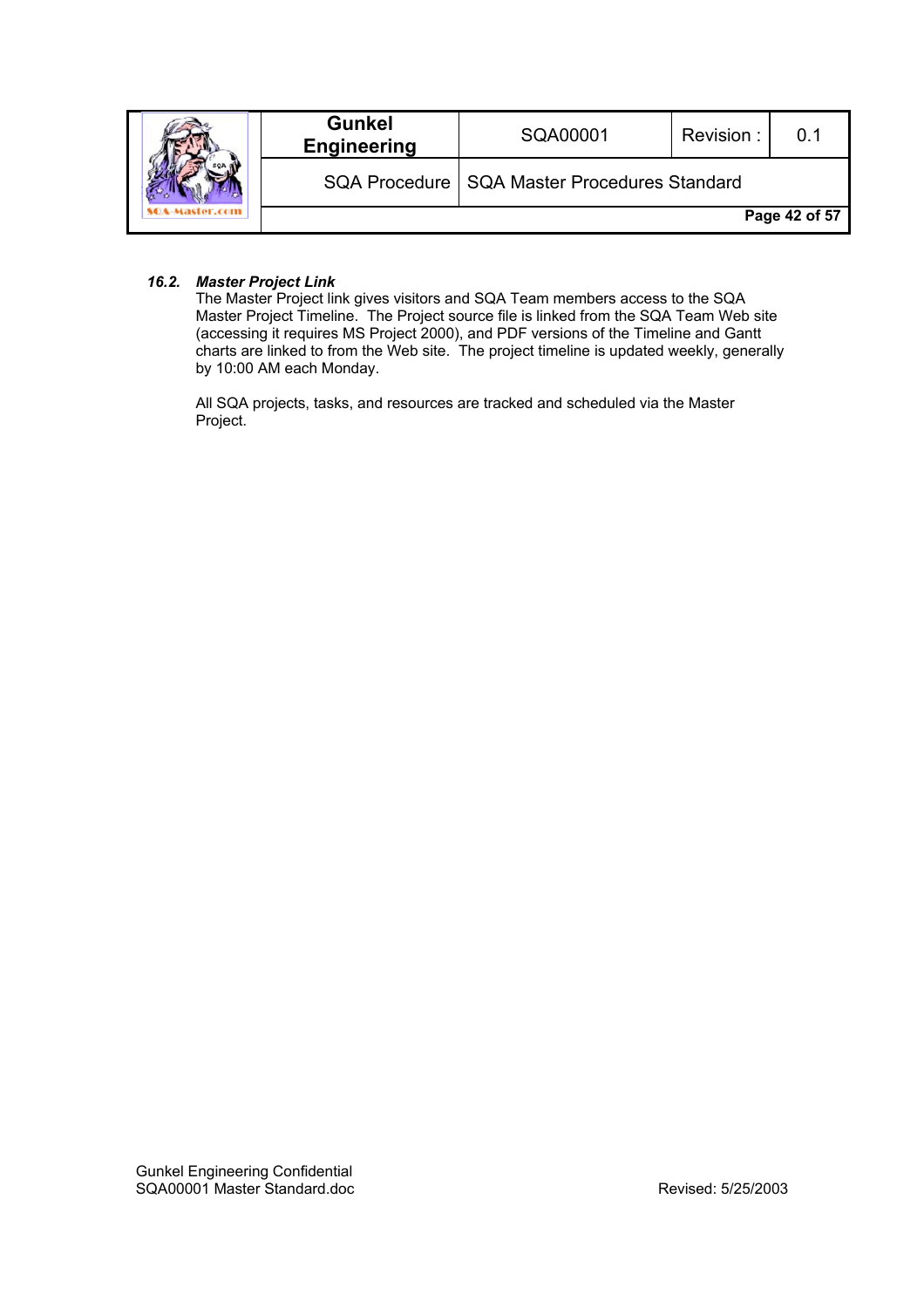|  | <b>Gunkel</b><br><b>Engineering</b> | SQA00001                                       | Revision: | ი 1           |
|--|-------------------------------------|------------------------------------------------|-----------|---------------|
|  |                                     | SQA Procedure   SQA Master Procedures Standard |           |               |
|  |                                     |                                                |           | Page 43 of 57 |

### *16.3. Team Status Reports Link*

Weekly Team Status reports are posted on the SQA Team Web site, generally by 10:00 AM each Tuesday. Each team member submits a Status Report via an online form (Status Report Form) by COB on Friday. The SQA Team Manager then copies each SQA Team member's status report into a Team Status Report template. The overall status is summarized, and links are supplied to the summary and to each individual's status report.

Team members are expected to submit their reports with a summary of completed tasks (What I did this week), tasks planned for the next week (What I plan to do next week) and Issues or problems (Issues I had This Week). The 'Issues I had This Week' section is where the team member documents problems that impacted his or her ability to complete assigned tasks. Each SQA Team member should expect to spend up to an hour completing the Status Report.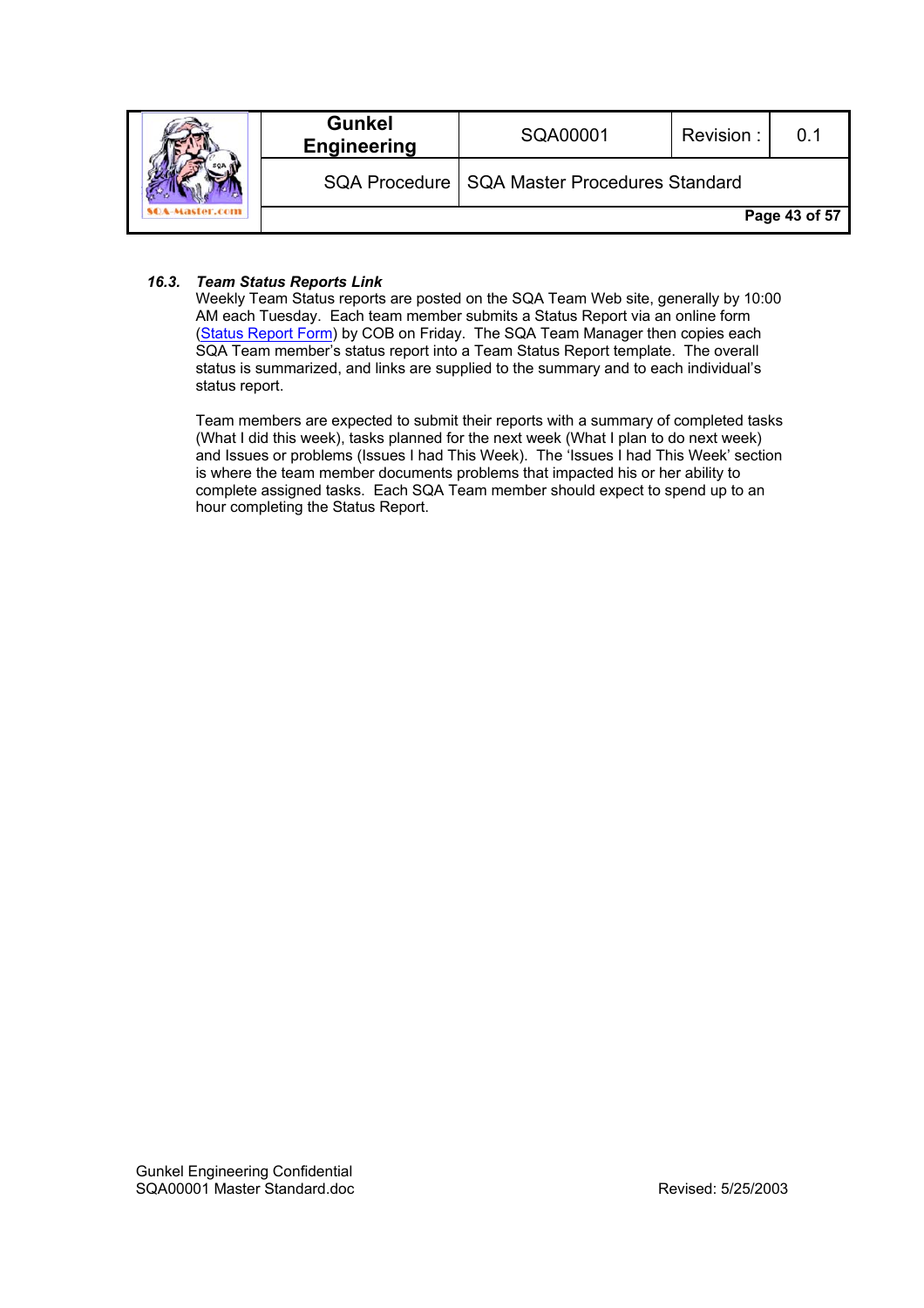|  | <b>Gunkel</b><br><b>Engineering</b> | SQA00001                                       | Revision: | 0.1           |
|--|-------------------------------------|------------------------------------------------|-----------|---------------|
|  |                                     | SQA Procedure   SQA Master Procedures Standard |           |               |
|  |                                     |                                                |           | Page 44 of 57 |

#### *16.4. Lab Logs Link*

The SQA Team uses the various logs to track multiple issues within SQA. Each team member has privileges to update the logs, as needed. The logs are stored in two folders in the SQA Department network folder: SQA Logs and SQA Logs\MasterFiles. Changes are made to the log file in the MasterFiles folder, then the files in the SQA Logs folder are updated. The log files in the SQA Logs folder are linked to the SQA Team Web site.

Release Log

SQA uses the Release Log to track software installed in the SQA Lab environment.

#### **SQA Policy # 28**

All releases received from Engineering are labeled with CD label, the release date version etc are also entered into the Release Log.

Any software issued by SQA for non-SQA testing is labeled SQA CD Eng Tst Label, and also entered into the Release Log.

Unusual Event Log

SQA uses the Unusual Event Log to track 'unusual events' seen within SQA lab. One of the primary functions of the log is to record power outages or brown outs.

#### **SQA Policy # 29**

Any time an unusual event occurs in the SQA lab, that event is to be recorded in the Unusual Event Log.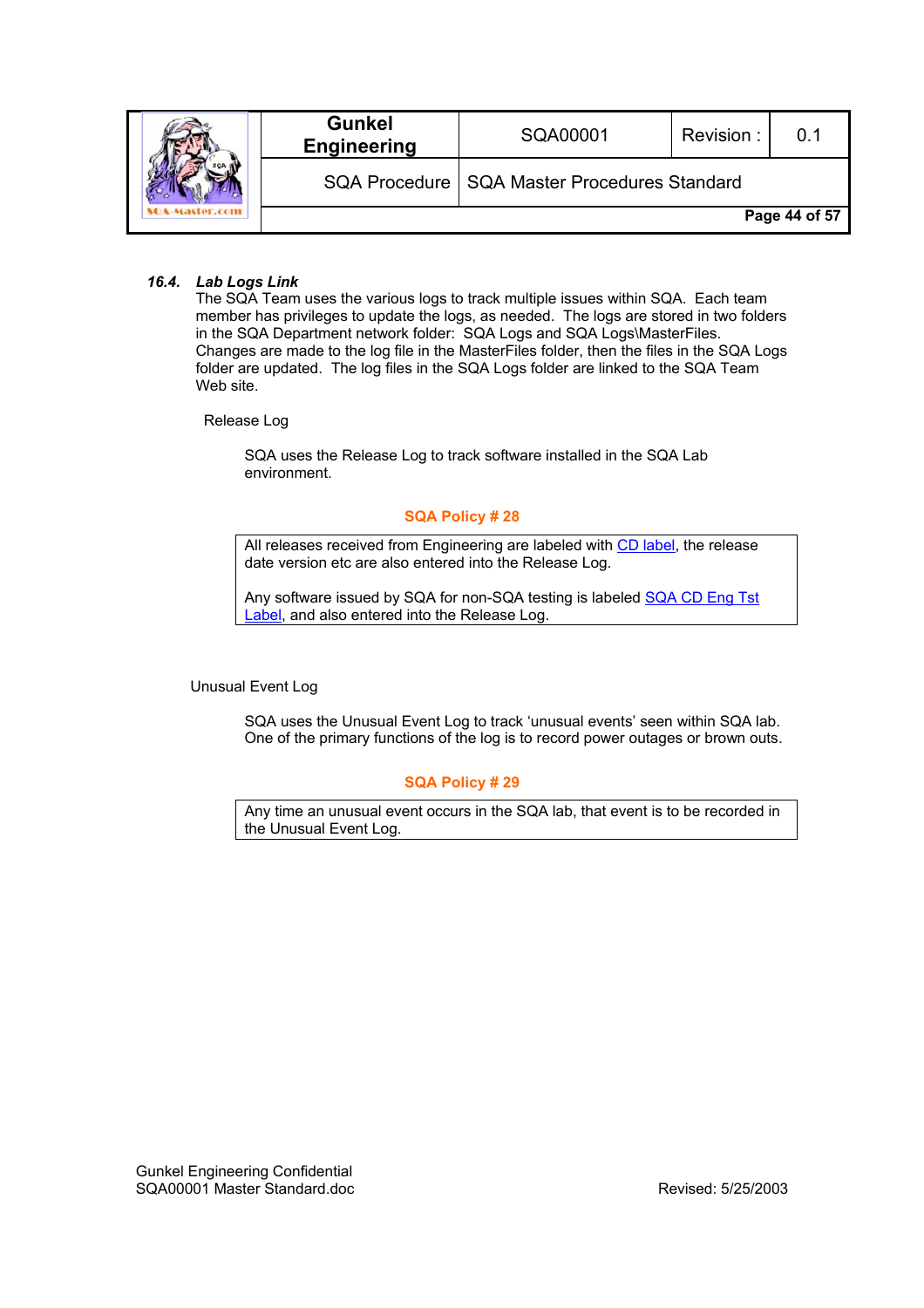|  | <b>Gunkel</b><br><b>Engineering</b> | SQA00001                                       | Revision: |               |
|--|-------------------------------------|------------------------------------------------|-----------|---------------|
|  |                                     | SQA Procedure   SQA Master Procedures Standard |           |               |
|  |                                     |                                                |           | Page 45 of 57 |

Guest Log

The Guest Log is used to track any non-SQA staff visiting for more the 15 minutes or making use of SQA resources. Use of one of the SQA Lab scanners to run films would be recorded in the Guest Log. Guests must be authorized, and, when requesting SQA resources, must have entered a Special Project request that has been approved by the SQA Leadership team.

#### **SQA Policy # 30**

Non-SQA personnel are not allowed in the SQA Lab without a SQA Team member being present and monitoring the guest. SQA Team Leadership must pre-approve use of any SQA resources.

Media Library

All media used within SQA are recorded in the media log. The log file lists media for Releases, tools, images, and any other recorded media used by SQA.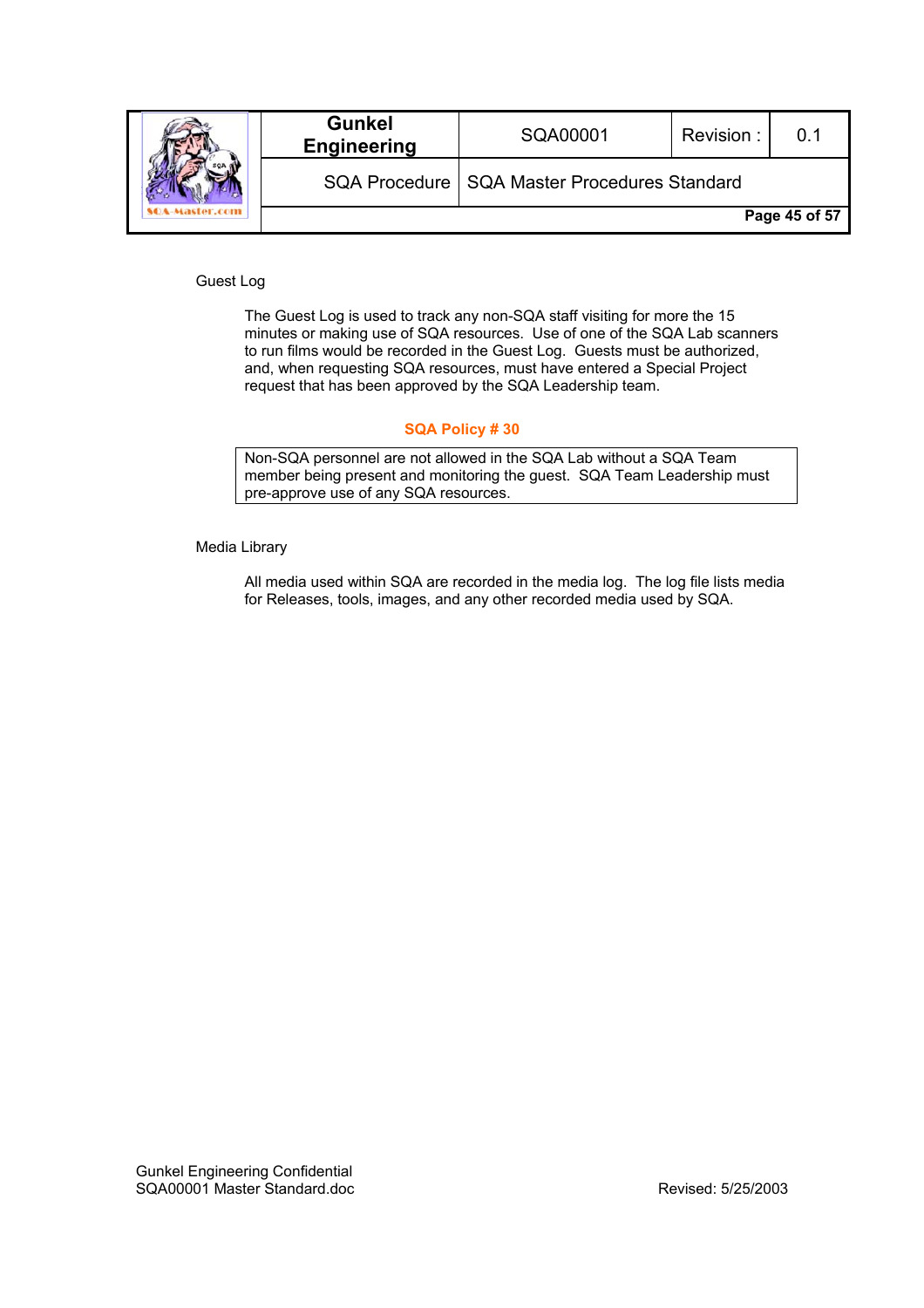|  | <b>Gunkel</b><br><b>Engineering</b> | SQA00001                                       | Revision: | 0.1           |
|--|-------------------------------------|------------------------------------------------|-----------|---------------|
|  |                                     | SQA Procedure   SQA Master Procedures Standard |           |               |
|  |                                     |                                                |           | Page 46 of 57 |

### *16.5. SQA Equipment Log*

The SQA equipment log is the Master List of all equipment in the SQA Lab. The log is used for inventory control and tracking of ALL equipment within the SQA lab. The log file is under version control and maintained by SQA Team leadership

SQA Team members are required to notify SQA Team leadership of ANY changes in status of equipment within the SQA lab. NO equipment may be removed from, or brought into, the lab with out approval of the SQA Team Leadership.

#### *16.6. Ghosting*

SQA uses Symantec's Norton Ghost to restore and copy software images.

# **SQA Policy # 31**

Any time a ghosting operation is performed, it is entered in the equipment log book (See Rule SQA Policy # 26).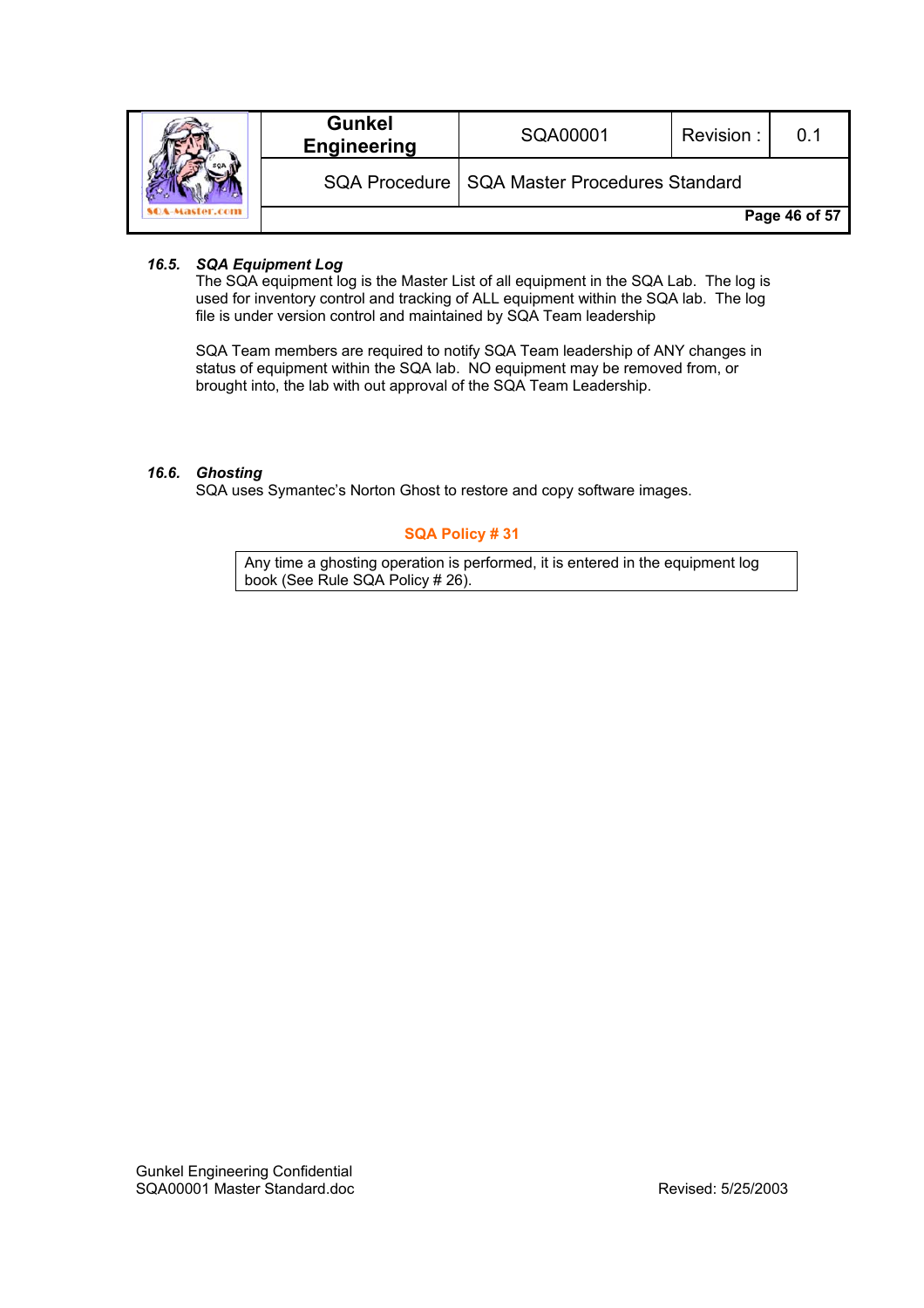|  | <b>Gunkel</b><br><b>Engineering</b> | SQA00001                                       | Revision: | በ 1           |
|--|-------------------------------------|------------------------------------------------|-----------|---------------|
|  |                                     | SQA Procedure   SQA Master Procedures Standard |           |               |
|  |                                     |                                                |           | Page 47 of 57 |

### *16.7. Reference / Tools Link*

The Reference / Tools link gives the user access to a page of general reference information used by SQA. Included on this page are links to documents prepared by SQA Team members, as well as documents from outside SQA. Also included on the page are links to Tips & Tricks, and a list of passwords needed for testing (controlled access).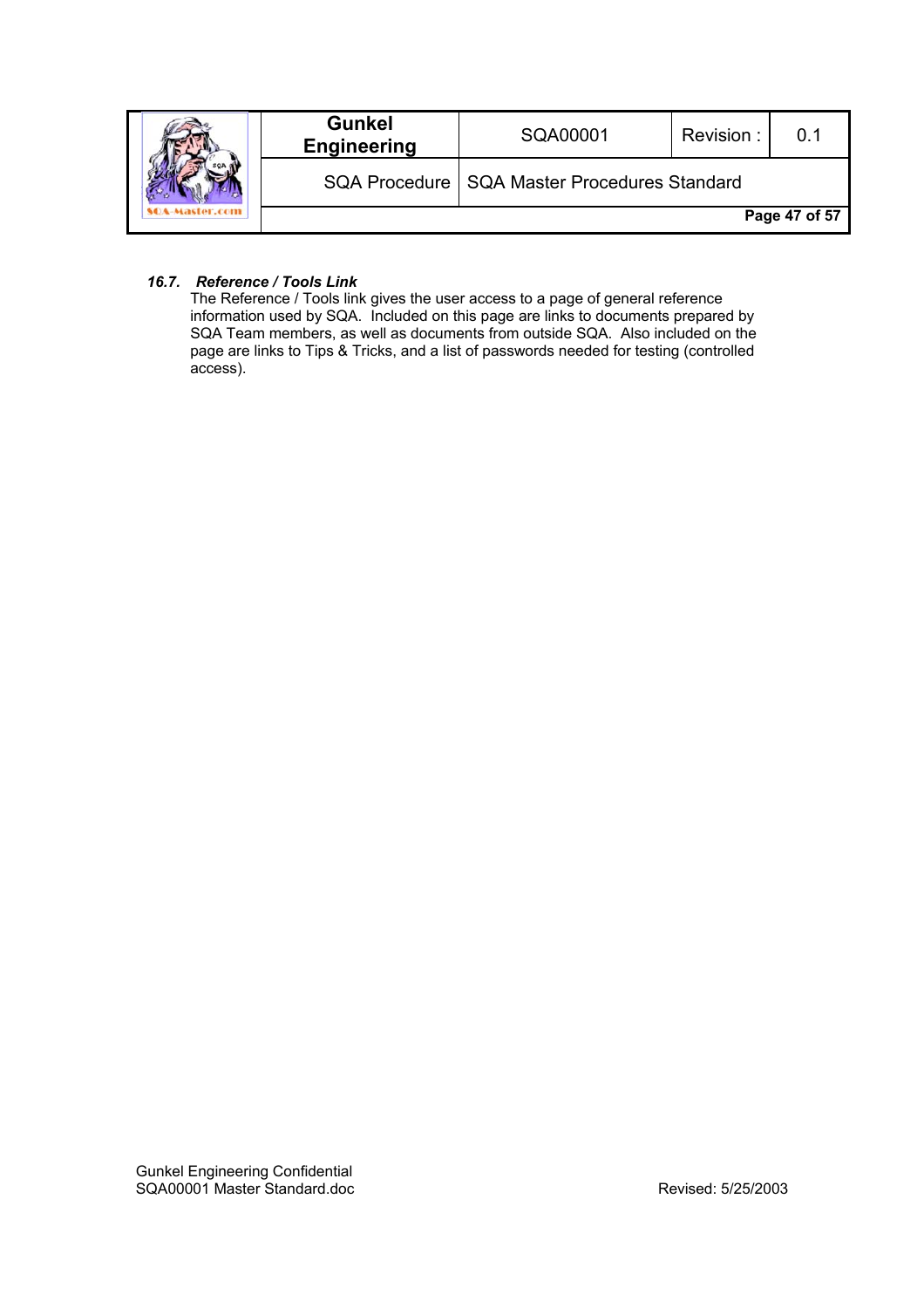|  | <b>Gunkel</b><br><b>Engineering</b> | SQA00001                                       | Revision: |               |
|--|-------------------------------------|------------------------------------------------|-----------|---------------|
|  |                                     | SQA Procedure   SQA Master Procedures Standard |           |               |
|  |                                     |                                                |           | Page 48 of 57 |

# *16.8. Verification Reports Link*

The Verification Reports link gives the user access to all Verification Reports completed by SQA. Included on the page are links to the following types of reports:

| Link                                             | <b>Description</b>                                                                                         |
|--------------------------------------------------|------------------------------------------------------------------------------------------------------------|
| <b>Final Regression</b><br>Candidate Certificate | Project Final Regression Candidate Certificate.                                                            |
| <b>Final Regression Test</b>                     | Final Regression test reports for all projects.                                                            |
| <b>Final Tests</b>                               | Final test reports for all projects.                                                                       |
| <b>Engineering Release Audit</b>                 | New release to SQA Audit report                                                                            |
| <b>Special Reports</b>                           | Special test reports for all projects.                                                                     |
| <b>Investigational Reports</b>                   | Detailed reports on given issues written by senior<br>SQA staff.                                           |
| <b>Process Verification Report</b>               | New SQA process validation reports                                                                         |
| Process Post-Mortem Report                       | SQA Process deficiency report & Corrective<br>actions                                                      |
| Ad-Hoc Reports                                   | Ad-Hoc test reports for all projects.<br>Includes completed reports, and Ad-Hoc Test<br>Suites to perform. |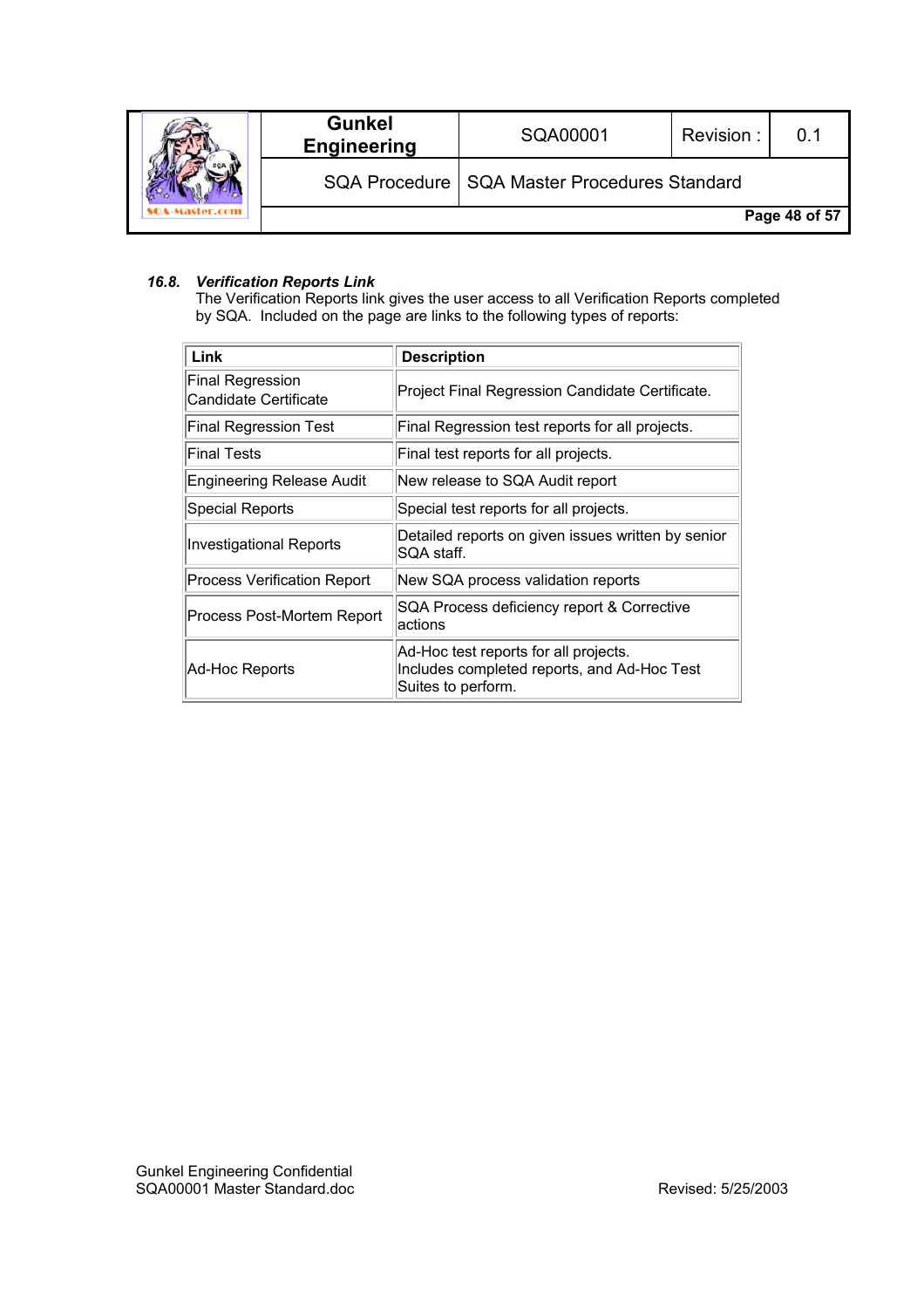|  | <b>Gunkel</b><br><b>Engineering</b> | SQA00001                                       | Revision: |               |
|--|-------------------------------------|------------------------------------------------|-----------|---------------|
|  |                                     | SQA Procedure   SQA Master Procedures Standard |           |               |
|  |                                     |                                                |           | Page 49 of 57 |

### *16.9. Team Training Link*

The Team Training link provides access to lists of training sessions conducted for SQA Team members.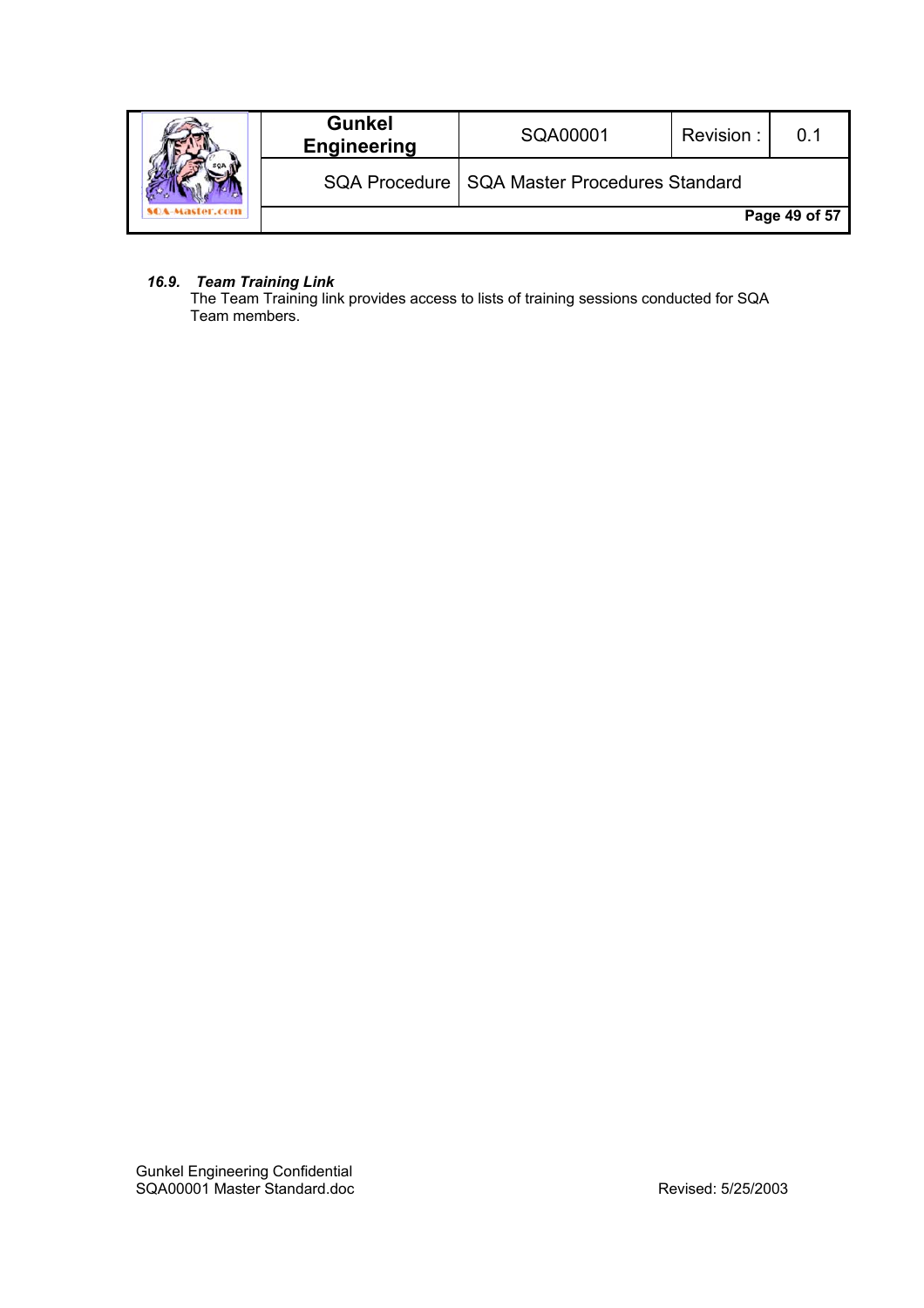|  | <b>Gunkel</b><br><b>Engineering</b> | SQA00001                                       | Revision: |               |
|--|-------------------------------------|------------------------------------------------|-----------|---------------|
|  |                                     | SQA Procedure   SQA Master Procedures Standard |           |               |
|  |                                     |                                                |           | Page 50 of 57 |

# *16.10. SQA Standards Link*

The SQA Standards section of the SQA Team Web Site is where the user may access all SQA process and procedures standards, including this document and all other SQA process and procedures; it also includes document templates and forms. Diagram 3 provides a view of links on the SQA Standards page.

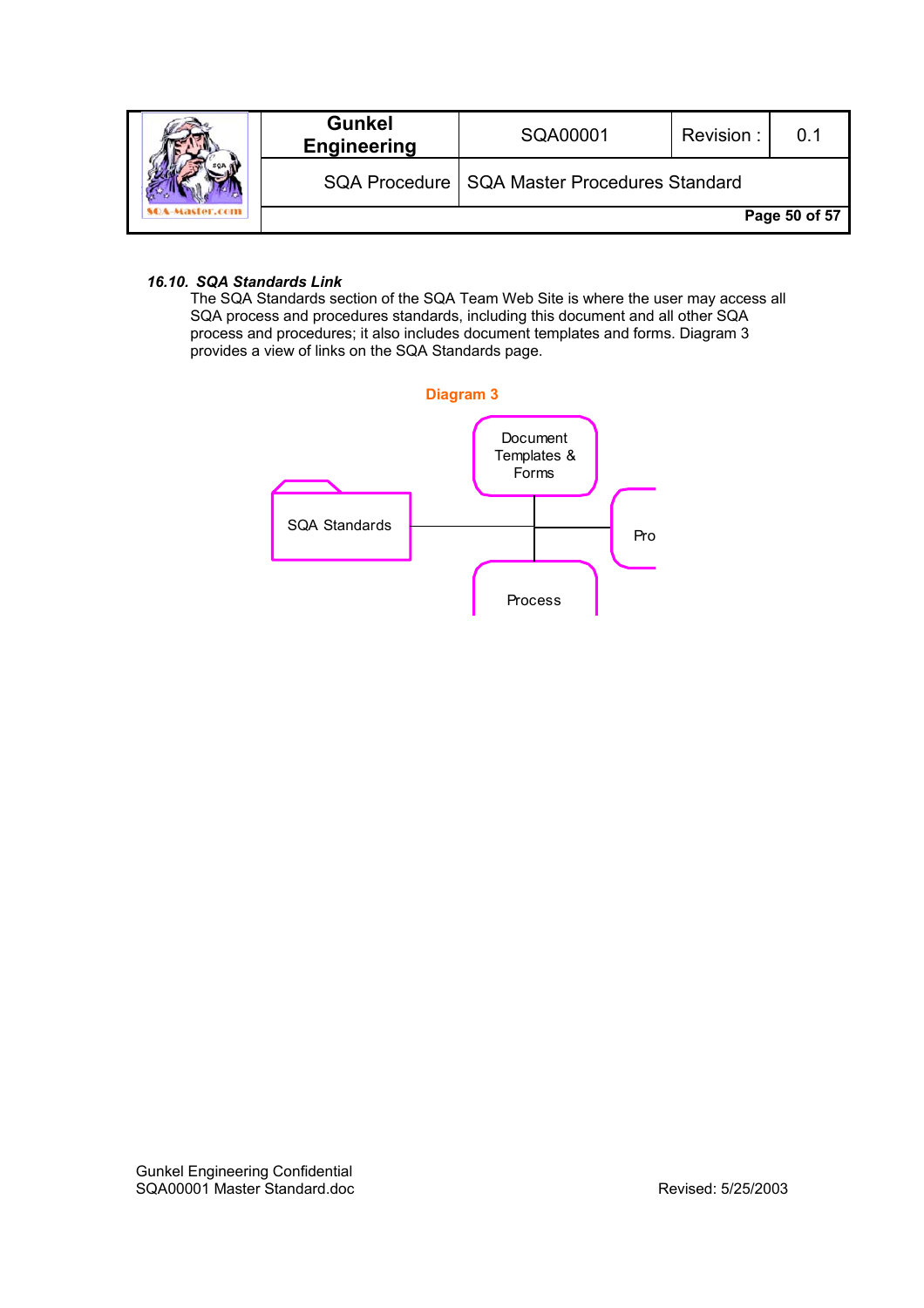|  | <b>Gunkel</b><br><b>Engineering</b> | SQA00001                                       | Revision: | 0.1           |
|--|-------------------------------------|------------------------------------------------|-----------|---------------|
|  |                                     | SQA Procedure   SQA Master Procedures Standard |           |               |
|  |                                     |                                                |           | Page 51 of 57 |

#### *16.11. Projects Link*

The Project section of the SQA Team Web site allows the user access to project-based SQA documents. Diagram 4 provides a reference view of links on the Project page.

#### **SQA Policy # 32**

Active projects are denoted by a rotating arrow. While the project is active, the In-Process status is updated daily, and is the primary area for publishing project status.

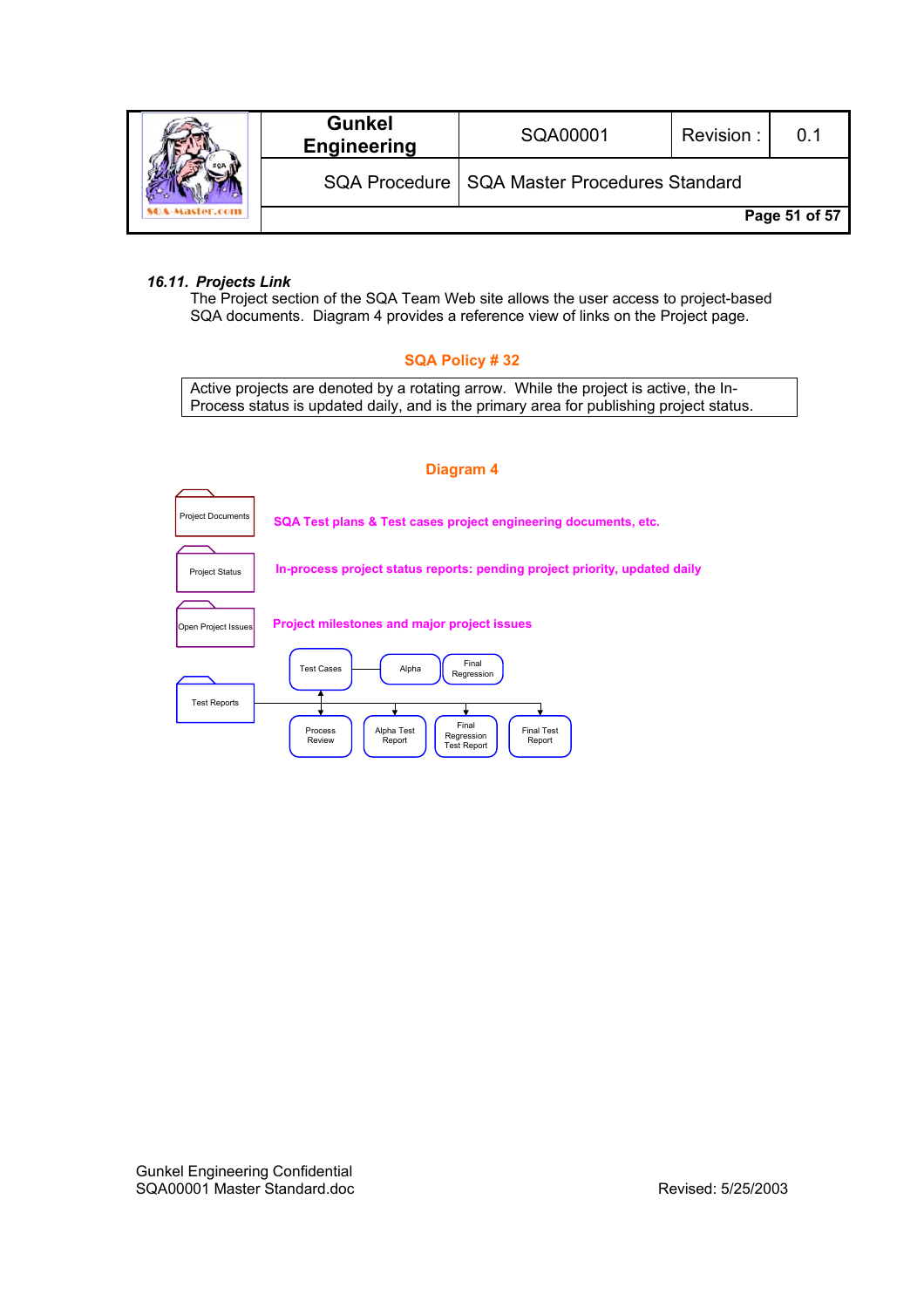|  | <b>Gunkel</b><br><b>Engineering</b> | SQA00001                                       | Revision: | ი 1           |
|--|-------------------------------------|------------------------------------------------|-----------|---------------|
|  |                                     | SQA Procedure   SQA Master Procedures Standard |           |               |
|  |                                     |                                                |           | Page 52 of 57 |

# **17. Issue Reporting**

Any member of the SQA Team may open a new record in the issue (bug) tracking system. The SQA Procedure Project Issue Reporting Standard (SQA00004), details the SQA standard for project issue reporting. .

#### **SQA Policy # 33**

SQA's primary job is to find, document, and report issues, providing as much detail as possible in the report. SQA Team members are expected to analyze each issue reported, or to include in the report why the team was unable to supply details as to how, what, and why the issue occurred.

# **SQA Policy # 34**

SQA Team Members WILL NOT contact Engineering directly to discuss newly discovered issues without approval of the SQA team leadership. Any discussions with engineering about the issue can only be made after the engineering contact person has been notified and with the approval of the Test Master.

# **SQA Policy # 35**

SQA Team members are required to report the issue in the issue tracking system – following the guidelines in the Project Issue Reporting Standard – during Alpha and Final Regression testing phases.

# **SQA Policy # 36**

After the issue is recorded, e-mail notification **must** be sent to the SQA Tech Lead, and the SQA Architect (or their designated substitute). If the issue has a severity of Showstopper, a member of the SQA leadership team **must** be contacted directly. If no one on the leadership team can be reached directly, a voicemail is to be left for each member of the leadership team, as well as contact made via the secondary method listed on the SQA Team Web site.

The engineering contact person is to be notified of the issue by the SQA Test Master or the SQA Tech Lead. The notification must include an e-mail message in addition to any other methods of contact (e.g. voicemail, etc.)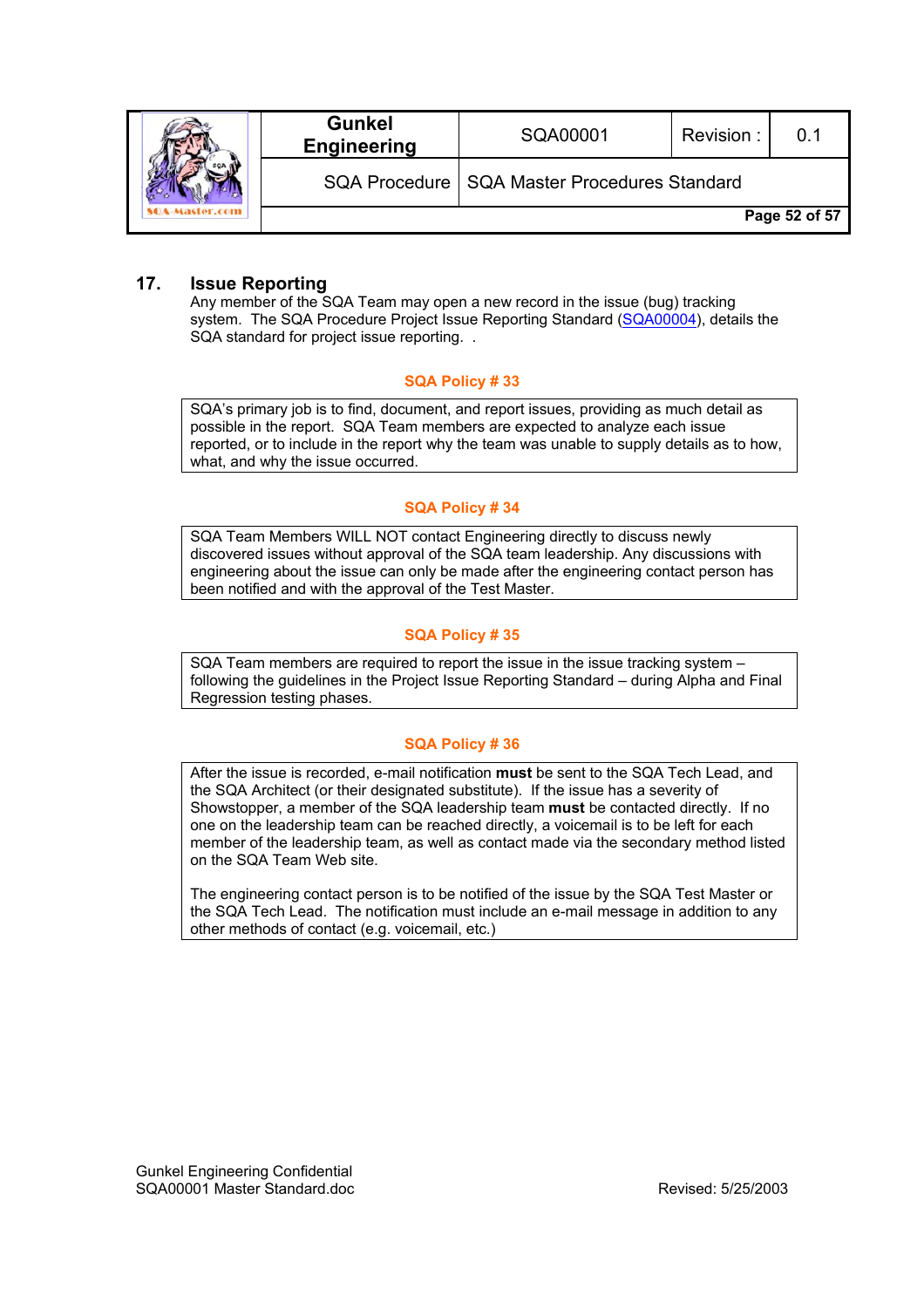|  | <b>Gunkel</b><br><b>Engineering</b> | SQA00001                                       | Revision: |               |
|--|-------------------------------------|------------------------------------------------|-----------|---------------|
|  |                                     | SQA Procedure   SQA Master Procedures Standard |           |               |
|  |                                     |                                                |           | Page 53 of 57 |

# **18. Test Execution & Traceability**

All SQA test documents are stored digitally, and are accessed via the SQA Team Web site, by project. The SQA Procedure Test Case Suite Execution & Test Traceability Procedure (SQA00005) defines how Test Case Suite forms are completed, and how test traceability is maintained.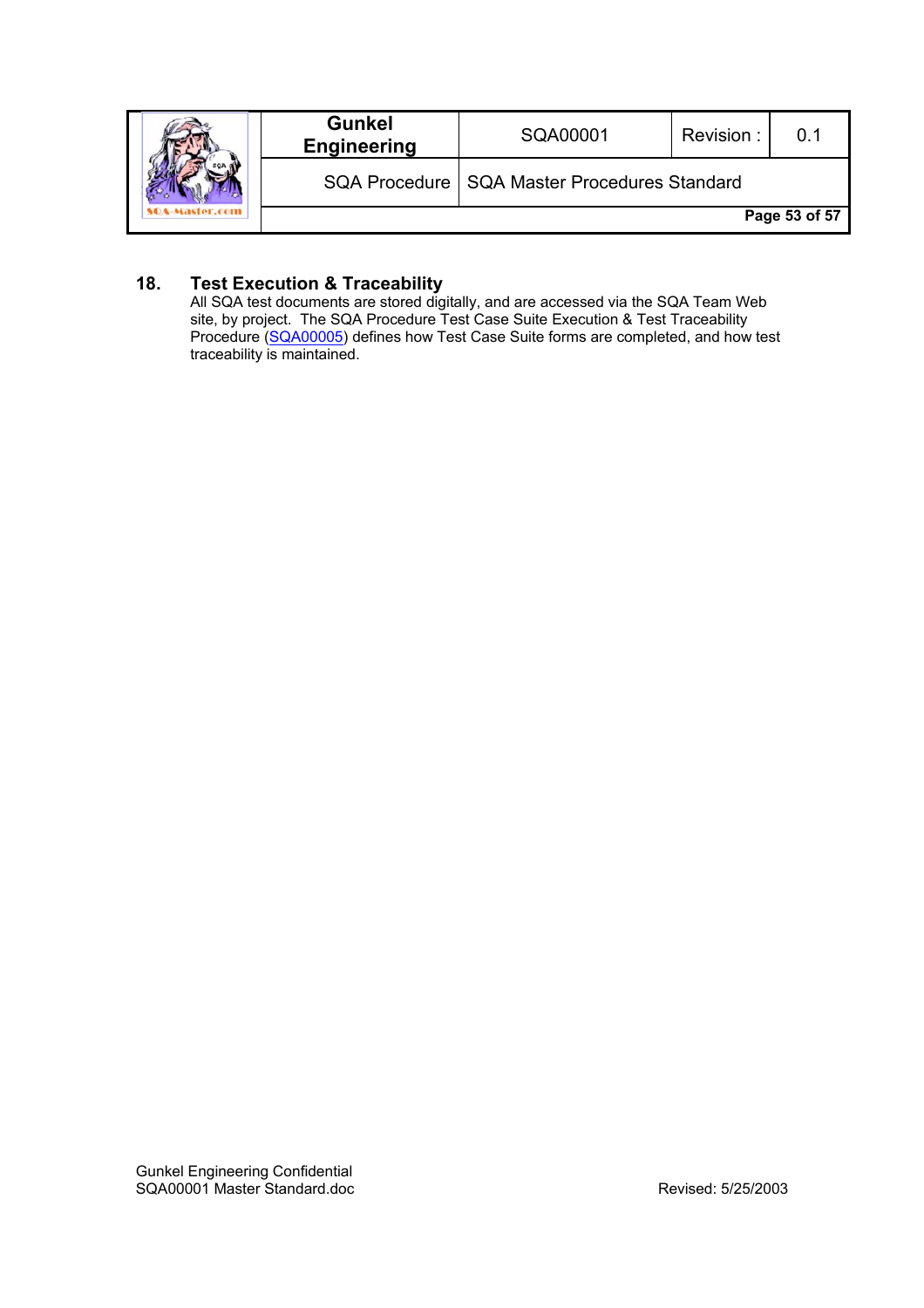|  | <b>Gunkel</b><br><b>Engineering</b> | SQA00001                                       | Revision: |               |
|--|-------------------------------------|------------------------------------------------|-----------|---------------|
|  |                                     | SQA Procedure   SQA Master Procedures Standard |           |               |
|  |                                     |                                                |           | Page 54 of 57 |

# **19. Test Case Suite Creation**

The Test Case Suites are created in MS Word form format. The SQA Test Case Suite Creation Standard details how to create a Test Case Suite (SQA00003).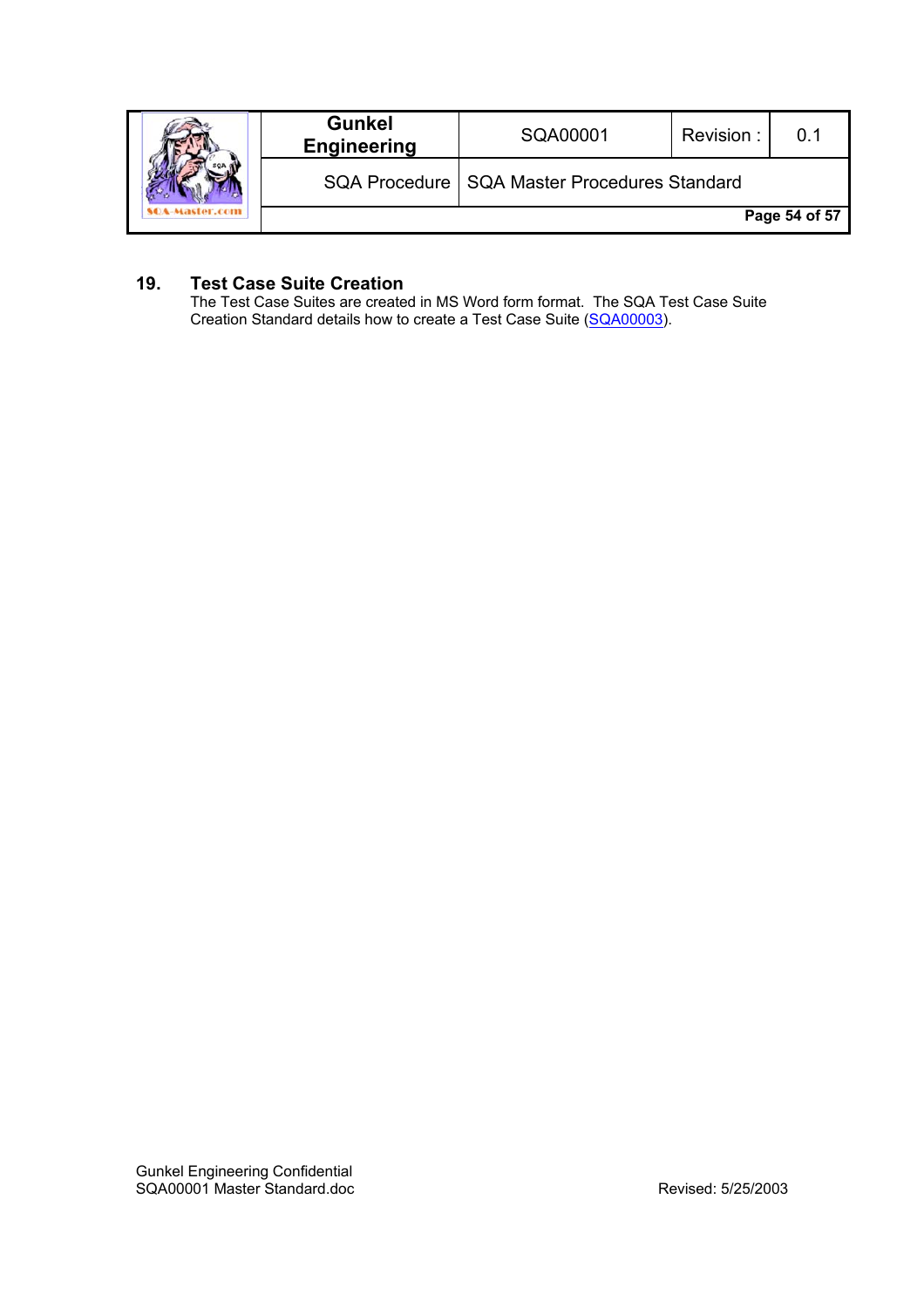|  | <b>Gunkel</b><br><b>Engineering</b> | SQA00001                                       | Revision: | ი 1           |
|--|-------------------------------------|------------------------------------------------|-----------|---------------|
|  |                                     | SQA Procedure   SQA Master Procedures Standard |           |               |
|  |                                     |                                                |           | Page 55 of 57 |

#### $20.$ Index

Diagram 1 Diagram 2 Diagram 3 Diagram 4 

 $\mathbf{D}$ 

| Electronic Draft Review |  |
|-------------------------|--|
|                         |  |

 $\mathbf E$ 

 $\overline{\mathbf{F}}$ 

| Form CD label. |  |
|----------------|--|
|                |  |
|                |  |
|                |  |
|                |  |
|                |  |
|                |  |
|                |  |
|                |  |
|                |  |
|                |  |
|                |  |
|                |  |
|                |  |
|                |  |
|                |  |
|                |  |
|                |  |
|                |  |
|                |  |
|                |  |
|                |  |
|                |  |
|                |  |
|                |  |
|                |  |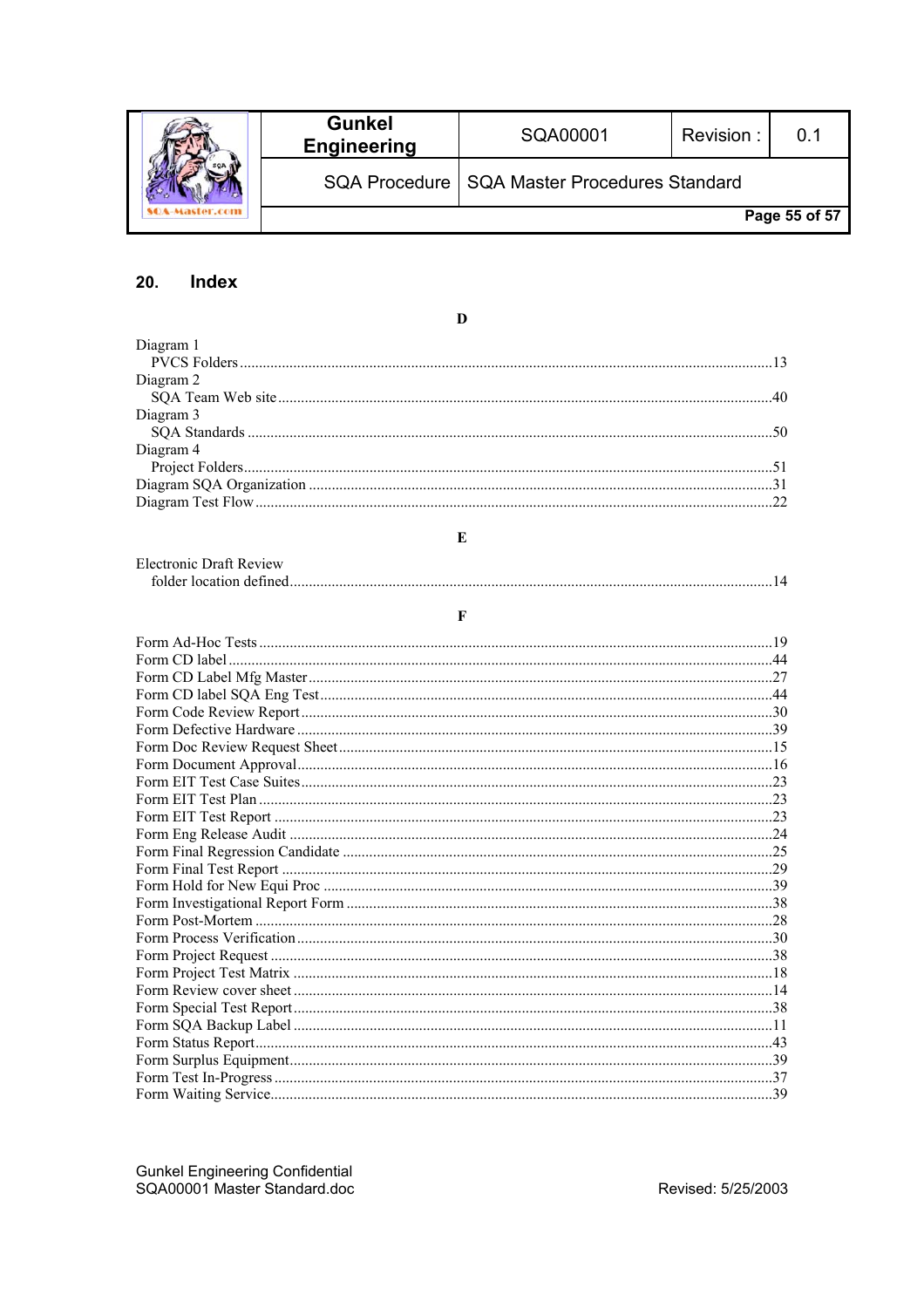|  | <b>Gunkel</b><br><b>Engineering</b> | SQA00001                                       | Revision: | 0 1           |
|--|-------------------------------------|------------------------------------------------|-----------|---------------|
|  |                                     | SQA Procedure   SQA Master Procedures Standard |           |               |
|  |                                     |                                                |           | Page 56 of 57 |

# $\mathbf{L}$

# $\mathbf S$

| SQA Policy #1    |  |
|------------------|--|
| SQA Policy #10   |  |
|                  |  |
| SQA Policy #11   |  |
|                  |  |
| SQA Policy #12   |  |
|                  |  |
| SQA Policy #13   |  |
|                  |  |
| SQA Policy #14   |  |
|                  |  |
| SQA Policy #15   |  |
|                  |  |
| SQA Policy #16   |  |
|                  |  |
| SQA Policy #17   |  |
|                  |  |
| SQA Policy #18   |  |
|                  |  |
| SQA Policy #19   |  |
|                  |  |
| SQA Policy $#2$  |  |
|                  |  |
| SQA Policy #20   |  |
|                  |  |
| SQA Policy #21   |  |
|                  |  |
| SQA Policy #22   |  |
|                  |  |
| SQA Policy $#23$ |  |
|                  |  |
| SQA Policy #24   |  |
|                  |  |
| SQA Policy #25   |  |
|                  |  |
| SQA Policy #26   |  |
|                  |  |
| SQA Policy #27   |  |
|                  |  |